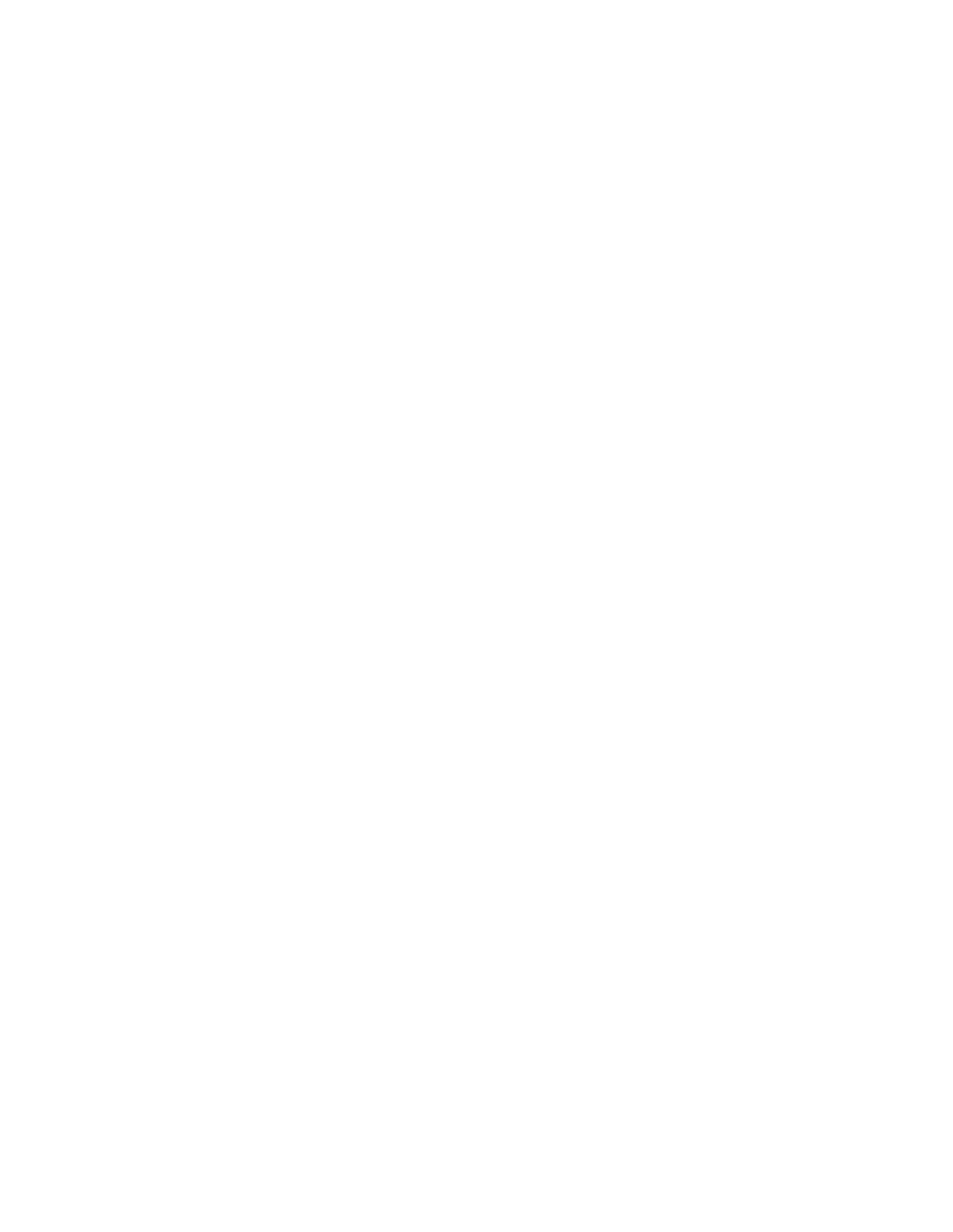**ANSI** ® **Z80.1-2005** (Revision of ANSI Z80.1-1999)

American National Standard for Ophthalmics –

Prescription Ophthalmic Lenses – Recommendations

**Secretariat** 

**Optical Laboratories Association**

Approved December 19, 2005

**American National Standards Institute, Inc.**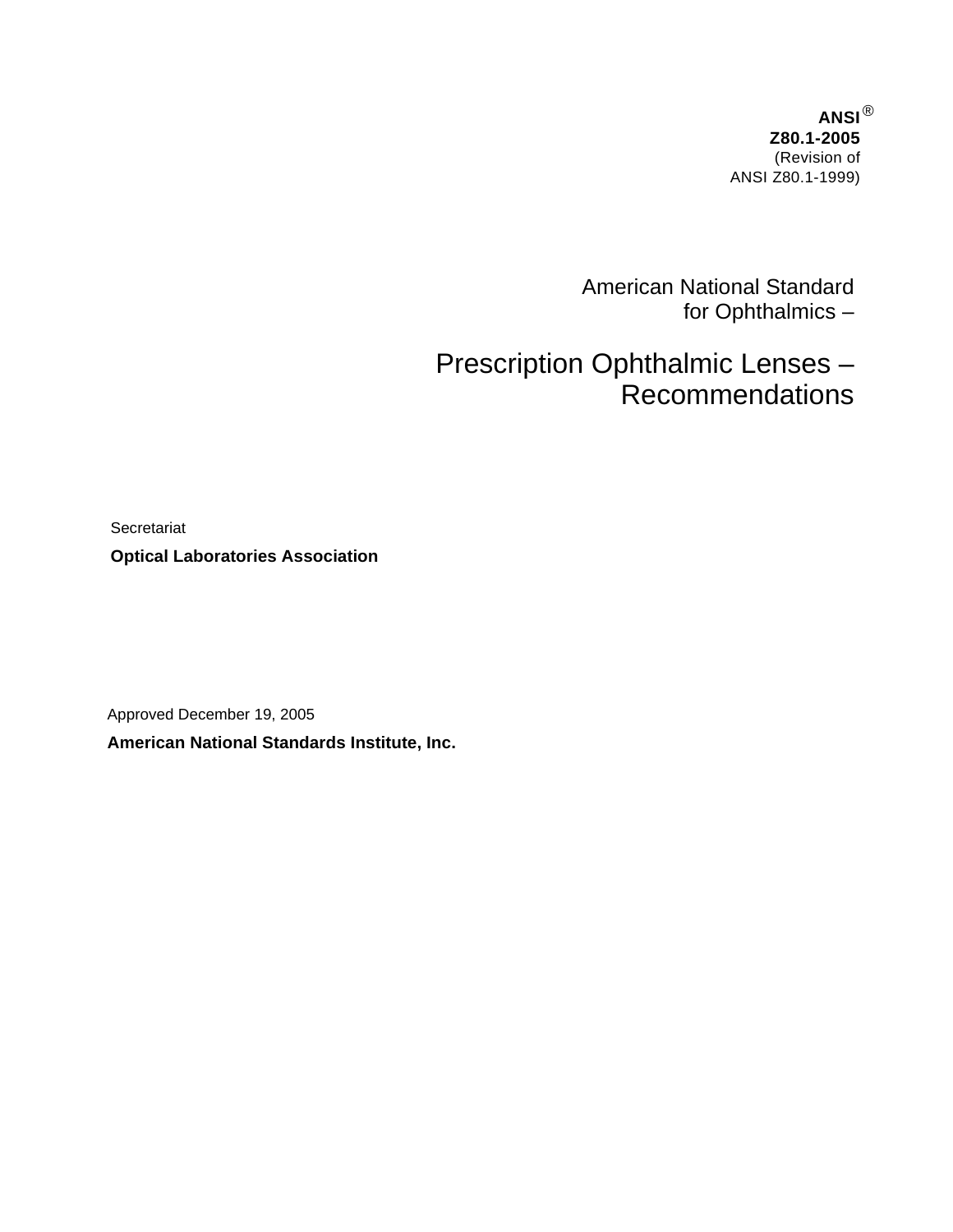# American **National** Standard

Approval of an American National Standard requires review by ANSI that the requirements for due process, consensus, and other criteria for approval have been met by the standards developer.

Consensus is established when, in the judgement of the ANSI Board of Standards Review, substantial agreement has been reached by directly and materially affected interests. Substantial agreement means much more than a simple majority, but not necessarily unanimity. Consensus requires that all views and objections be considered, and that a concerted effort be made towards their resolution.

The use of American National Standards is completely voluntary; their existence does not in any respect preclude anyone, whether he has approved the standards or not, from manufacturing, marketing, purchasing, or using products, processes, or procedures not conforming to the standards.

The American National Standards Institute does not develop standards and will in no circumstances give an interpretation of any American National Standard. Moreover, no person shall have the right or authority to issue an interpretation of an American National Standard in the name of the American National Standards Institute. Requests for interpretations should be addressed to the secretariat or sponsor whose name appears on the title page of this standard.

**CAUTION NOTICE:** This American National Standard may be revised or withdrawn at any time. The procedures of the American National Standards Institute require that action be taken periodically to reaffirm, revise, or withdraw this standard. Purchasers of American National Standards may receive current information on all standards by calling or writing the American National Standards Institute.

#### Developed by

The Accredited Committee Z80 for Ophthalmic Standards -

Optical Laboratories Association Z80 Secretariat 11096 Lee Highway A101 Fairfax, VA 22030-5039

Published by

Optical Laboratories Association 11096 Lee Highway A101 Fairfax, VA 22030-5039

Copyright © 2006 by Optical Laboratories Association All rights reserved.

No part of this publication may be reproduced in any form, in an electronic retrieval system or otherwise, without prior written permission of the publisher.

Printed in the United States of America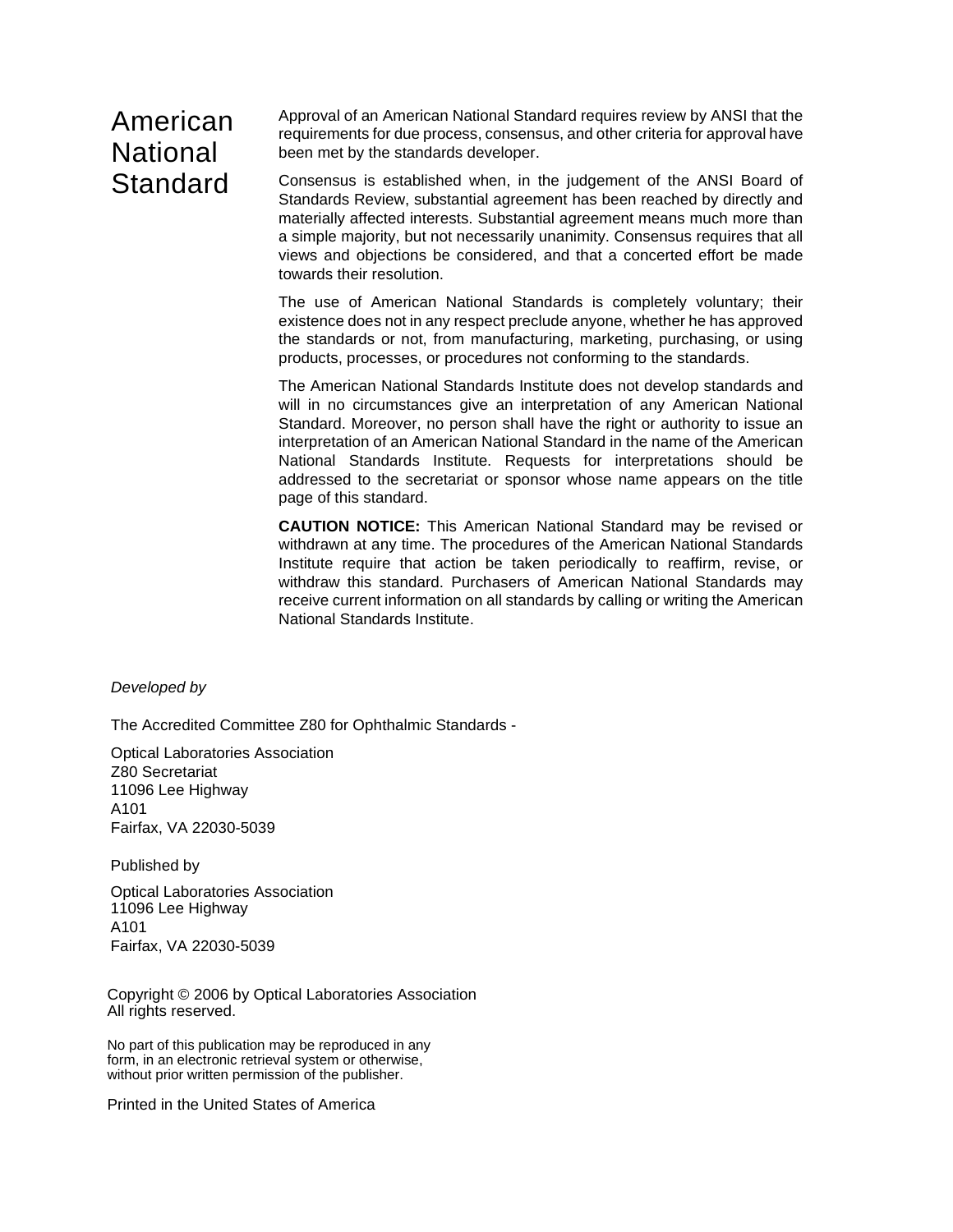## **Contents**

| 1              |                                                                          |
|----------------|--------------------------------------------------------------------------|
| 2              |                                                                          |
| 3              |                                                                          |
| 4              |                                                                          |
| 5              |                                                                          |
| 6              |                                                                          |
| 7              |                                                                          |
| 8              |                                                                          |
| 9              |                                                                          |
| 10             |                                                                          |
| <b>Tables</b>  |                                                                          |
| 1              | Tolerance on Distance Refractive Power (Single-Vision and                |
| 2              | Tolerance on Distance Refractive Power (Progressive Addition Lenses)  11 |
| 3              |                                                                          |
| 4              | Tolerance on Addition Power of Multifocal and Progressive                |
| <b>Figures</b> |                                                                          |
| 1              |                                                                          |
| 2              | Locating the Prism Reference Point of an Edged, Unmounted Lens 20        |
| 3              | Locating the Prism Reference Point of an Uncut Multifocal Lens 20        |
| 4              |                                                                          |
| 5              |                                                                          |
| 6              |                                                                          |
|                | <b>Annexes</b>                                                           |
| A              |                                                                          |
| в              | Recommended System for Visually Inspecting Lens for Defects 33           |
| C              |                                                                          |
| D              |                                                                          |

**E** Bibliography................................................................................................ 37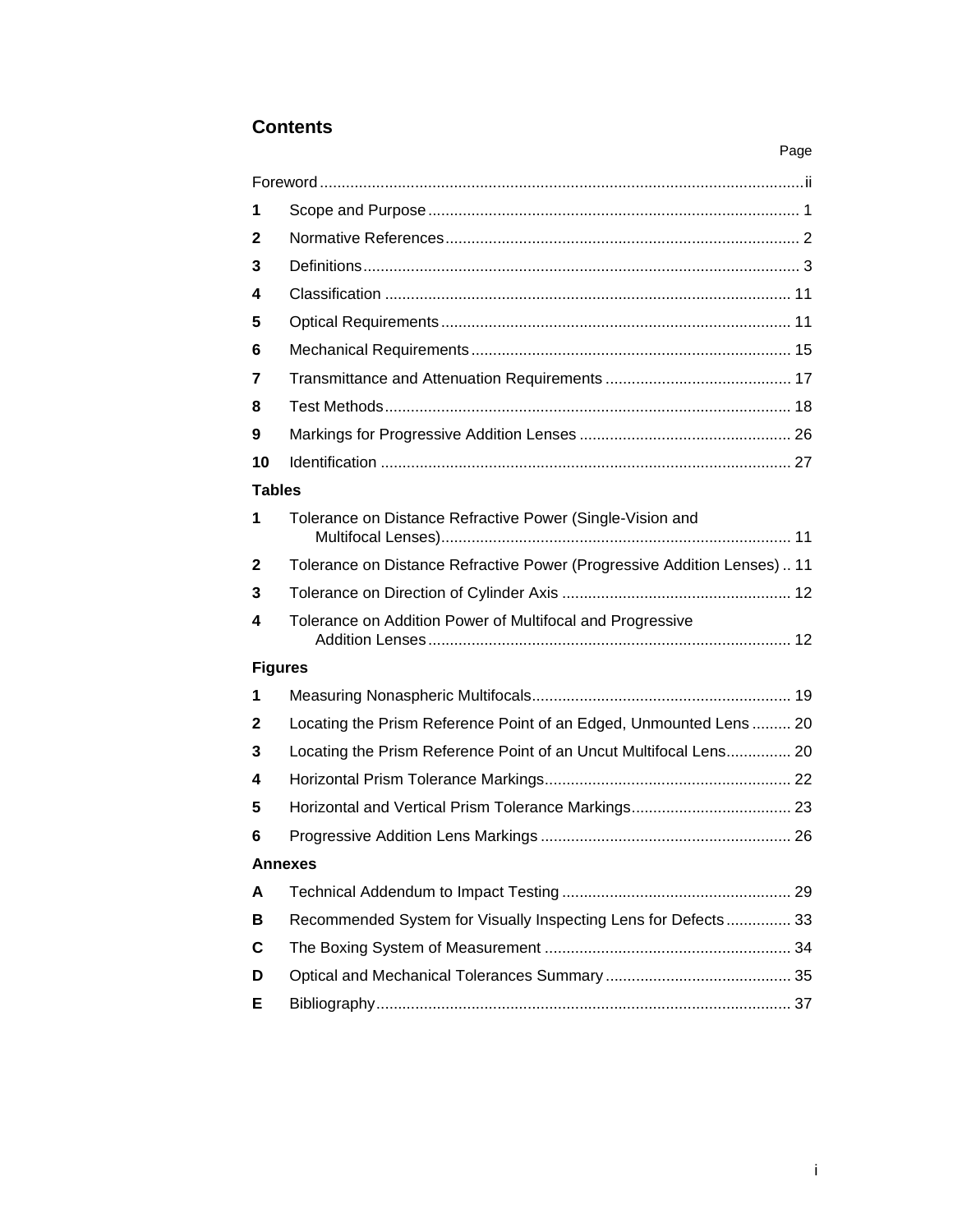**Foreword** (This foreword is not part of American National Standard ANSI Z80.1-2005.)

The Z80 Standards Committee for Ophthalmic Lenses was organized in 1956. Three separate standards were drafted, two relating to the manufacture of lenses and one to the fabrication of ophthalmic lenses into prescription eyewear. A standard relating mainly to lenses, but containing additional tolerances for a mounted pair, was issued in 1964. The tolerances were based largely upon an analysis of measured parameters in typical single-vision, mass-produced lenses assembled into conservatively styled and sized mountings. The standard represented the state-of-the-art for such lenses and a set of quality goals for lenses surfaced in the ophthalmic laboratory on an individual basis.

At the beginning of 1970, the Standards Committee Z80 was reorganized with the Optical Society of America, its former sponsor, serving as Secretariat. In 1972, the committee's scope was broadened to include lenses other than prescription glass ophthalmic lenses in recognition of the importance of plastic ophthalmic materials and the increased use of sunglasses and fashion eyewear. In the 1972 revision, certain tolerances for plastic and heat-treated lenses were relaxed in response to Federally mandated impact-resistant requirements for all ophthalmic lenses.

The 1979 revision reflected a shift in utilization from mass-produced lenses to a basic dependence upon custom-processed lenses at the laboratory level. It was an attempt to define the state-of-the-art in the manufacturing laboratory by recognizing the fact that, while individual tolerances may be reliably met, it is often not possible to achieve all requirements simultaneously. The Standard expressed desirable technical concepts that provide a framework for safety and effectiveness. The title was changed from a "requirement" to a "recommendation" to reflect the committee's intent.

In 1982, the Optical Laboratories Association assumed the responsibilities of the Secretariat. In 1985, the Z80 Committee became an Accredited Standards Committee.

The 1995 revision attempted to write the Z80.1 standard to be consistent with ISO standards. It was subsequently found that applying the ISO power tolerance method to custom fabricated eyewear resulted in unacceptably high rejection rates.

This 2005 revision corrects the change in power tolerancing methodology and brings the tolerance in line with the current "state-of-the-art." The difference in refractive power tolerance between progressive addition lenses and single-vision and multifocal lenses reflects the fact that the tolerance on base curve for progressive addition lenses in ISO standards is looser than the tolerance on single-vision and standard multifocals. The tolerance for cylinder axis uses as its basis the amount of axis error that would be needed to result in an error of 0.12 D, (the tolerance for cylinder refractive power). Additionally, the clause on the lens measurement method has been rewritten to include automatic focimeters and better describe the method for measuring prism.

The standard remains a recommendation. Therefore, it is the specific intent of the Z80 Committee that this standard not be used as a regulatory instrument.

This standard contains five informative annexes, which are not considered part of the standard.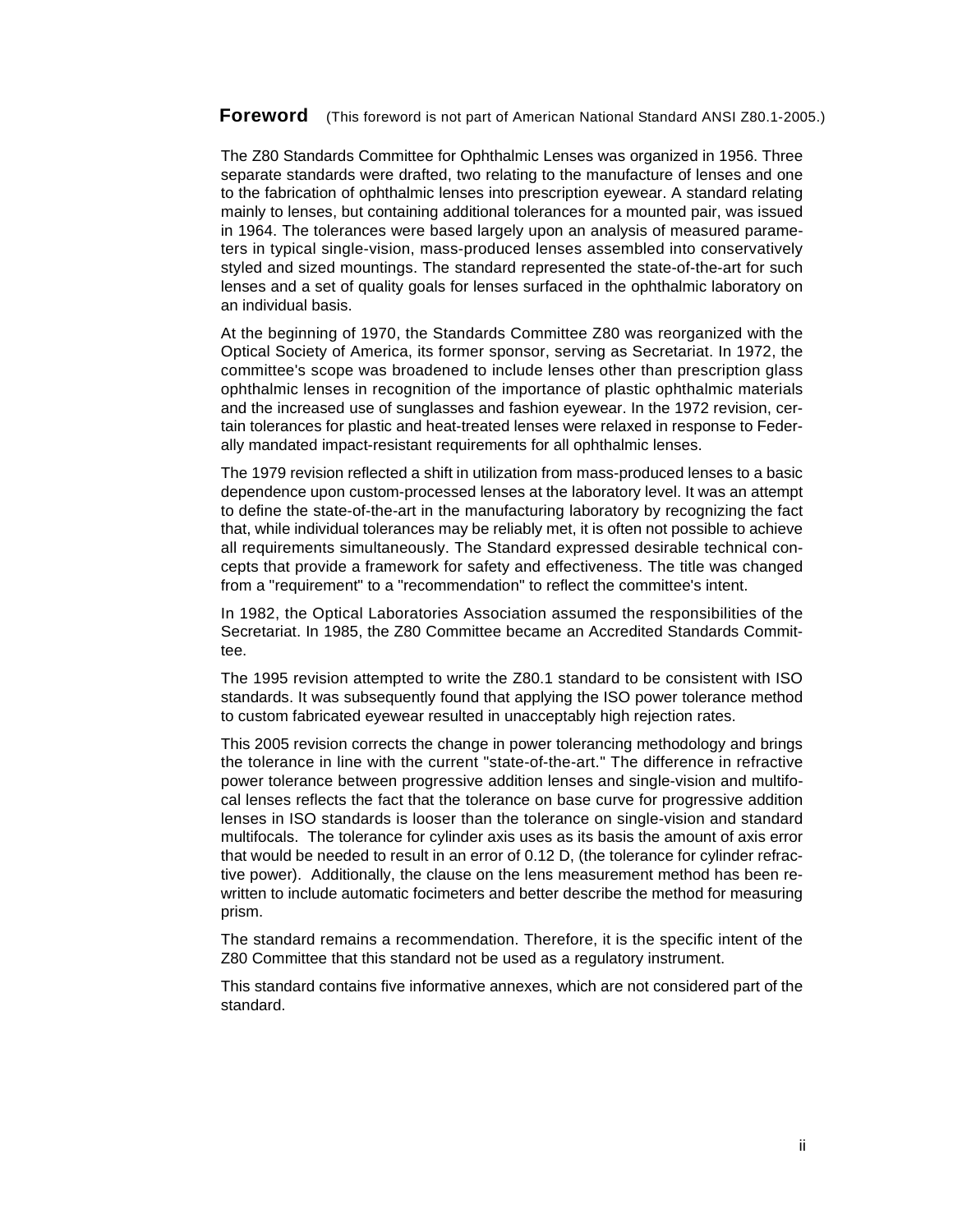Suggestions for improvement of this standard will be welcome. They should be sent to the Optical Laboratories Association, 11096 Lee Highway, A101, Fairfax, VA 22030-5039, USA.

This standard was processed and approved for submittal to ANSI by the Accredited Standards Committee on Ophthalmics, Z80. Committee approval of this standard does not necessarily imply that all committee members voted for its approval. At the time it approved this standard, the Z80 Committee had the following members:

Thomas C. White, M.D., Chairman Quido Cappelli, Vice-Chairman Robert Rosenberg, O.D., Secretary

| <b>Organization Represented</b>                                  | Name of Representative     |
|------------------------------------------------------------------|----------------------------|
|                                                                  |                            |
|                                                                  | Lee K. Anderson (Alt.)     |
|                                                                  | John W. Quinn (Alt.)       |
| Advance Medical Technologies Association Douglas J. Fortunato    |                            |
|                                                                  | Carolyn Jones (Alt.)       |
|                                                                  | Glenn Davies (Alt.)        |
|                                                                  | Stanley J. Rogaski (Alt.)  |
|                                                                  |                            |
|                                                                  |                            |
|                                                                  | Gerhard Cibis (Alt.)       |
|                                                                  | Paul F. Vinger (Alt.)      |
|                                                                  |                            |
|                                                                  |                            |
|                                                                  | Herbert Hoover (Alt.)      |
|                                                                  |                            |
|                                                                  | William J. Benjamin (Alt.) |
|                                                                  | Robert Rosenberg (Alt.)    |
|                                                                  | Jeffrey Weaver (Alt.)      |
| American Society of Cataract and Refractive SurgeryStephen Klyce |                            |
|                                                                  | Jack T. Holladay (Alt.)    |
|                                                                  | Stephen H. Johnson (Alt.)  |
|                                                                  |                            |
|                                                                  |                            |
|                                                                  |                            |
|                                                                  | Donald Calogero (Alt.)     |
|                                                                  | Robert Landry (Alt.)       |
| National Association of Optometrists & Opticians Arthur Newman   |                            |
|                                                                  |                            |
|                                                                  |                            |
|                                                                  | Henry A. Hart (Alt.)       |
|                                                                  | Susie Lesher (Alt.)        |
|                                                                  | Jonathan Schwartz (Alt.)   |
|                                                                  |                            |
|                                                                  |                            |
|                                                                  |                            |
|                                                                  | Tina M. Schott (Alt.)      |
|                                                                  |                            |
|                                                                  | Jeff Todd (Alt.)           |
|                                                                  |                            |
|                                                                  | Thomas Loomis (Alt.)       |
|                                                                  | James Pritts (Alt.)        |
|                                                                  | Rick Van Arnam (Alt.)      |
|                                                                  |                            |
|                                                                  |                            |
|                                                                  | Sharon R. Atkin (Alt.)     |
|                                                                  |                            |
|                                                                  | Steve Drake (Alt.)         |
|                                                                  | Darryl Meister (Alt.)      |
|                                                                  | Greg Chavez (Alt.)         |
|                                                                  | Dick Whitney (Alt.)        |
|                                                                  |                            |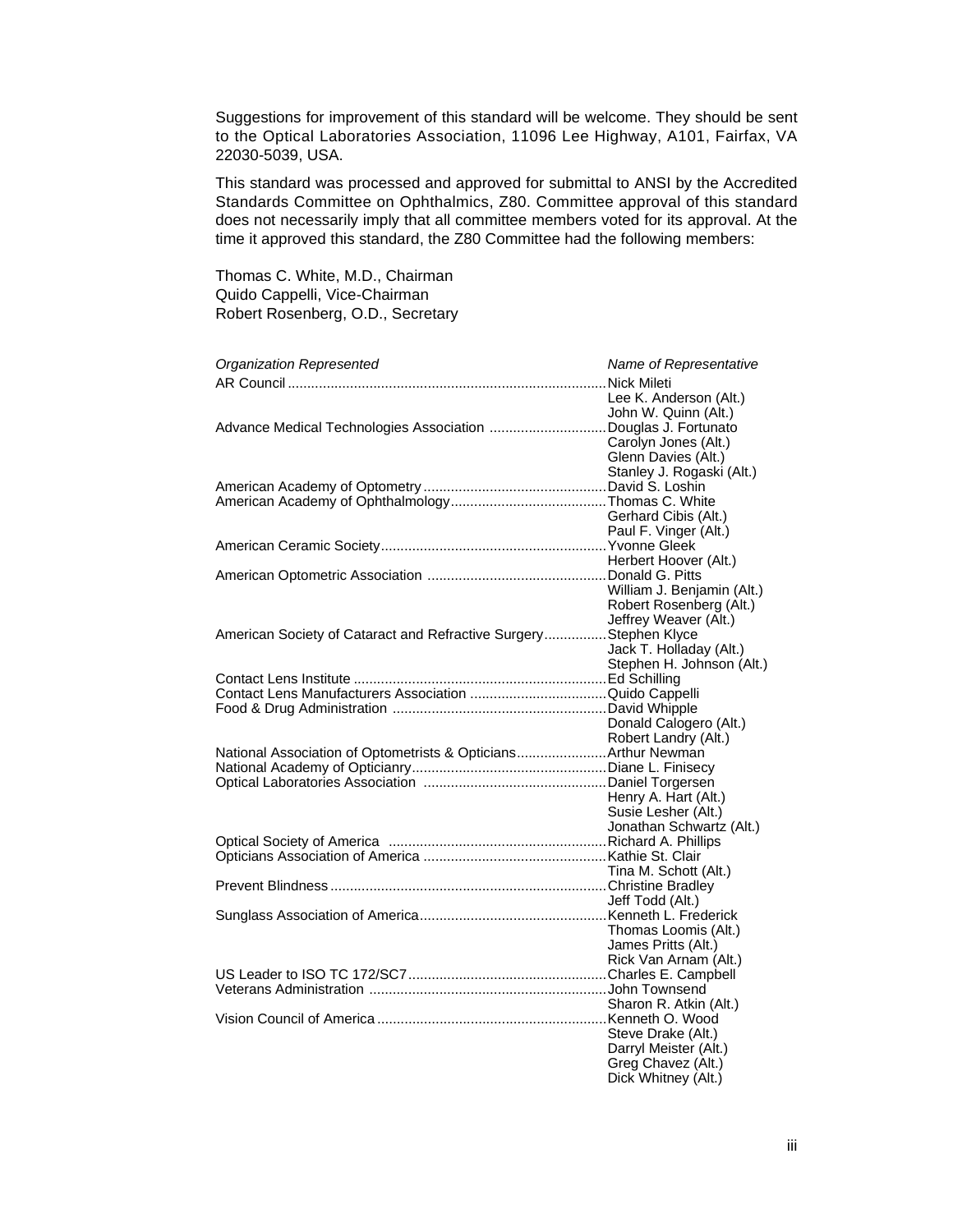The Subcommittee on Prescription Ophthalmic Lenses, which developed this standard, had the following members at the time of approval:

Daniel Torgersen, Chair

Dean Bancroft William Brown Steven Drake Kenneth Frederick Herbert Hoover Susie Lesher Darryl Meister

Nick Mileti Arthur Newman Dale Pfriem Donald Pitts Neil Roche Robert Rosenberg Richard Phillips

Jonathan Schwartz Richard Waido Richard Whitney Kenneth Wood John Young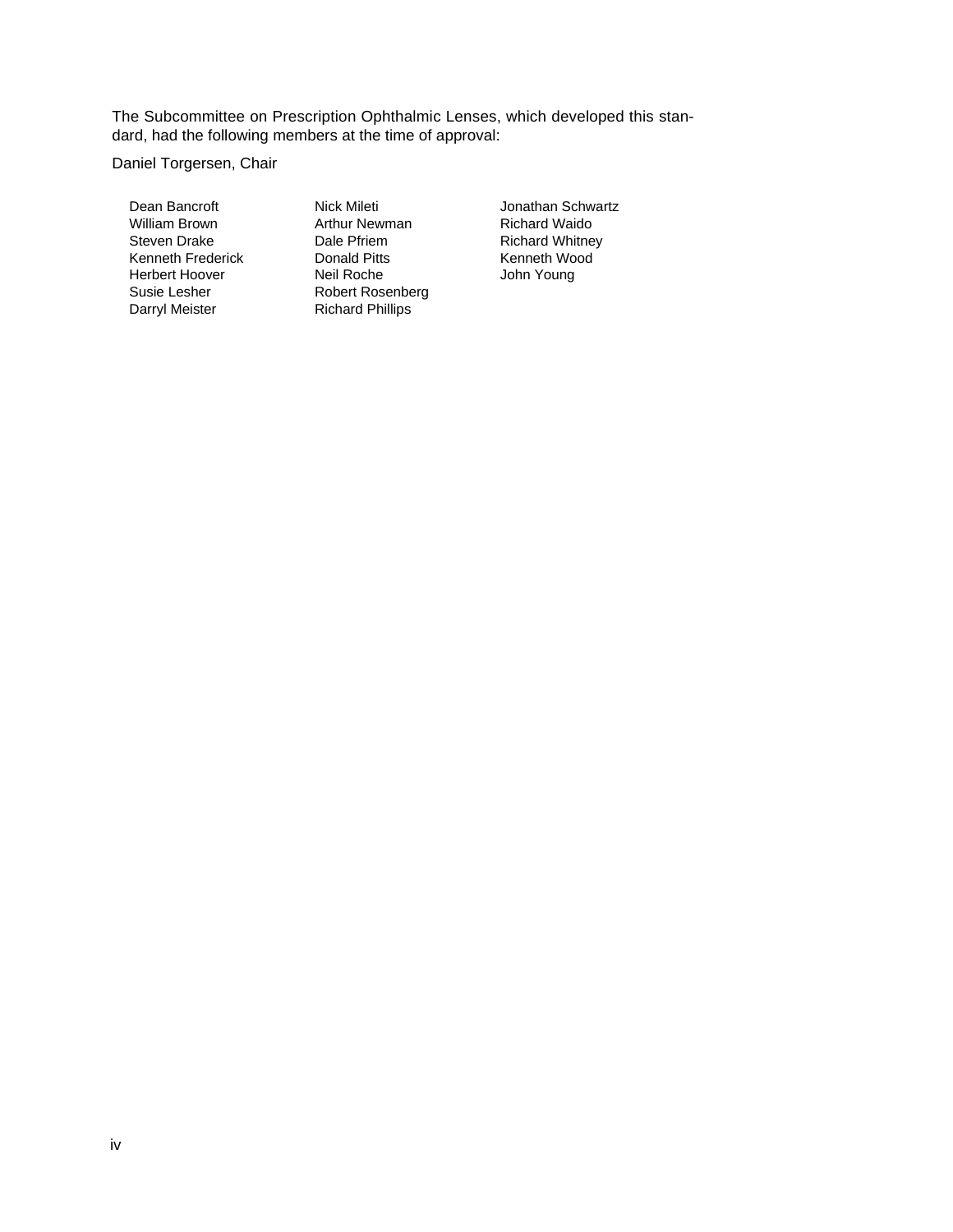American National Standard for Ophthalmics –

# Prescription Ophthalmic Lenses – Recommendations

## **1 Scope and Purpose**

#### **1.1 Scope**

This standard applies to the processing of all prescription ophthalmic spectacle lenses in edged or assembled form. It is a processing guideline for optical laboratories applicable to prescription eyewear prior to transfer for dispensing, and for the dispenser prior to the delivery of the finished eyewear to the patient. Relevant optical specifications and tolerances of this standard should apply also to uncut lenses supplied by an optical laboratory to be used in filling a specific prescription.

This standard does not apply to products covered by American National Standard for Ophthalmics – Nonprescription Sunglasses and Fashion Eyewear - Requirements, ANSI Z80.3-2001.

#### **1.2 Purpose**

This standard reflects the shift in utilization from mass-produced lenses to a basic dependence upon custom-processed lenses at the laboratory level. It does not represent tolerances that describe the state-of-the-art of the ophthalmic laboratory, but provides quality goals for new pristine lenses prepared to individual prescription. The individual performance parameters listed in this standard can be achieved reliably. However, it is difficult to meet all of the requirements simultaneously in any given lens or mounted pair. The fact that, under rigorous application of this standard, a significant number of spectacles (approximately 25%, based upon industry data) will not achieve all parameters simultaneously, must be accepted as a reflection of the state-of-the-art (see Annex  $E - Optical Index$ ). As such, this standard expresses desirable technical concepts that provide a frame of reference for safety and effectiveness and is not designed as a regulatory instrument.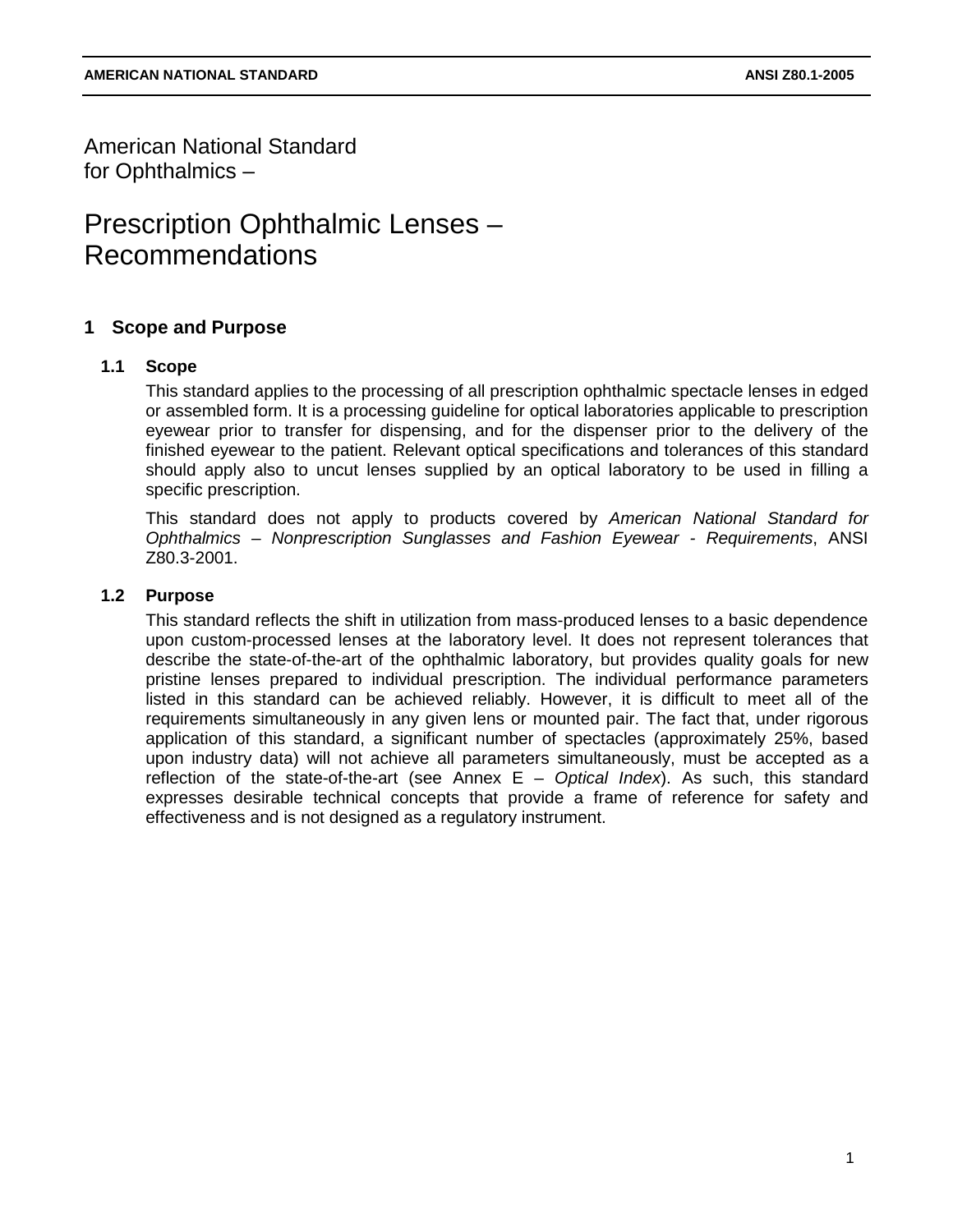## **2 Normative References**

The following standards contain provisions that, through reference in this text, constitute provisions of this American National Standard. At the time of publication, the editions indicated were valid. All standards are subject to revision, and parties to agreements based on this American National Standard are encouraged to investigate the possibility of applying the most recent editions of the standards indicated below.

ANSI Z80.17-2001, Focimeters<sup>1</sup>

ANSI Z87.1-2003, Practice for Occupational and Educational Eye and Face Protection<sup>1</sup> ANSI/ASTM F803-2003, Eye Protectors for Use by Players of Selected Sports<sup>1</sup> ASTM D2103-2003, Specifications for polyethylene film and sheeting  $\hat{f}$ Title 21, Code of Federal Regulations, 801.410 $3$ 

-

<sup>&</sup>lt;sup>1</sup> Available from the American National Standards Institute, 25 West  $43<sup>rd</sup>$  Street, New York, NY 10036 (Website: www.ansi.org).

 $2$  Available from the ASTM International, 100 Barr Harbor Drive, West Conshohocken, PA 19428 (Website: www.astm.org).

<sup>&</sup>lt;sup>3</sup> Available from the Government Printing Office, P.O. Box 371954, Pittsburgh, PA 15250-7954 (Website: www.fda.gov).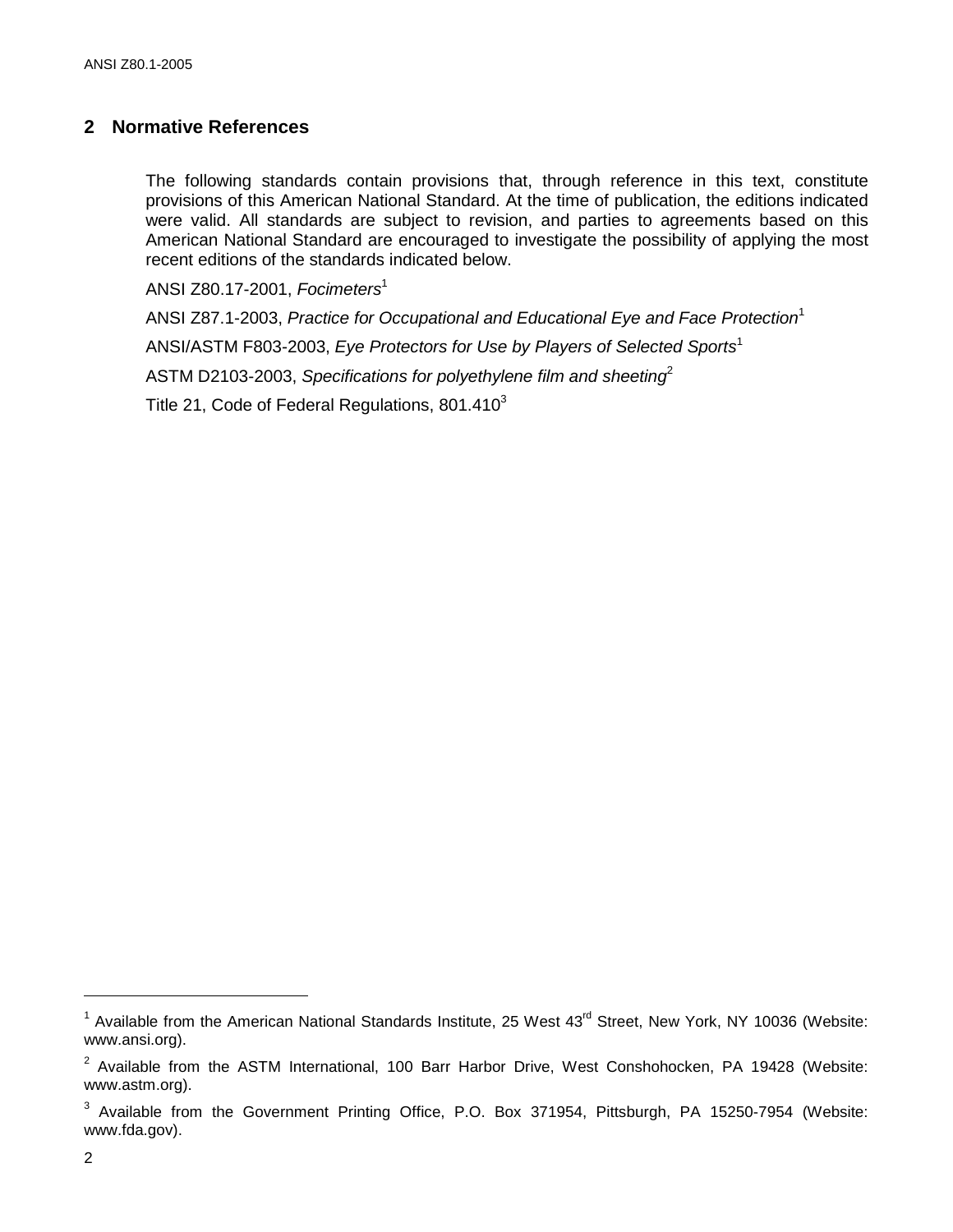## **3 Definitions**

#### **3.1 Aberration**

The failure of a refracting surface or lens to bring all rays from an object point toward a desired image point. This can result in image blur. Aberration also results in curvature in the image of a straight line (see 3.11). Aberration may be inherent in the design of a lens or may result from errors in processing (see 3.27 and 3.28).

## **3.2 Addition**

The difference in vertex power, normally referred to as the surface containing the add, between the reading, or intermediate portion of a multifocal lens, and its distance portion. An addition (or add) is commonly equivalent to a positive spherical lens superimposed on a distance prescription to permit the wearer to focus more easily upon near objects.

## **3.3 Axis**

#### **3.3.1 Cylinder Axis**

That principal meridian which contains only the spherical power component of a spherocylinder lens.

## **3.3.2 Optical Axis**

A straight line perpendicular to both faces of a lens. A ray will pass through a lens along such a line without deviation. It represents the part of the lens at which the prism power is zero. In most lenses, there is only one line normal to both faces. In a plus spherical lens, the optical axis penetrates the thickest part and, in a minus spherical lens, the optical axis penetrates the thinnest part. If the lens has prism power, the optical axis may lie outside the lens. If the two surfaces are concentric in a given meridian, any line in such a meridian that is normal to both surfaces may be selected to represent an optical axis. If the surfaces are concentric in all meridians, then any line may be selected to represent the optical axis.

## **3.4 Boxing System**

A system of measurement used to define various prescription requirements relative to lens and frame dimensions (see Annex C).

#### **3.5 Center, Optical**

The point on the front surface of a lens intersected by the optical axis of the lens (see 3.3.2).

#### **3.6 Clock, Lens (or Lens Measure)**

An instrument designed to measure the sagitta of a lens curve and usually calibrated to express the measurement in dioptric tool surface power (see 3.19.5.4).

#### **3.7 Curve**

## **3.7.1 Base**

The standard or reference curve in a lens or series of lenses; for example, the manufacturer's marked or nominal tool surface power of the finished surface of a semifinished spherical lens or the marked minimum tool surface power of the finished surface of a semi-finished toric lens.

## **3.7.2 Cross**

The tool surface power of a toric surface at 90° from the base curve meridian.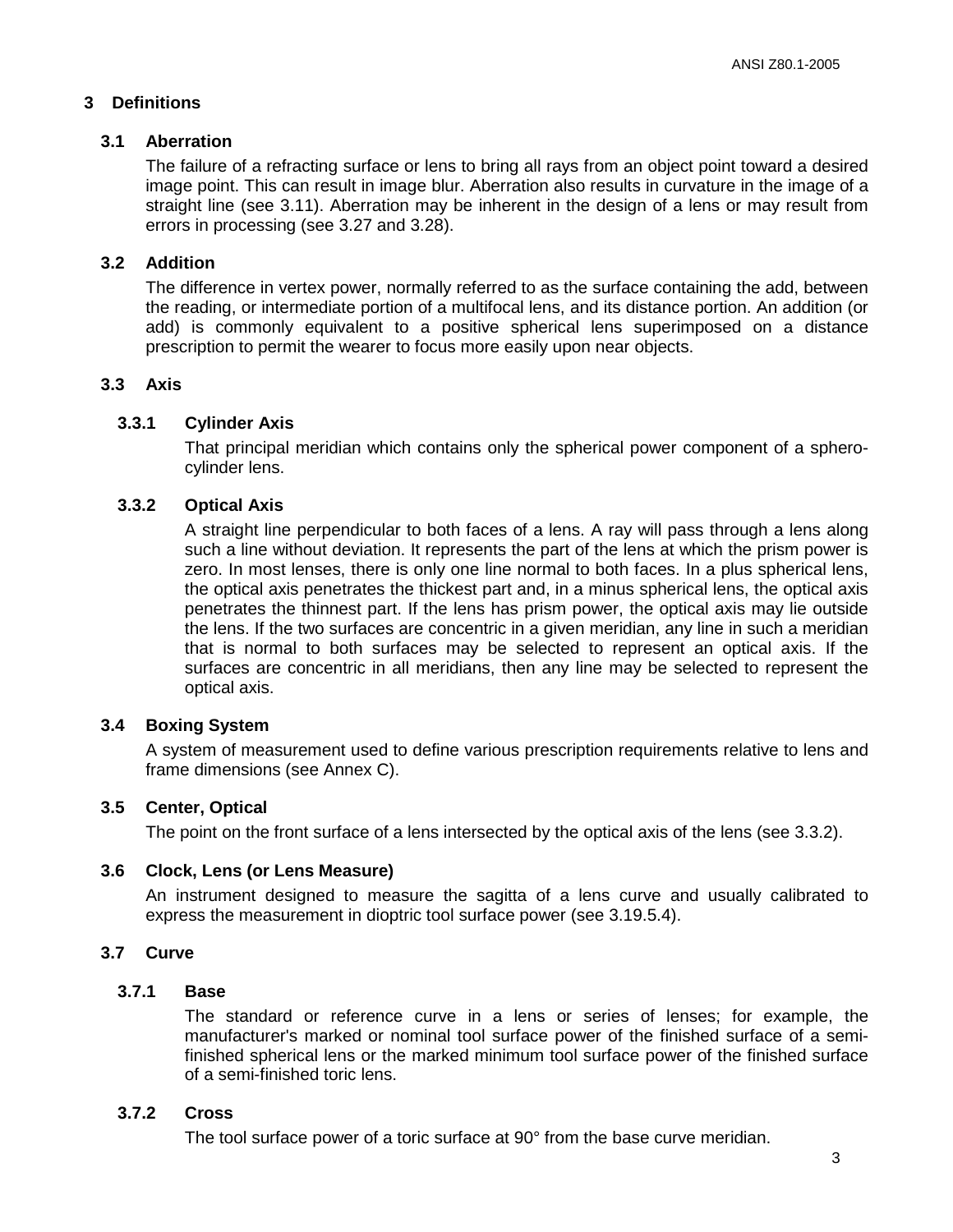## **3.8 Diopter**

A unit of measurement in inverse meters (plus or minus) used to express the power of a lens. The diopter is also used to express the curvature of surfacing tools and the refracting power of curved surfaces (see 3.19.3, 3.19.5, and 3.19.6). The symbol 'D' is used to designate the diopter.

## **3.9 Diopter, prism**

A unit of measurement used to express the angle of deviation of a ray of light by a prism or lens. Prism power, in these units, is measured as the displacement of the ray, in centimeters, perpendicular to its line of incidence at a distance of one meter. The symbol ∆ is used to designate the prism diopter.

## **3.10 Dispersion**

Dispersion is a measure of the ability of a material to refract light into its various component wavelengths. Reciprocal relative dispersion is used in optical design calculations. It is also called the nu value or the Abbe value and is defined by the following formula:

$$
\nu_d=\frac{\eta_d-1}{\eta_F-\eta_C}
$$

where:

 $v<sub>d</sub>$  is the relative reciprocal dispersion using the helium d-line as the reference wavelength;

 $\eta_d$  is the index of refraction for radiation of wavelength 587.5618 nm (helium d-line);

 $\eta_F$  is the index of refraction for radiation of wavelength 486.1327 nm (hydrogen F-line);

 $\eta_c$  is the index of refraction for radiation of wavelength 656.2725 nm (hydrogen C-line).

In the US, the reference wavelength used is 587.5618 nm.

## **3.11 Distortion**

An aberration that results in straight lines being imaged as curves.

## **3.12 Focimeter**

An instrument for determining vertex power, cylinder axis location, optical center, prism reference point location, and prism power at a given point on an ophthalmic lens.

## **3.13 Index of Refraction**

The ratio of the velocity of light of a given wavelength in air to that in a medium. This ratio expresses the ability of a lens material to refract or bend a ray of light. The index of refraction is given for a specified reference wavelength (see 3.22).

#### **3.14 Intermediate**

That area in a trifocal lens or progressive lens that has been designated to correct vision at ranges intermediate to distant and near objects.

## **3.15 Interpupillary Distance**

## **3.15.1 Distance, Binocular**

The separation between the visual axes of the eyes in their primary position, as the subject fixates on an infinitely distant object. This distance is measured from pupil to pupil.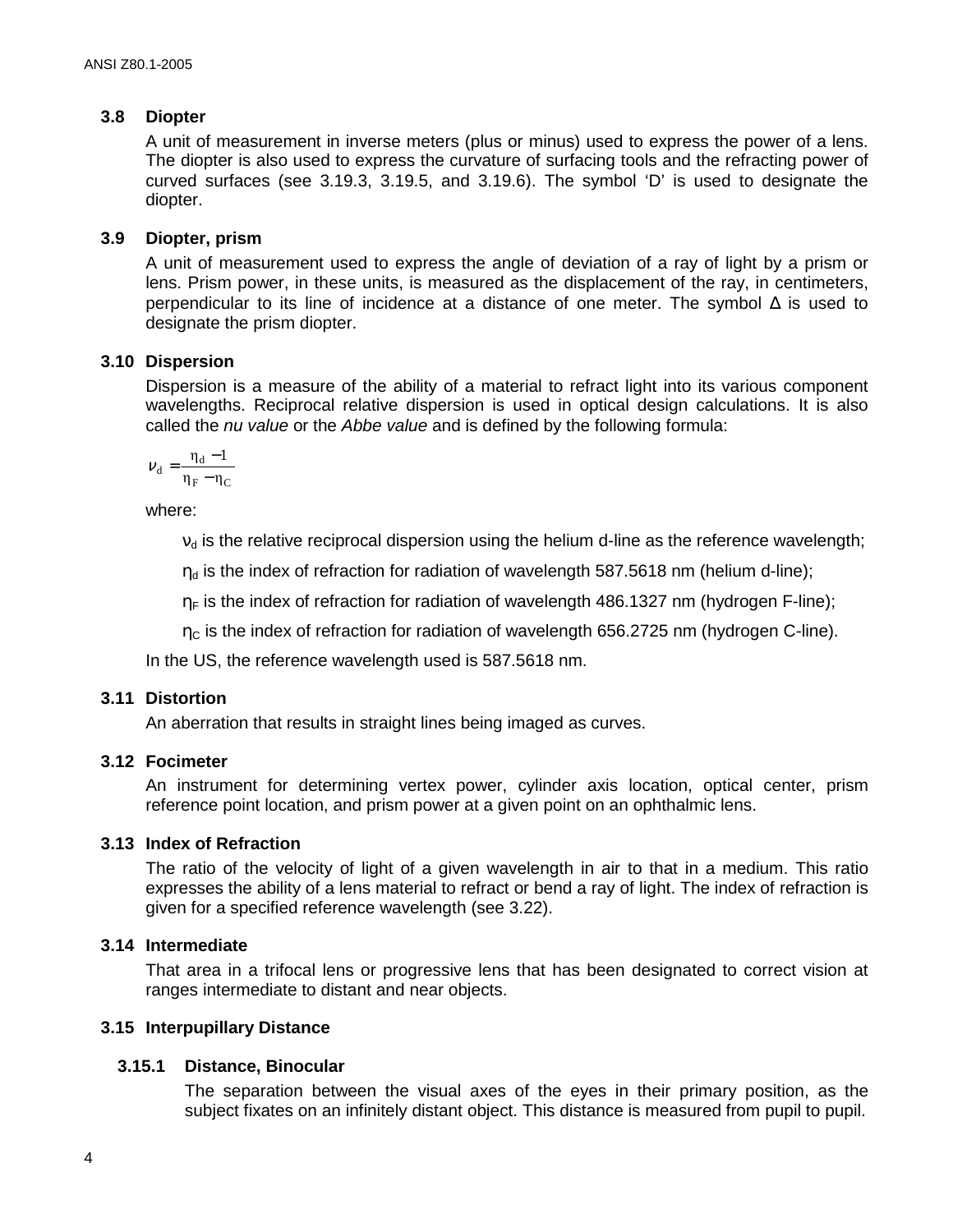#### **3.15.2 Near, Binocular**

The separation between the visual axes of the eyes, at the plane of the spectacle lenses, as the subject fixates on a near object at the intended working distance.

NOTE - This distance is conventionally 40 cm from the spectacle plane for add powers equal to or less than 2.50 D. For higher adds, this distance (expressed in meters) is the reciprocal of the add power.

#### **3.15.3 Monocular**

The separation between the center of the bridge of the nose and the visual axis of the designated eye (i.e., right or left) for either distance or near fixation. The right and left interpupillary distances may not necessarily be equal. Their sum is equal to the binocular interpupillary distance. When the monocular interpupillary distance is not specified, it is assumed to be one half of the binocular interpupillary distance.

## **3.16 Lens(es)**

## **3.16.1 Aspheric**

A lens in which one or both surfaces are aspheric (see 3.25.1)

## **3.16.2 Assembled**

A lens or lenses that has (have) been combined with a frame or mounting.

## **3.16.3 Cylinder**

A special case of the sphero-cylinder lens in which one of the principal meridians has zero refractive power (see 3.16.22).

## **3.16.4 Edged**

A lens whose periphery has been ground (flat, rimless, grooved, or beveled) to a specified size and shape.

## **3.16.5 Finished**

A lens with both surfaces optically finished and produced to a desired power and thickness.

#### **3.16.6 Impact-Resistant Lenses for Dress Eyewear**

Lenses that conform to the detailed requirements for impact resistance in 6.1.1. Dress (or street-wear) lenses are not to be confused with special-purpose occupational, educational, or recreational protective lenses.

## **3.16.7 Impact-Resistant Lenses for Occupational and Educational Protection**

Lenses that conform to the requirements of the most recent edition of ANSI Z87.1.

#### **3.16.8 Iseikonic**

A type of lens made with special thickness, surface curvatures, and bevel edge location to control the magnification of an image while maintaining the prescribed refractive power.

#### **3.16.9 Laminated**

A lens constructed as a sandwich of multiple layers of glass, plastic, or both, bonded together as a single unit.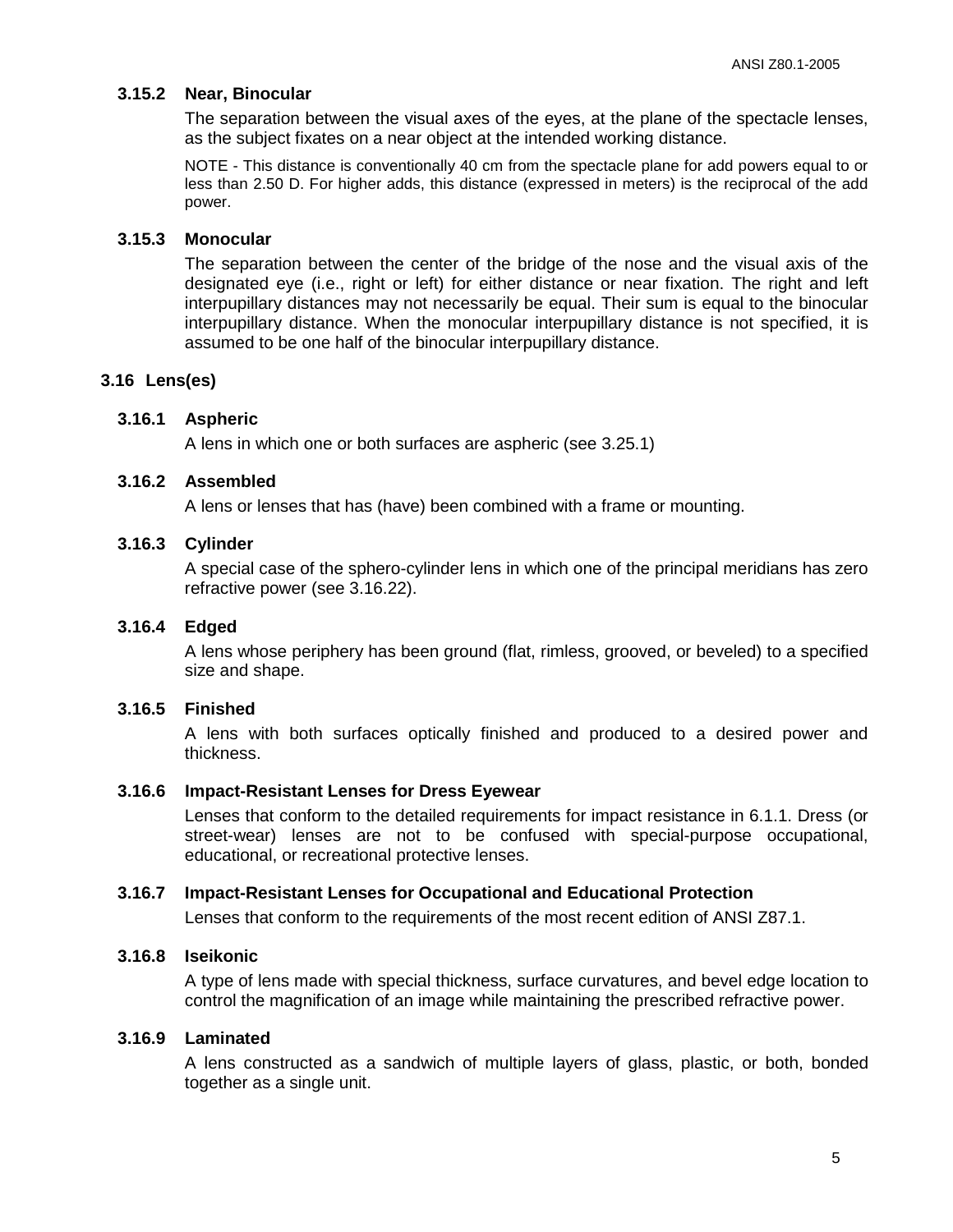#### **3.16.10 Lenticular**

A lens, usually of strong refractive power, in which the prescribed power is provided over only a limited central region of the lens, called the lenticular portion. The remainder of the lens is called the carrier and provides no refractive correction but gives dimension to the lens for mounting.

#### **3.16.11 Minus**

A lens having negative refractive power. It is thinner at the center than at the edge and causes the divergence of a parallel beam of light.

#### **3.16.12 Mounted Pair**

Two finished lenses of any type mounted in a frame to create complete spectacles.

#### **3.16.13 Multifocal**

A lens designed to provide correction for two or more discrete viewing distances.

## **3.16.14 Bifocal**

A lens designed to provide correction for two discrete viewing distances.

## **3.16.15 Trifocal**

A lens designed to provide correction for three discrete viewing distances.

#### **3.16.16 Plano**

A lens having essentially zero refractive power.

#### **3.16.17 Plus**

A lens having positive refractive power. It is thicker at the center than at the edge and causes the convergence of a parallel beam of light.

#### **3.16.18 Progressive Addition**

A lens designed to provide correction for more than one viewing distance in which the power changes continuously rather than discretely.

#### **3.16.19 Semi-finished**

A lens having only one surface finished to a specific curve.

#### **3.16.20 Single-vision**

A lens designed to provide correction for a single viewing distance.

#### **3.16.21 Spherical Power**

A lens that has the same refractive power in all meridians.

#### **3.16.22 Sphero-cylinder**

A lens having different refractive power in the two principal meridians. It is sometimes referred to as an astigmatic or toric lens or, commonly though imprecisely, as a cylinder lens (see 3.16.3).

#### **3.16.23 Ultraviolet Absorption**

A lens in which the average transmittance between 290 nm and 315 nm (UVΒ) and the average transmittance between 315 nm and 380 nm (UVΑ) is specified.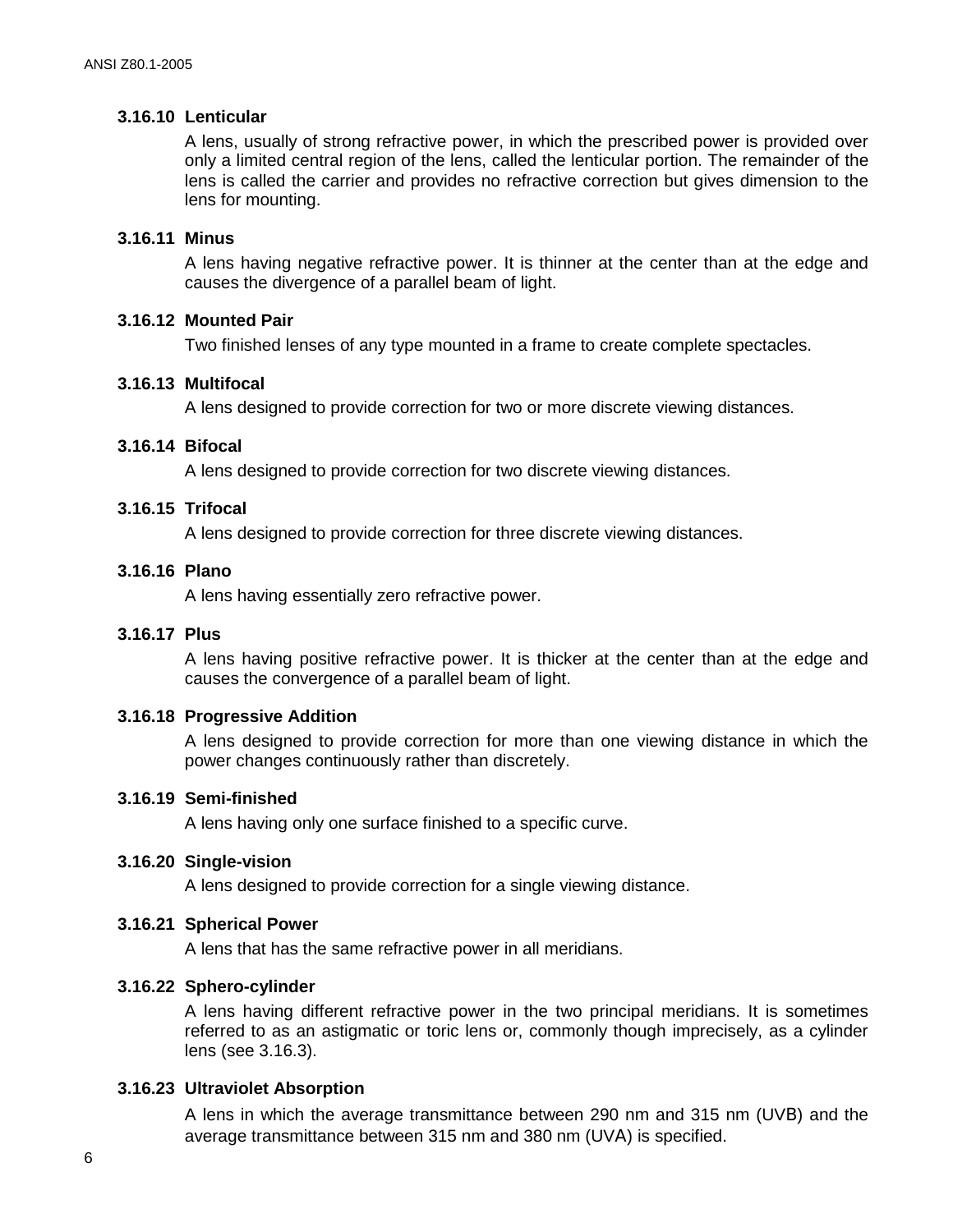## **3.16.24 Uncut**

A lens with finished optical surfaces on both sides but which has not yet been edged for mounting in a frame.

## **3.17 Meridian**

A line of intersection of a surface with a plane perpendicular to that surface at a specified point. When applied to a lens, it may also be defined as a plane that contains the optical axis.

#### **3.18 Meridians, principal**

The two mutually perpendicular meridians in a sphero-cylinder lens in which a maximum and minimum power can be measured. The meridian that has the maximum (furthest from zero) power is the meridian of highest absolute power.

## **3.19 Power**

## **3.19.1 Cylinder**

The difference (plus or minus) between powers measured in the two principal meridians of a sphero-cylinder lens.

## **3.19.2 Prism**

The ability of a prism or a lens to deviate a ray of light transmitted through it. It is the deviation of a ray normal to the back surface of a lens and penetrating the front surface at a specified point. The amount of deviation is expressed in prism diopter units. A prism may be specified in terms of its horizontal and vertical components. For example, a 2.83 prism diopter prism base down at 45° O.D. is equivalent to 2.0 prism diopters base-down and 2.0 prism diopters base-out O.D. When prism power is measured with a focimeter, the ray involved is normal to the back surface and coincides with the axis of the focimeter. It is specified in terms of the point on the front surface that it penetrates.

#### **3.19.3 Refractive**

The ability of a lens or optical surface to produce a change in the convergence or divergence of a beam of light, usually expressed in diopters.

#### **3.19.4 Sphere**

In a spherical lens, the dioptric power of a lens. In a sphero-cylinder lens, the sphere power is located in the cylinder axis meridian.

#### **3.19.5 Surface**

#### **3.19.5.1 Marked**

The nominal or marked curve of a semi-finished lens indicated in diopters, as expressed by the manufacturer (see 3.7.1).

## **3.19.5.2 Nominal**

See 3.19.5.1

## **3.19.5.3 Refractive**

The refractive power  $(F_R)$  of a glass or plastic surface bounded by air is a measure of its ability to change the vergence of a beam of incident light and is defined as follows:

$$
F_{\rm R} = \frac{\eta_{\rm d} - 1}{0.530} F_{\rm T} = \frac{\eta_{\rm d} - 1}{0.001r}
$$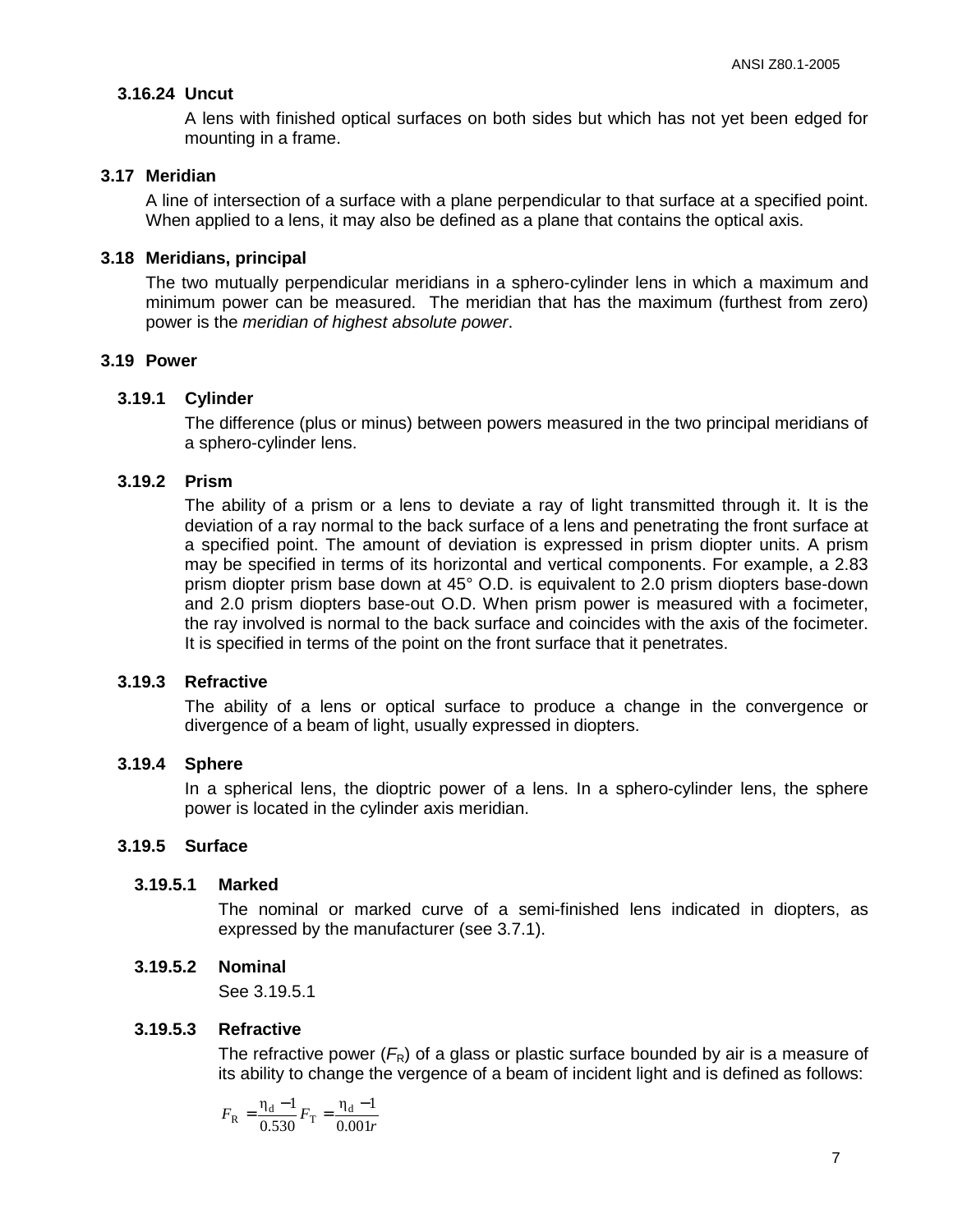where:

 $\eta_d$  is the index of refraction of the material using the helium d-line as the reference wavelength;

r is the radius of curvature of the refracting surface in millimeters;

 $F<sub>T</sub>$  is the tool power defined in 3.19.5.4.

Since common ophthalmic materials do not have indices of refraction equal to 1.530, there is not a one-to-one correspondence between surface tool power and surface refractive power. For example, common ophthalmic glass has an index of refraction of  $\eta_d$  = 1.523. Therefore, a 1-diopter surface tool power ( $F_T$ ) will produce a surface refractive power  $(F_R)$  of 0.987 diopter.

## **3.19.5.4 Tool (or True Power)**

By common usage in the United States, a tool with a radius of curvature of 530 mm will produce a surface tool power  $(F<sub>T</sub>)$  of 1 diopter.

Tool power is defined as follows:

$$
F_{\rm T} = \frac{530}{r}
$$

where:

r is the actual radius of curvature in millimeters (mm) for the surface it produces.

Tool power is positive when the surface is convex, negative when concave. The term "surface power" when unqualified refers to tool power. If it is clear from the context that it refers to the true power of a surface, the term "surface power" may be used to discriminate between true power of a surface (see 3.19.5.3) and the vertex power of a lens (see 3.19.6).

#### **3.19.6 Vertex**

The inverse of the distance, expressed in meters, from the lens vertex to the corresponding focal point. This is expressed in diopters. In a distance prescription, the spherical component of power and the cylindrical component of power are always expressed in terms of rear (or back) vertex power. The add power is normally expressed in front vertex power. Focimeters are designed to measure vertex power directly.

#### **3.20 Prism, Slab-off**

A prismatic, component incorporated by bicentric grinding or molding into a portion of an ophthalmic lens to modify the amount of vertical prism for a line of sight through that portion of the lens.

## **3.21 Reference Point**

#### **3.21.1 Distance Reference Point (DRP)**

That point on a lens as specified by the manufacturer at which the distance sphere power, cylinder power and axis shall be measured.

## **3.21.2 Fitting Point or Fitting Cross**

That point on a lens specified by the manufacturer which is used as a reference point for positioning the lens in front of a patient's eye.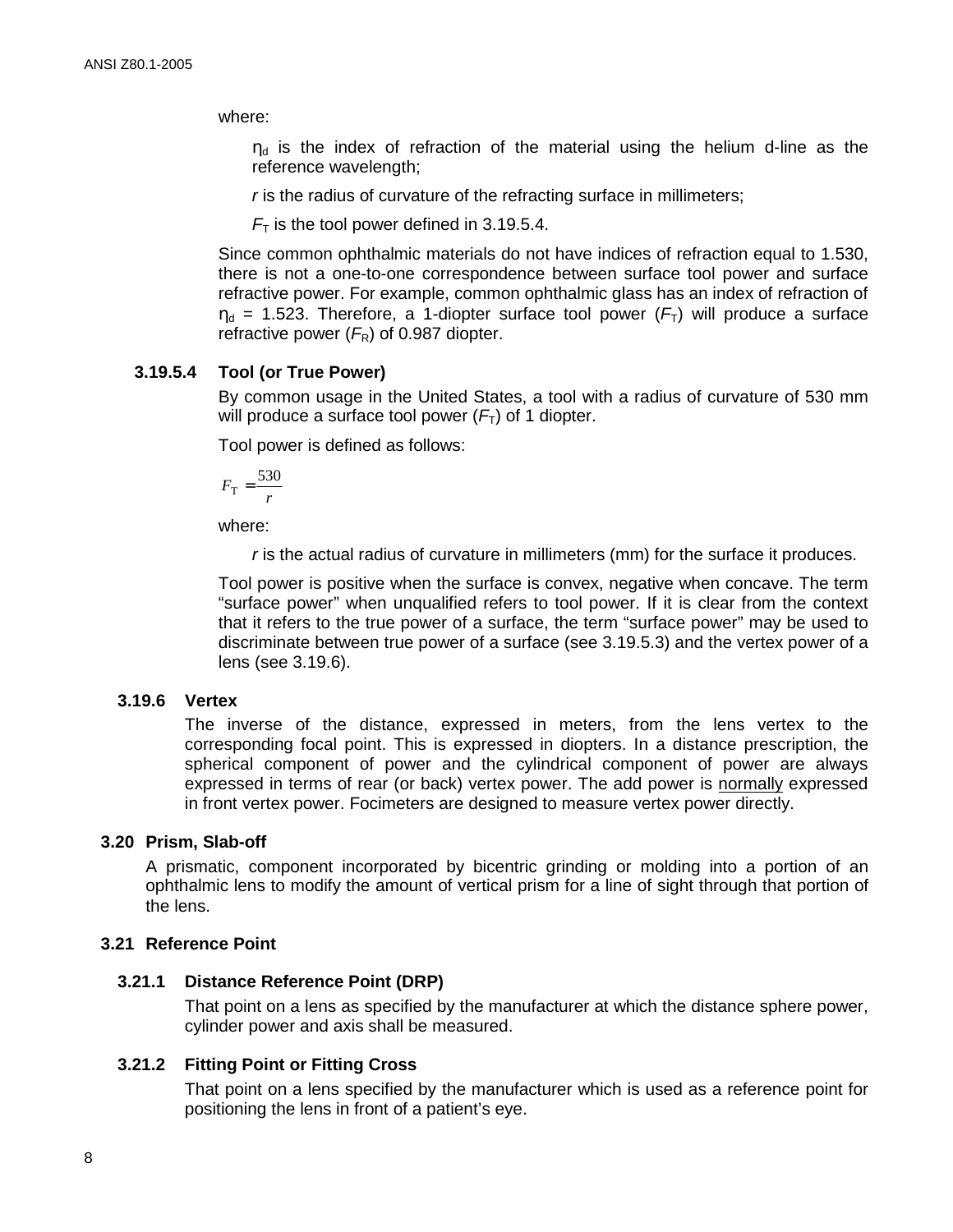## **3.21.3 Near Reference Point (NRP)**

That point on a lens as specified by the manufacturer at which the addition of power is measured.

#### **3.21.4 Prism Reference Point (PRP)**

That point on a lens as specified by the manufacturer at which the prism value of the finished lens is to be measured.

Unless otherwise specified the prism reference point is assumed to be at the following geometric locations on the lens: For uncut single-vision lenses, this point is the geometric center of the lens; For uncut multifocal lenses, this point is referenced to the segment and is located vertically at the DRP Above Seg Line and horizontally at a distance from the segment center line equal to half the distance PD minus half the near PD (seg inset) (see Annex C); For edged single-vision and multifocal lenses, this point is at the DRP of the lens (see Annex C); For progressive lenses, this point is specified by the manufacturer.

For non-aspheric single-vision and multifocal lenses, the prism reference point and distance reference point are assumed to be coincident.

#### **3.22 Reference Wavelength**

The wavelength of light used when specifying the optical properties and power of a lens.

NOTE - The reference wavelength used in the United States and in this standard is the helium d-line (587.5618 nm).

#### **3.23 Segment**

A specified area of a multifocal lens having a different refractive power from the distance portion. This may also refer to the actual piece of material added to the lens in the case of a fused or cemented multifocal lens.

#### **3.24 Spectacles**

A pair of finished (surfaced and edged) ophthalmic lenses fitted to a frame or mounting.

#### **3.25 Surface**

#### **3.25.1 Aspheric**

A nonspherical surface that is rotationally symmetrical with respect to an axis of symmetry. Such surfaces typically have continuously variable curvatures from the vertex to the periphery.

## **3.25.2 Atoric**

A surface having mutually perpendicular principal meridians of unequal power where at least one principal meridian has a non-circular section. These surfaces are symmetrical with respect to both principal meridians.

#### **3.25.3 Plano**

A flat surface having zero surface power, or an infinite radius of curvature.

#### **3.25.4 Spherical**

A curved surface having the same radius of curvature in all meridians.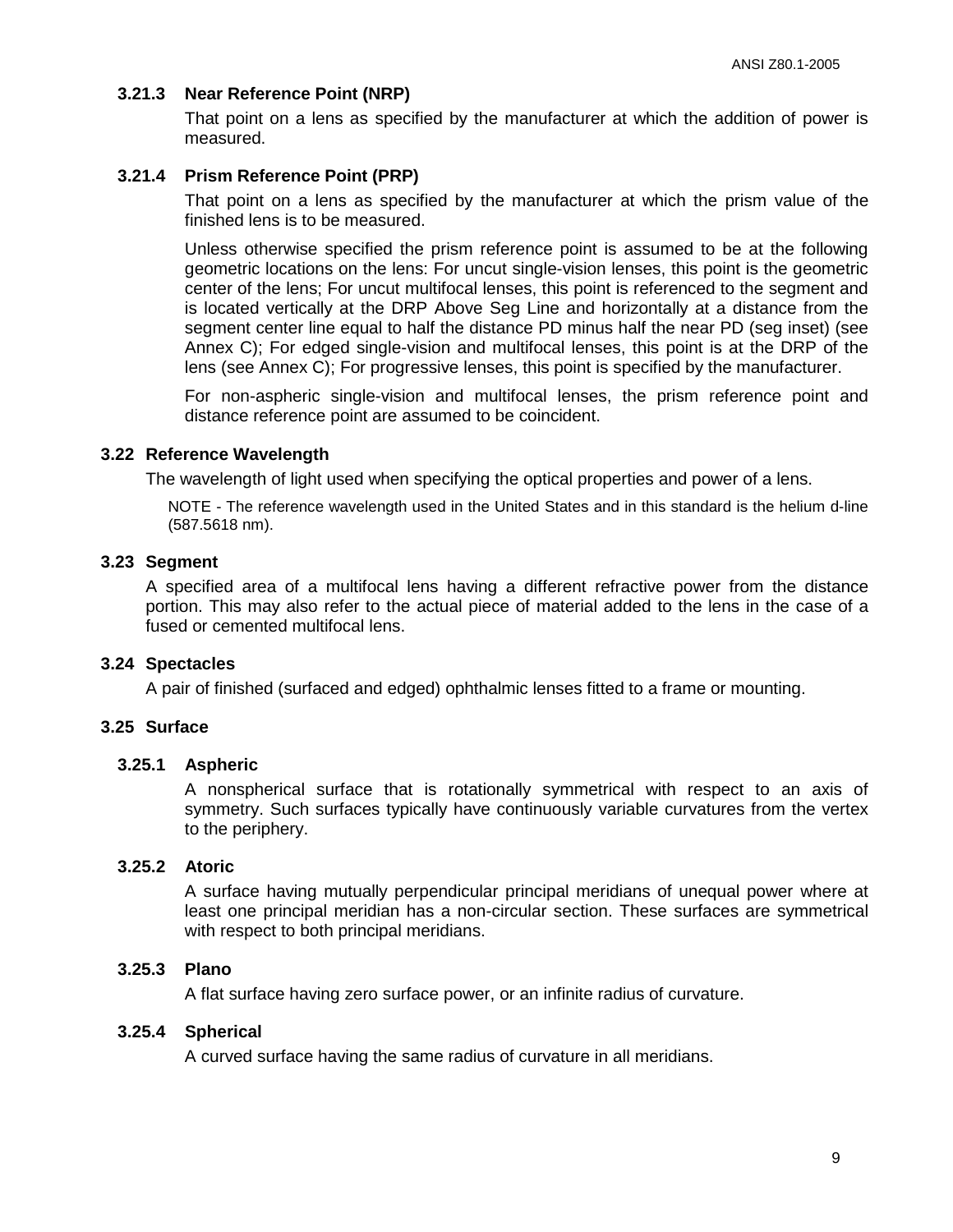## **3.25.5 Toric**

A surface in the form of a torus having different powers in the two principal meridians. The shape may be visualized as a small part of the surface of a doughnut or of a football. A toric surface is generated by rotating an arc of a circle around an axis that does not pass through the center of the circle.

## **3.26 Thickness, Center**

The thickness of a lens at the prism reference point.

#### **3.27 Warpage**

A lens defect in which a surfaced lens is bent or twisted in processing or mounting.

#### **3.28 Wave**

A local ripple-like irregularity in a lens surface (see 3.11).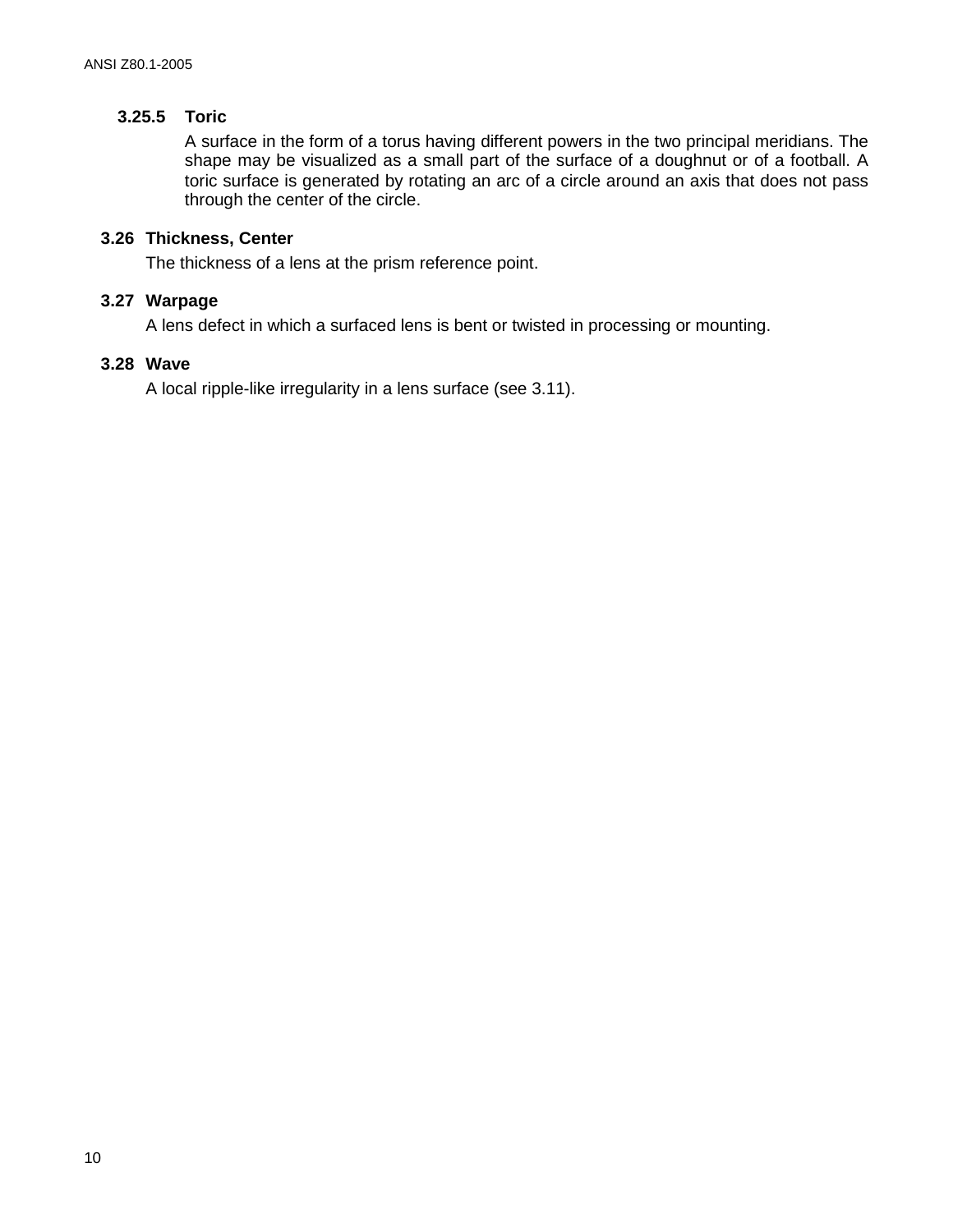## **4 Classification**

Spectacle lenses are classified as:

- Single-vision finished lenses;
- Multifocal finished lenses; or
- Progressive addition finished lenses.

## **5 Optical Requirements**

The tolerances shall apply for a temperature of  $23^{\circ}C \pm 5^{\circ}C$  (73 $^{\circ}F \pm 9^{\circ}F$ )

NOTE - A summary of optical requirements appears in Annex D.

## **5.1 General**

Both uncut and edged finished lenses shall meet the following requirements:

## **5.1.1 Distance Refractive Power (Back Vertex Power)**

When measured using the method specified in 8.2, lenses shall comply both with the tolerance on the meridian of highest power and with the tolerance on the cylinder. Lenses intended to have a uniform distance power in all meridians (spherical lenses) are considered to have 0.00 D cylinder.

## **5.1.1.1 Single-Vision and Multifocal Lenses**

Single-vision and multifocal lenses shall comply with the tolerances shown in Table 1.

| (Single-Vision and Multifocal Lenses)                 |                                                                   |                                                   |                                                |                               |  |
|-------------------------------------------------------|-------------------------------------------------------------------|---------------------------------------------------|------------------------------------------------|-------------------------------|--|
| <b>Absolute Power of</b><br>Meridian of Highest Power | <b>Tolerance on</b><br><b>Meridian of</b><br><b>Highest Power</b> | <b>Cylinder</b><br>$\geq 0.00$ D<br>$\leq$ 2.00 D | <b>Cylinder</b><br>$> 2.00$ D<br>$\leq 4.50$ D | <b>Cylinder</b><br>$> 4.50$ D |  |
| From 0.00 up to 6.50 D                                | $\pm$ 0.13 D                                                      | $\pm$ 0.13 D                                      | $\pm$ 0.15 D                                   | ±4%                           |  |
| Above 6.50 D                                          | $± 2\%$                                                           | $\pm$ 0.13 D                                      | $\pm$ 0.15 D                                   | ±4%                           |  |

# **Table 1 – Tolerance on Distance Refractive Power**

## **5.1.1.2 Progressive Addition Lenses**

Progressive addition lenses shall comply with the tolerances shown in Table 2.

## **Table 2 – Tolerance on Distance Refractive Power**

#### **(Progressive Addition Lenses)**

| <b>Absolute Power of</b><br>Meridian of Highest Power | <b>Tolerance on</b><br><b>Meridian of</b><br><b>Highest Power</b> | <b>Cylinder</b><br>$\geq 0.00$ D<br>$\leq$ 2.00 D | <b>Cylinder</b><br>> 2.00 D<br>$\leq$ 3.50 D | <b>Cylinder</b><br>$> 3.50$ D |
|-------------------------------------------------------|-------------------------------------------------------------------|---------------------------------------------------|----------------------------------------------|-------------------------------|
| From 0.00 up to 8.00 D                                | $\pm$ 0.16 D                                                      | $\pm$ 0.16 D                                      | $\pm$ 0.18 D                                 | $\pm$ 5%                      |
| Above 8.00 D                                          | $± 2\%$                                                           | $\pm$ 0.16 D                                      | $\pm$ 0.18 D                                 | $\pm$ 5%                      |

## **5.1.2 Cylinder Axis**

When measured using the method described in 8.6, the tolerance on the direction of cylinder axis shall be as specified in Table 3.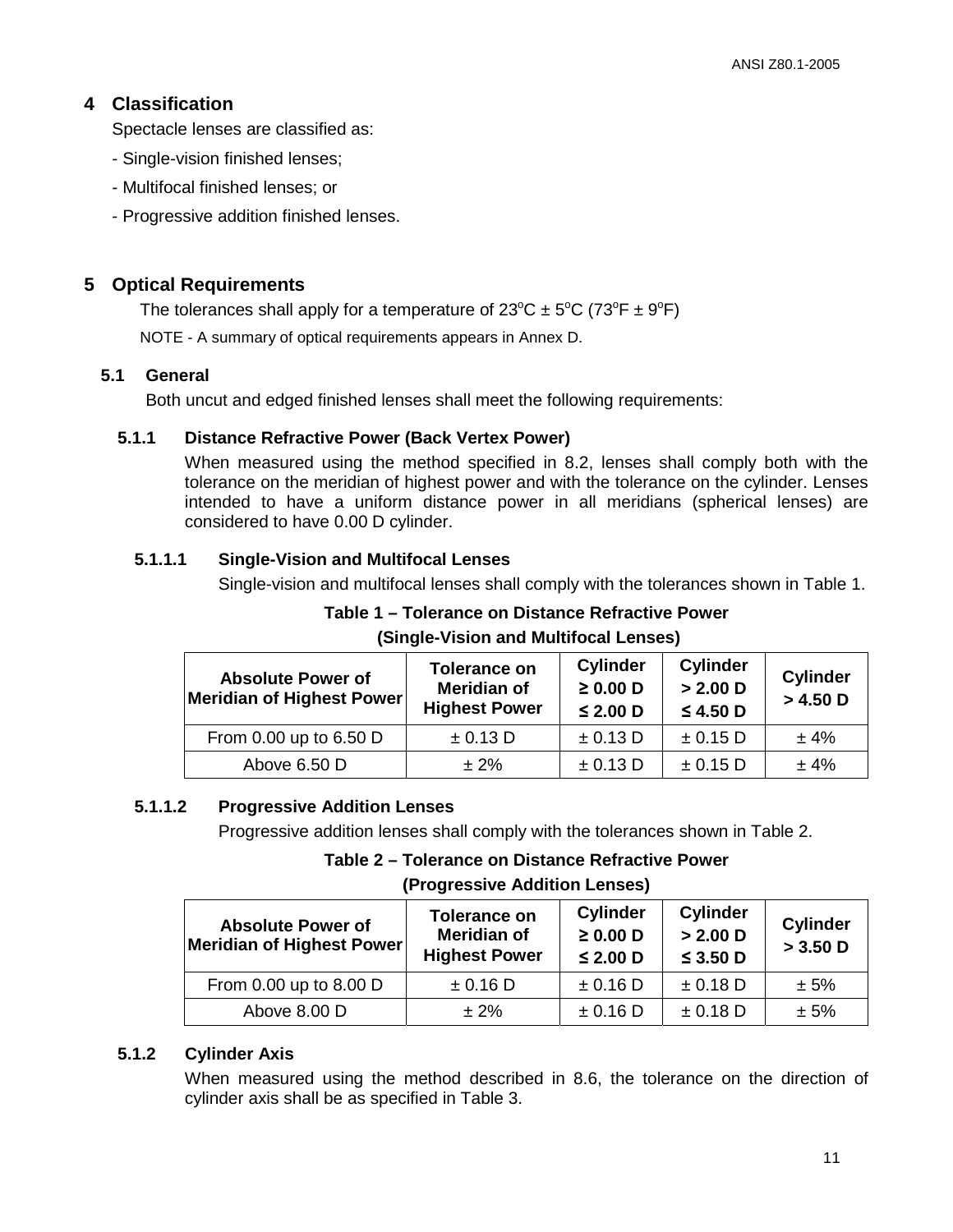| <b>Nominal Value of Cylinder</b><br>Power (D) | $\vert > 0.00 D \vert > 0.25 D \vert > 0.50 D \vert > 0.75 D$ | ≤ 0.25 D   ≤ 0.50 D   ≤ 0.75 D   ≤ 1.50 D |          |          | > 1.50 D     |
|-----------------------------------------------|---------------------------------------------------------------|-------------------------------------------|----------|----------|--------------|
| <b>Tolerance on Axis</b>                      | $+14^{\circ}$                                                 | $\pm 7^{\circ}$                           | $\pm$ 5° | $\pm$ 3° | $+2^{\circ}$ |

| Table 3 – Tolerance on Direction of Cylinder Axis |  |  |
|---------------------------------------------------|--|--|
|---------------------------------------------------|--|--|

## **5.1.3 Addition Power**

When measured by the method described in 8.3, the tolerance on the addition power of multifocal and progressive addition lenses shall be as specified Table 4.

## **Table 4 – Tolerance on Addition Power for Multifocal and Progressive Addition Lenses**

| Nominal Value of Addition Power    | $\leq 4.00$ D | > 4.00 D     |
|------------------------------------|---------------|--------------|
| <b>Tolerance on Addition Power</b> | $\pm$ 0.12 D  | $\pm$ 0.18 D |

NOTE - If the manufacturer applies corrections to compensate for the as-worn position, then this corrected value must be stated in the manufacturer's documentation. These tolerances then apply to the corrected value.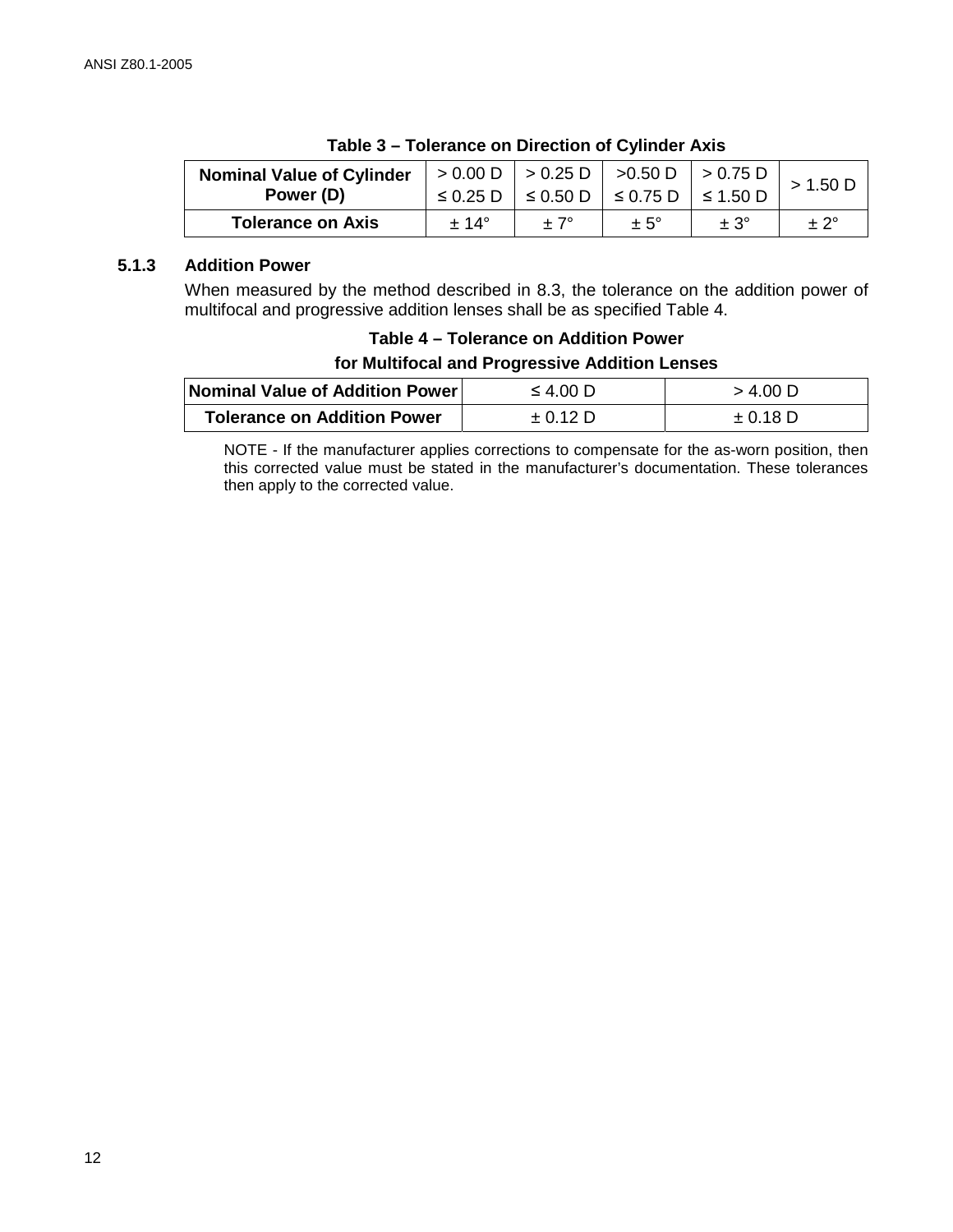## **5.1.4 Prism Reference Point Location and Prismatic Power**

The prism reference point shall not be more than 1.0 mm away from its specified position in any direction. In addition, the prismatic power measured at the prism reference point shall not exceed 0.33∆. This tolerance applies to lenses both with and without prescribed prismatic power. When prismatic thinning is used, it is treated as prescribed prism. Measurement shall be done using the method given in 8.4.

#### **5.1.5 Base Curve**

When specified, the base curve shall be within  $\pm$  0.75 D of specification. The base curve shall be given using an index of refraction of 1.530. The base curve shall be measured using the method given in 8.8.

## **5.1.6 Localized Errors**

Power errors or aberrations detected by visual inspection and caused by waves, warping, or internal defects are permissible, if examination with a focimeter shows no measurable or gross distortion or blur of the focimeter target element. Areas outside a 30-mm diameter circle centered on the distance reference point, within 6 mm of the edge, or beyond the optical area of a lenticular lens, are exempt from this requirement. Progressive addition lenses are also exempt from this requirement. Measurement shall be done using the methods given in 8.12.

## **5.2 Mounted Lens Pairs**

The following are in addition to requirements for finished lenses in 5.1.

## **5.2.1 Prism Imbalance**

In the cases where prismatic thinning is used, the prism thinning prism is considered to be a prescribed prism.

#### **5.2.1.1 Single-vision and Multifocal Lenses**

Vertical prismatic imbalance of mounted pairs of single-vision and multifocal lenses with refractive power from 0.00 D to  $\pm 3.375$  D in the vertical meridian shall not exceed 0.33∆. Pairs with refractive power greater than ±3.375 D in the vertical meridian shall not have more than 1.0 mm difference in the height of the two lenses prism reference points. Measurement shall be done using the method specified in 8.5.1.

Horizontal prismatic imbalance between mounted single-vision and multifocal lenses with refractive power from 0.00 D to  $\pm 2.75$  D in the horizontal meridian shall not exceed 0.67∆. The horizontal distance between the prism reference points of singlevision and multifocal lenses with refractive power greater than  $\pm 2.75$  D in the horizontal meridian shall not differ from the specified distance interpupillary distance by more than 2.5 mm. Measurement shall be done using the method specified in 8.5.2.

## **5.2.1.2 Progressive Addition Lenses**

Vertical prismatic imbalance of mounted pairs of progressive addition lenses with refractive power from 0.00 D to  $\pm 3.375$  D in the vertical meridian shall not exceed 0.33∆. Pairs with refractive power greater than ±3.375 D in the vertical meridian shall not have more than 1.0 mm difference in the height of the two lenses prism reference points. Measurement shall be done using the method specified in 8.5.3.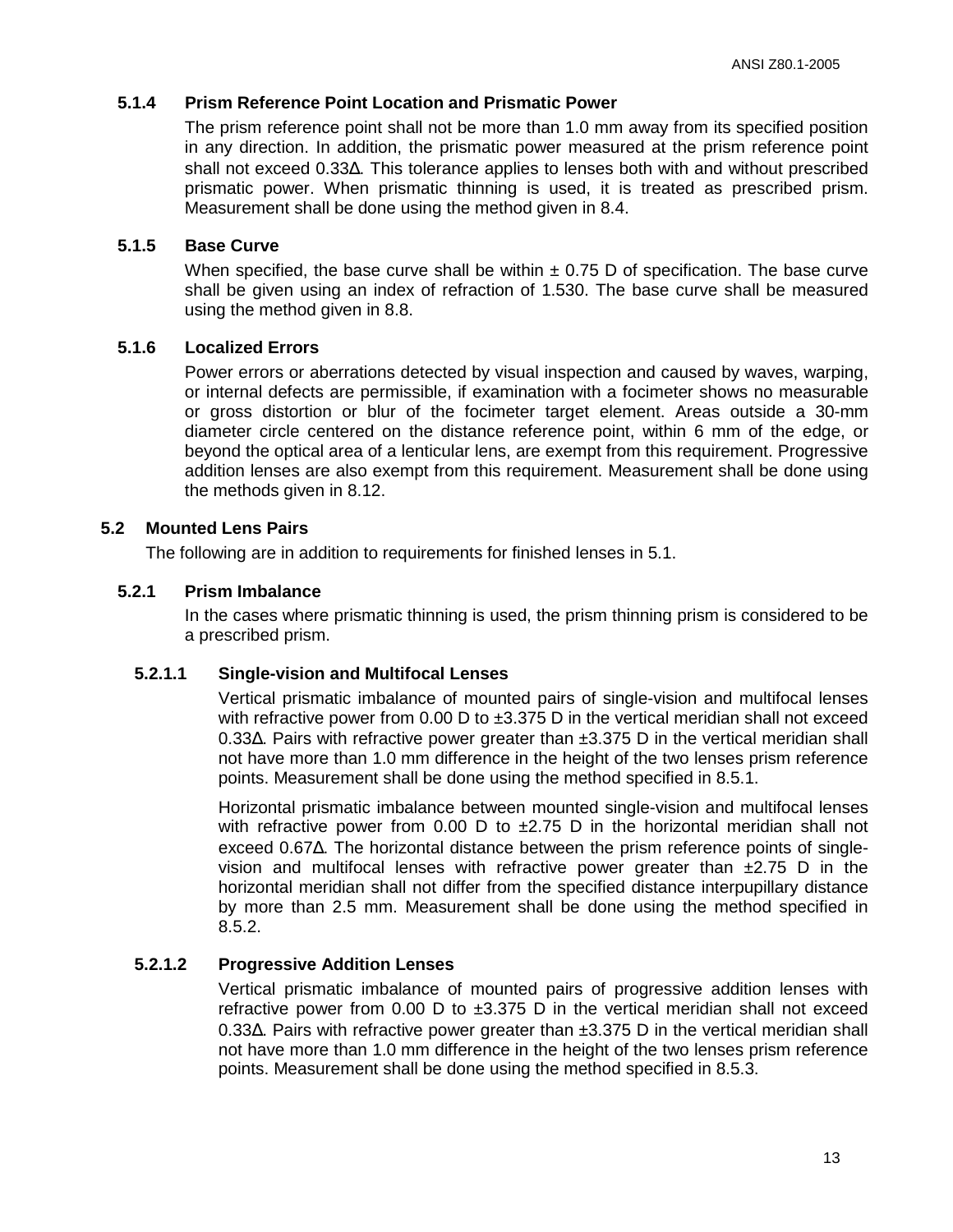Horizontal prismatic imbalance between mounted progressive addition lenses with refractive power from 0.00 D to ±3.375 D in the horizontal meridian shall not exceed 0.67∆. For lenses with greater refractive power, the horizontal position of each lens's prism reference point shall not differ from the specified position by more than 1.0 mm. Measurement shall be done using the method specified in 8.5.3.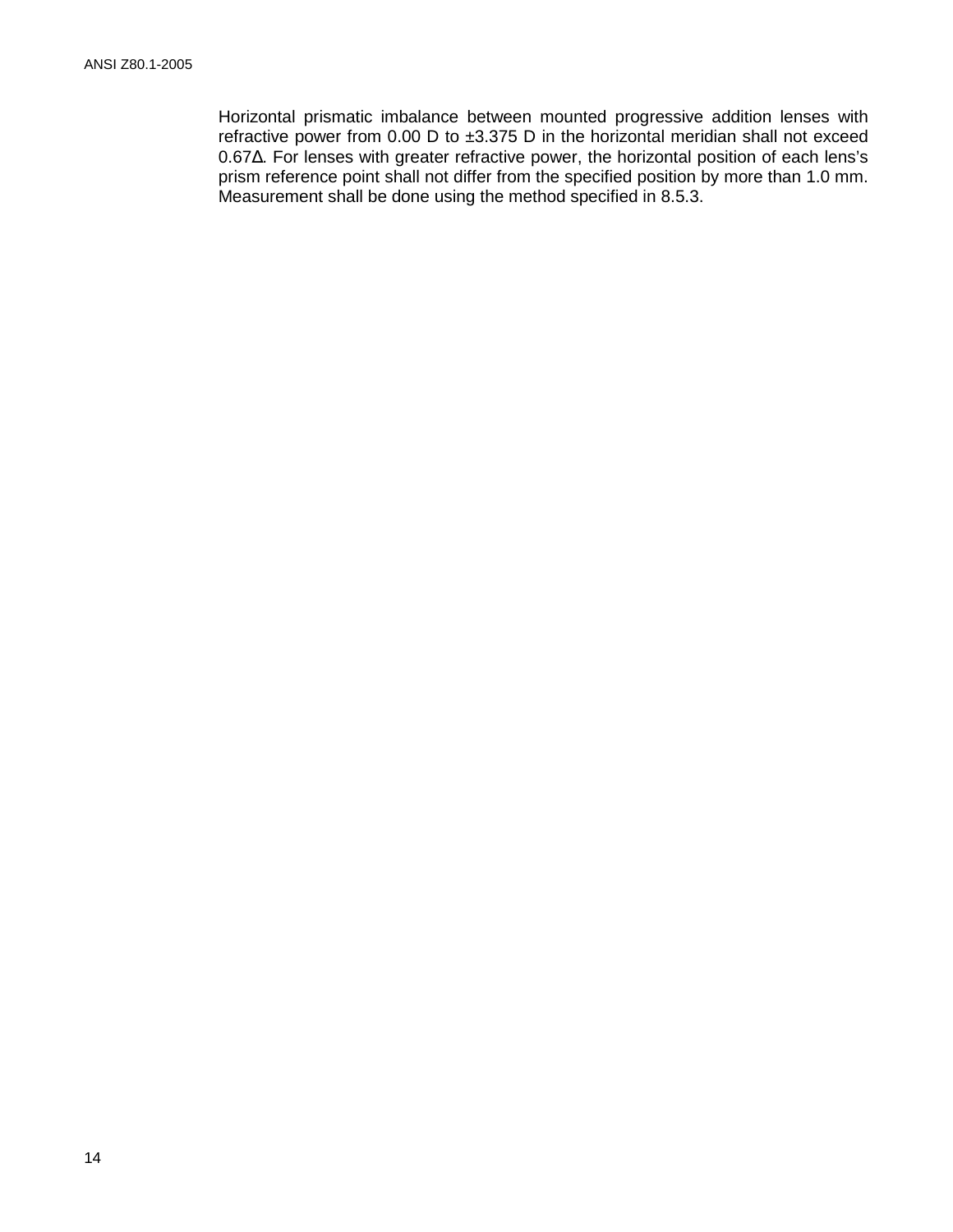## **6 Mechanical Requirements**

NOTE - A summary of mechanical requirements appears in Annex D.

## **6.1 General**

#### **6.1.1 Impact Resistance**

#### **6.1.1.1 Prescription Impact-resistant Dress Eyewear Lenses**

All lenses must conform to the impact resistance requirements of Title 21, Code of Federal Regulations, 801.410 (CFR 801.410). The impact test of CFR 801.410 is described in 8.9. Laminated, plastic and raised-ledge multifocal lenses may be certified by the manufacturer as conforming to the initial design testing or statistically significant sampling as specified by CFR 801.410.

All monolithic (not laminated) glass lenses shall be treated to be resistant to impact.

## **6.1.1.2 Special Corrective Lenses**

Certain lenses prescribed for specific visual needs are not suitable for the drop-ball technique of testing. Wherever possible, such lenses shall be treated to be resistant to impact or made of impact-resistant materials; however, impact testing requirements are waived by the FDA. These lens types include:

- Prism segment multifocals;
- Slab-off prisms;
- Lenticular cataracts;
- Iseikonics;
- Depressed segment one-piece multifocals;
- Biconcaves, myodiscs and minus lenticulars;
- Custom laminates and cemented assemblies.

## **6.1.1.3 Prescription Lenses Used for Personal Protective Eyewear in Industry and Eye Protectors for Use by Players of Selected Sports**

Industrial safety eyewear requirements are found in ANSI Z87.1. Requirements for players of selected sports are found in ANSI/ASTM F803.

## **6.1.2 Physical Quality and Appearance**

In a zone of 30 mm diameter centered around the distance reference point, and over the whole area of the segment if the segment is equal to or less than 30 mm (for segments over the 30-mm-diameter zone centered around the near reference point), the lens, when inspected using the method described in 8.11, shall not exhibit any surface imperfections or internal defects including pits, scratches, grayness, bubbles, cracks, striae, or watermarks that are visible and that would impair function of the lens.

Outside this zone, small isolated material or surface defects or both are acceptable.

## **6.1.3 Center Thickness**

The center thickness of the lens may be specified by the prescriber or may be agreed between prescriber and supplier. When specified, the center thickness shall not differ more than ±0.3 mm from the specified value. Measurement shall be made normal to the convex surface at the prism reference point.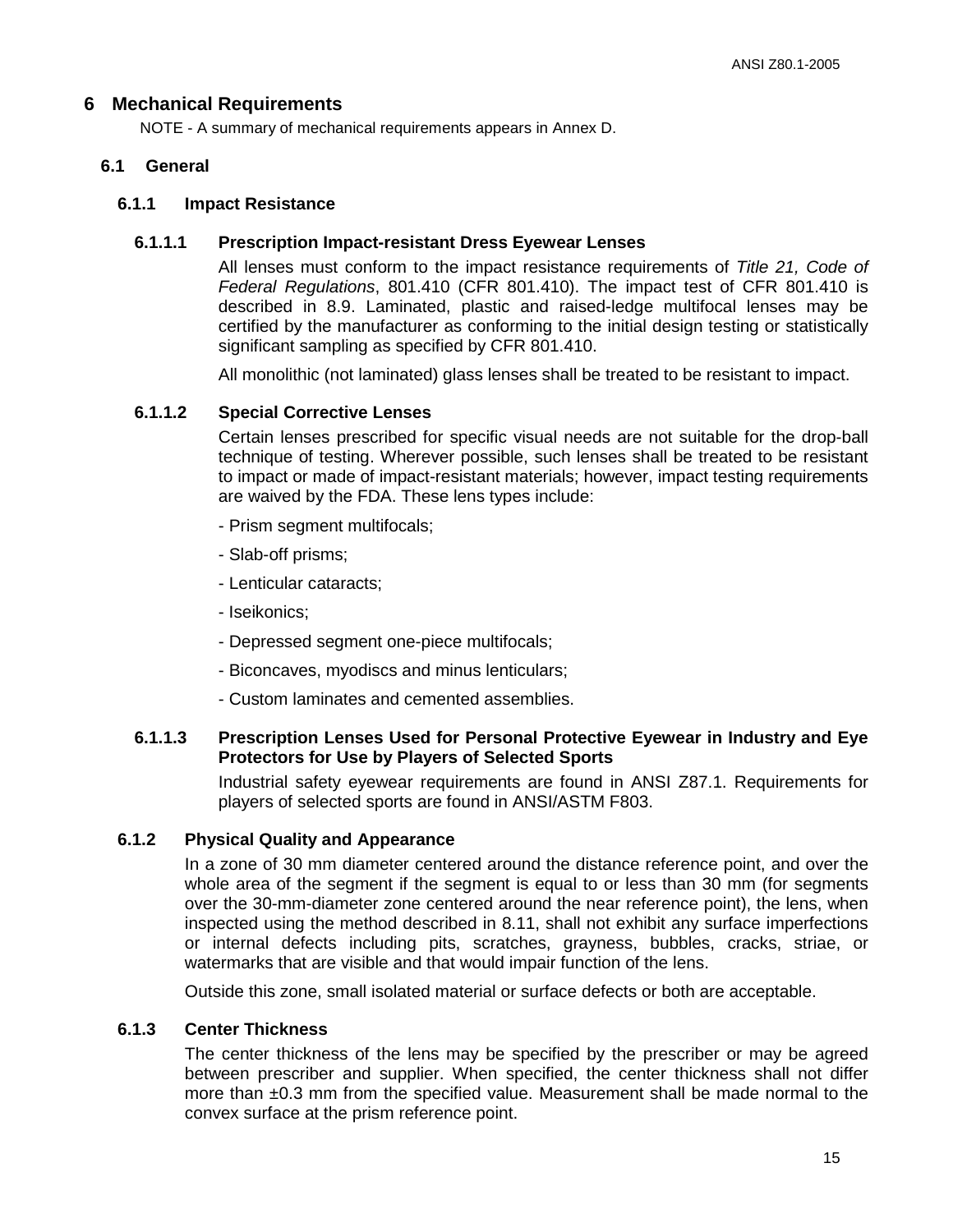#### **6.1.4 Segment Size**

Multifocal segment width, depth, and intermediate depth shall not differ from the nominal value by more than  $\pm 0.5$  mm when measured using the methods in 8.7.

The difference between the segment dimensions (width, depth, and intermediate depth) in the mounted pair shall not exceed 0.7 mm.

#### **6.2 Mounted Lens Pairs**

#### **6.2.1 Eye Wire Closure**

The eye wire closure of the lens mounted in the frame shall be sufficient to prevent the lens from rotating.

## **6.2.2 Warpage**

Cylindrical surface power induced in the base curve of a lens as a result of finish processing shall not exceed 1.0 D when measured using the method described in 8.10. This tolerance does not apply within 6 mm of the lens edge.

#### **6.2.3 Segment Location or Fitting Point Location**

## **6.2.3.1 Multifocal Lenses**

The vertical location (or height) of the segment for each multifocal lens shall be within ±1.0 mm of specification. In addition, the difference between segment heights for the mounted pair shall not exceed 1.0 mm of specification. Measurement shall be made using the method in 8.7.

The horizontal distance between geometric centers of the segments in the mounted pair shall be within ±2.5 mm of the specified near interpupillary distance. The inset in both lenses shall appear symmetrical and balanced unless monocular insets are specified. The geometric center of a full-width multifocal segment is defined as the thinnest point on its ledge. Measurement shall be made using the method in 8.7.

## **6.2.3.2 Progressive Addition Lenses**

The vertical location (or height) of the fitting point for each progressive addition lens shall be within  $\pm 1.0$  mm of specification. In addition, the difference between fitting point heights for the mounted pair shall not exceed 1.0 mm of specification. Measurement shall be made using the method in 8.7.

The horizontal fitting point location in progressive addition lenses shall be within  $\pm 1.0$ mm of the specified monocular interpupillary distance for that lens. Measurement shall be made using the method in 8.7.

#### **6.2.4 Segment or Horizontal Axis Tilt**

The horizontal axis of lenses with straight-top segments and progressive addition lenses shall not be tilted more than 2° from the horizontal when measured using the methods in 8.7. For progressive addition lenses, the horizontal axis is defined by the permanent horizontal reference markings.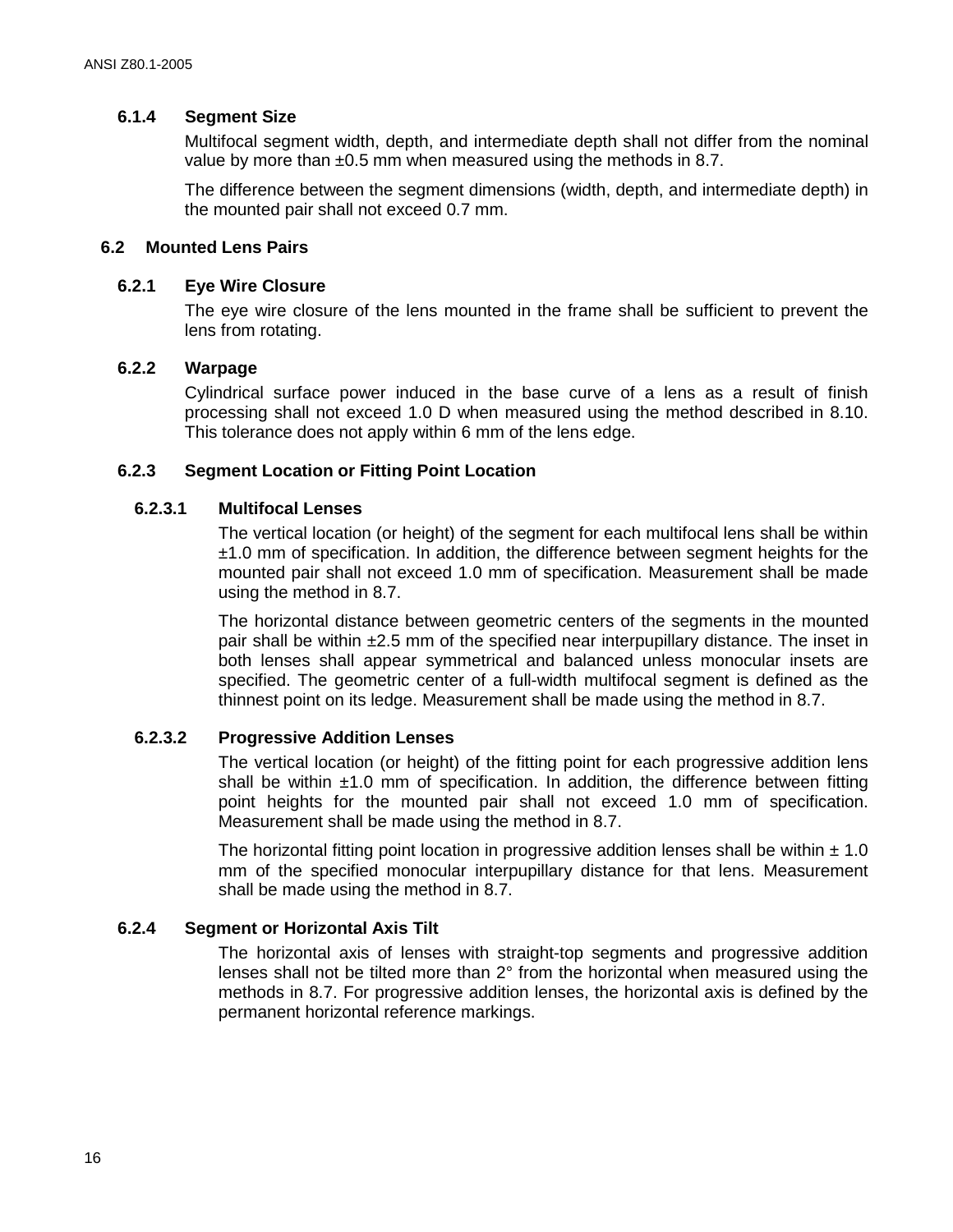## **7 Transmittance and Attenuation Requirements**

#### **7.1 Spectrally Attenuating Materials**

Manufacturers of materials which directly transmit optical radiation shall make spectral transmittance characteristics available to processors, fabricators and to the professions. How the manufacturer obtained the data shall be described.

NOTE - Attenuation, in this sense, means loss in transmittance by reflection, scatter, or absorption.

## **7.2 Ultraviolet (UV) Attenuating Lenses**

Manufacturers of lenses who claim specific ultraviolet attenuating properties shall state the average percent transmittance between 290 and 315 nm (UVΒ) and between 315 and 380 nm (UVΑ). The method for determining mean ultraviolet transmittance is shown in 8.13.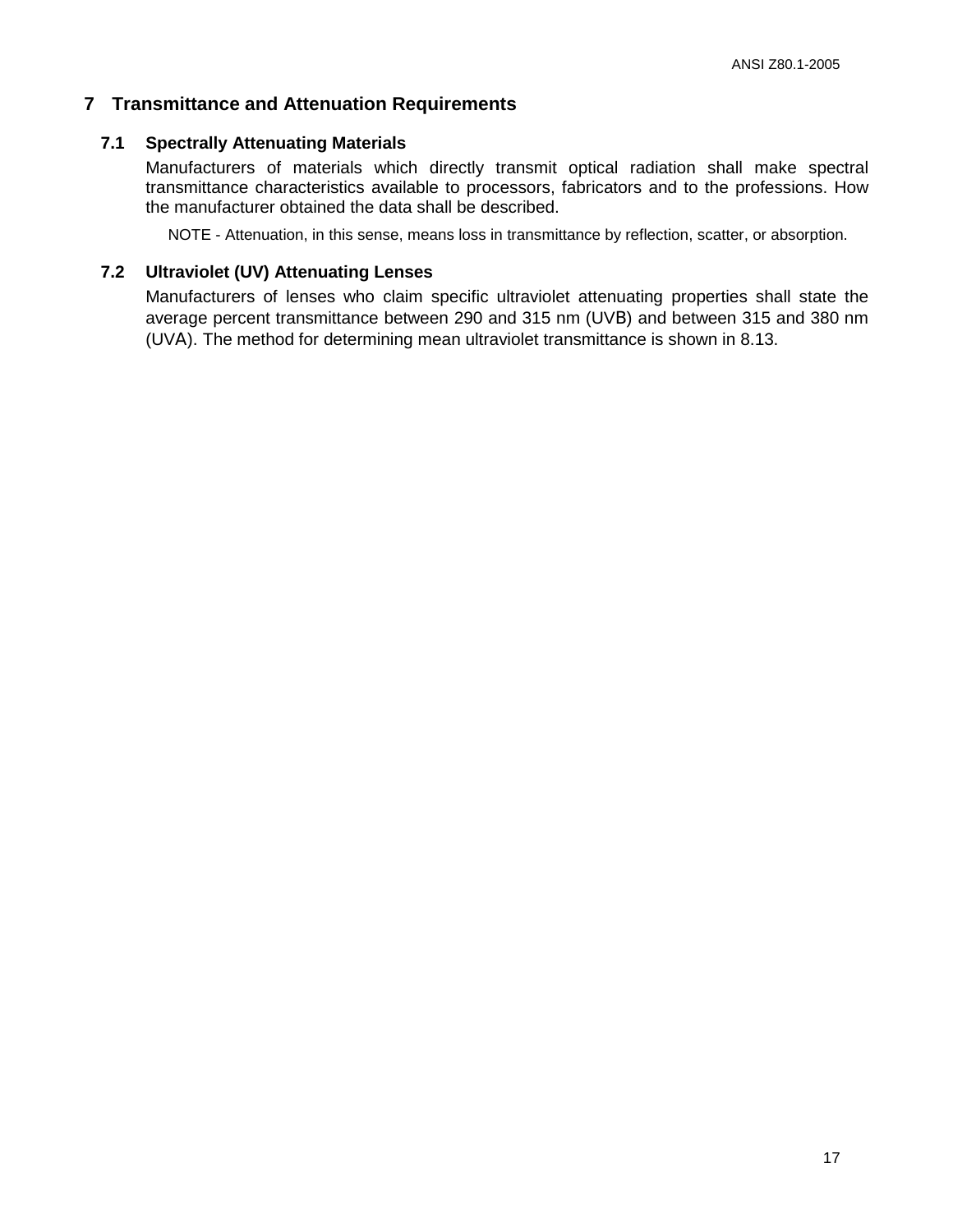## **8 Test Methods**

## **8.1 General**

## **8.1.1 Reference Wavelength**

The reference wavelength used shall be the helium d-line (587.5618 nm). Other reference wavelengths may be used but their use requires that each lens be accompanied by a statement giving the wavelength used as well as the index of refraction, Abbe value and lens power measured when using the helium d-line wavelength.

## **8.1.2 Focimeter Use**

The measurement of distance refractive power and addition power shall be carried out using a focimeter that complies with the requirements of ANSI Z80.17.

For manual focimeters:

- Focus the eyepiece of the instrument before attempting to read any power.
- The target should be nearly centered on the reticle to ensure a clear target measurement. If necessary, auxiliary prisms can be used to approximately center the target.
- In reading the power of a lens, always come back into the focus range from the minus side of focus. Do not focus back and forth by small amounts on both sides of the test focus as this procedure stimulates accommodation and produces erroneous readings.

#### **8.2 Distance Power Measurement**

Single-vision lenses and the distance portion of multifocals can be measured using the following procedure:

- 1. Place the back surface of the lens against the lens positioning tube, or stop, of the focimeter. Ensure that the surface of the lens is in intimate contact with the lens stop;
- 2. Position the lens with the distance reference point centered in front of the lens stop;
	- For non-aspheric single-vision and multifocal lenses, the distance reference point corresponds to both the prism reference point and the fitting point;
	- For progressive addition and aspheric lenses, the distance reference point should be located using either the manufacturer's recommendation or an appropriate centration chart;
- 3. When measuring assembled spectacles, ensure that the bottom of the frame is in firm contact with the focimeter stage for both lenses. Adjust the focimeter stage position so that this can be accomplished while fulfilling the requirements of Step 2 above; and
- 4. With the lens correctly positioned, measure the power in accordance with the focimeter manufacturer's instructions.

NOTE - As examples of determining the absolute power of the meridian of highest absolute power see the following table.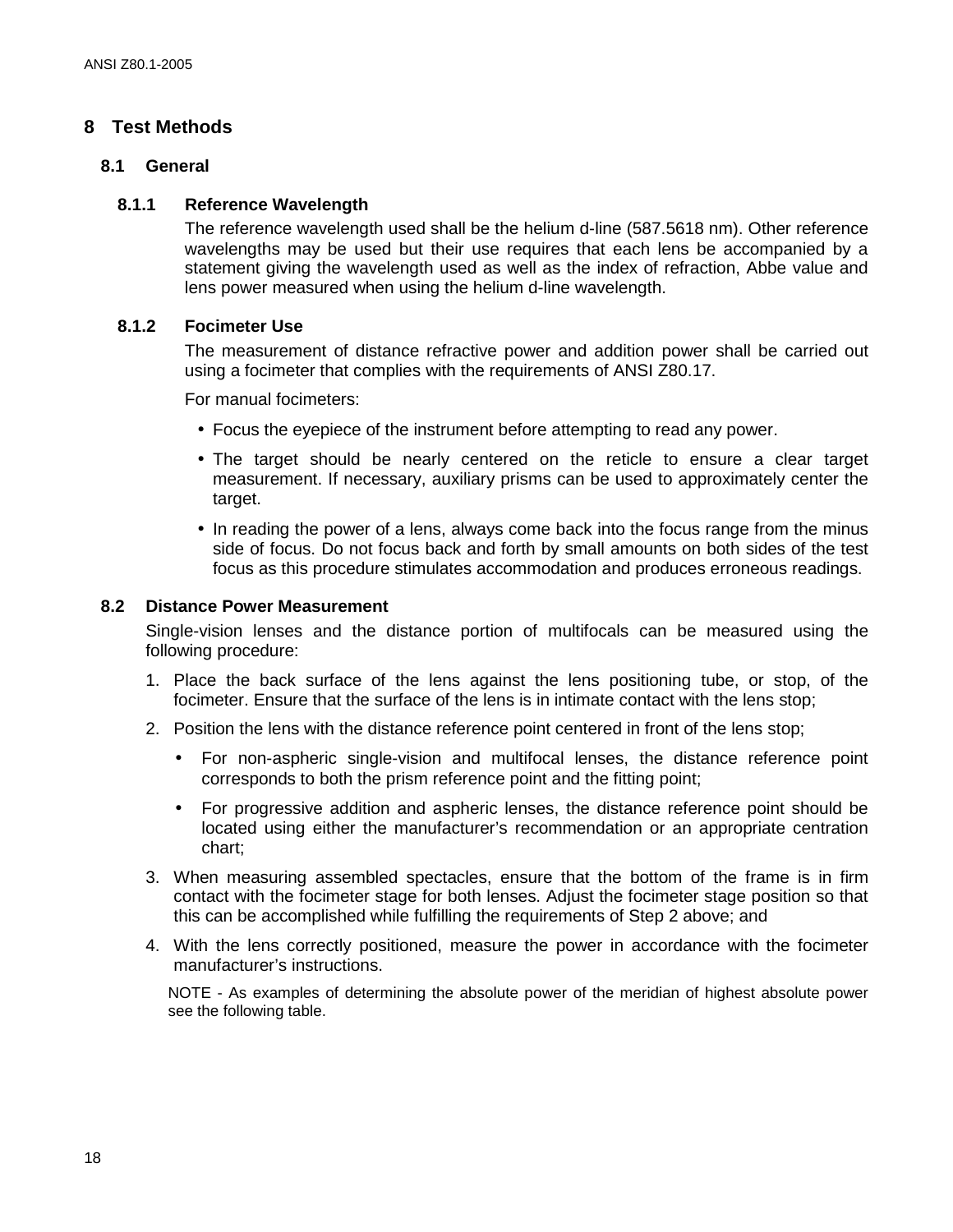| <b>Sphere</b> | Cylinder | Sphere Meridian | Cylinder Meridian | Meridian of Highest<br><b>Absolute Power</b> |
|---------------|----------|-----------------|-------------------|----------------------------------------------|
| $+6.00$       | $+2.00$  | $+6.00$         | $+8.00$           | $+8.00$                                      |
| $+6.00$       | $-2.00$  | $+6.00$         | $+4.00$           | $+6.00$                                      |
| $-4.00$       | $+2.00$  | $-4.00$         | $-2.00$           | $-4.00$                                      |
| $-4.00$       | $-2.00$  | $-4.00$         | $-6.00$           | - 6.00                                       |

## **8.3 Addition Power Measurement**

- 1. Unless otherwise specified by the manufacturer, the surface chosen for the measurement shall be the side containing the segment or progressive surface. Place the surface of the lens containing the segment or progressive surface against the lens stop of the focimeter. This is especially critical in the case of plus-powered lenses because measurement results can vary significantly if the surface opposite the side containing the segment or surface containing the progressive surface is placed against the focimeter stop;
- 2. Measure the refractive power through the distance portion;
	- For non-aspheric multifocal lenses, maximum accuracy will be obtained when the distance portion is measured at a point as far above the distance reference point as the near reference point is below it, and along a line passing through both the distance reference point and the near reference point. This is illustrated in Figure 1 below;



**Figure 1 – Measuring Non-aspheric Multifocals** 

- For progressive addition and aspheric lenses, the distance portion should be measured at the distance reference point;
- 3. Reposition the lens with the near reference point (as specified by the manufacturer) centered in front of the lens stop;
- 4. With the lens correctly positioned, measure the refractive power through the reading portion or segment;
- 5. The add power is the algebraic difference in measured power between the distance and near values obtained as above.

NOTE - For manual focimeters, both measuring points shall use the most vertical lines of the target as the criteria for determining the add power.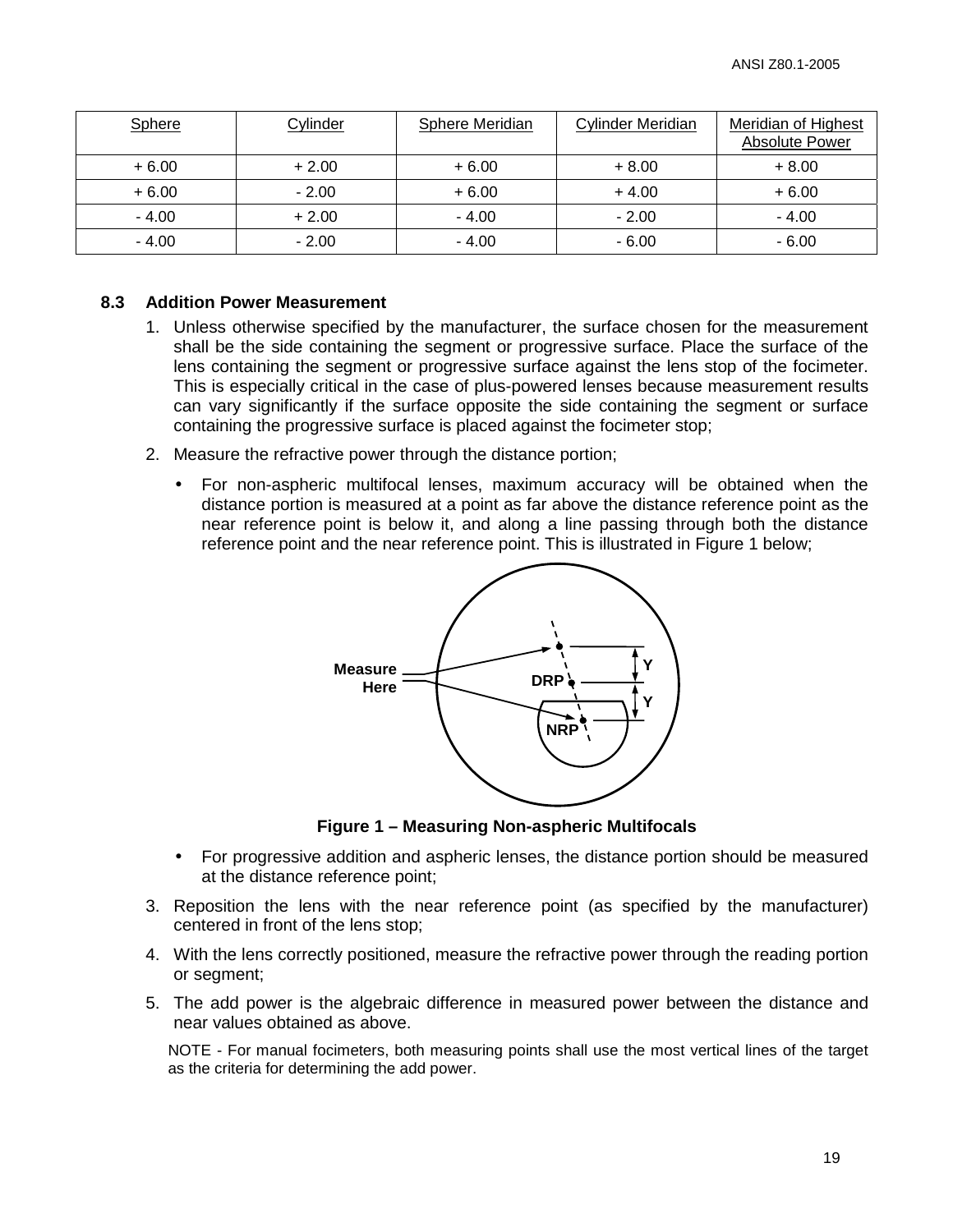## **8.4 Prismatic Power Measurement**

- 1. Position the lens on the focimeter stage with the prism reference point centered in front of the lens stop of the focimeter.
	- For non-aspheric single-vision and multifocal lenses that have been edged, the prism reference point corresponds to both the distance reference point and the fitting point. This is located horizontally at a distance from the geometric center of the lens equal to the required decentration for that eye. It is at the vertical location specified by the prescriber or, if not specified, at the center line of the lens (see Figure 2);



#### **Figure 2 – Locating the Prism Reference Point of an Edged, Unmounted Lens**

- For progressive addition and aspheric lenses, the prism reference point should be located using either the manufacturer's recommendation or centration chart. Customarily, the prism reference point of a progressive lens will be centered between the horizontal reference markings found on the 180° horizontal reference line, (see Figure 6);
- For uncut single-vision lenses, the prism reference point should be located at the geometric center of the blank, unless otherwise specified;
- For uncut multifocal lenses, the prism reference point will be located horizontally at a distance from the center of the segment equal to the segment inset. It is located vertically at the DRP Above Seg Line (see Figure 3);



**Figure 3 – Locating the Prism Reference Point of an Uncut Multifocal Lens** 

2. Measure the prism at the PRP. Proceed to Step 3 only if the prism error exceeds 1/3∆ at the prism reference point;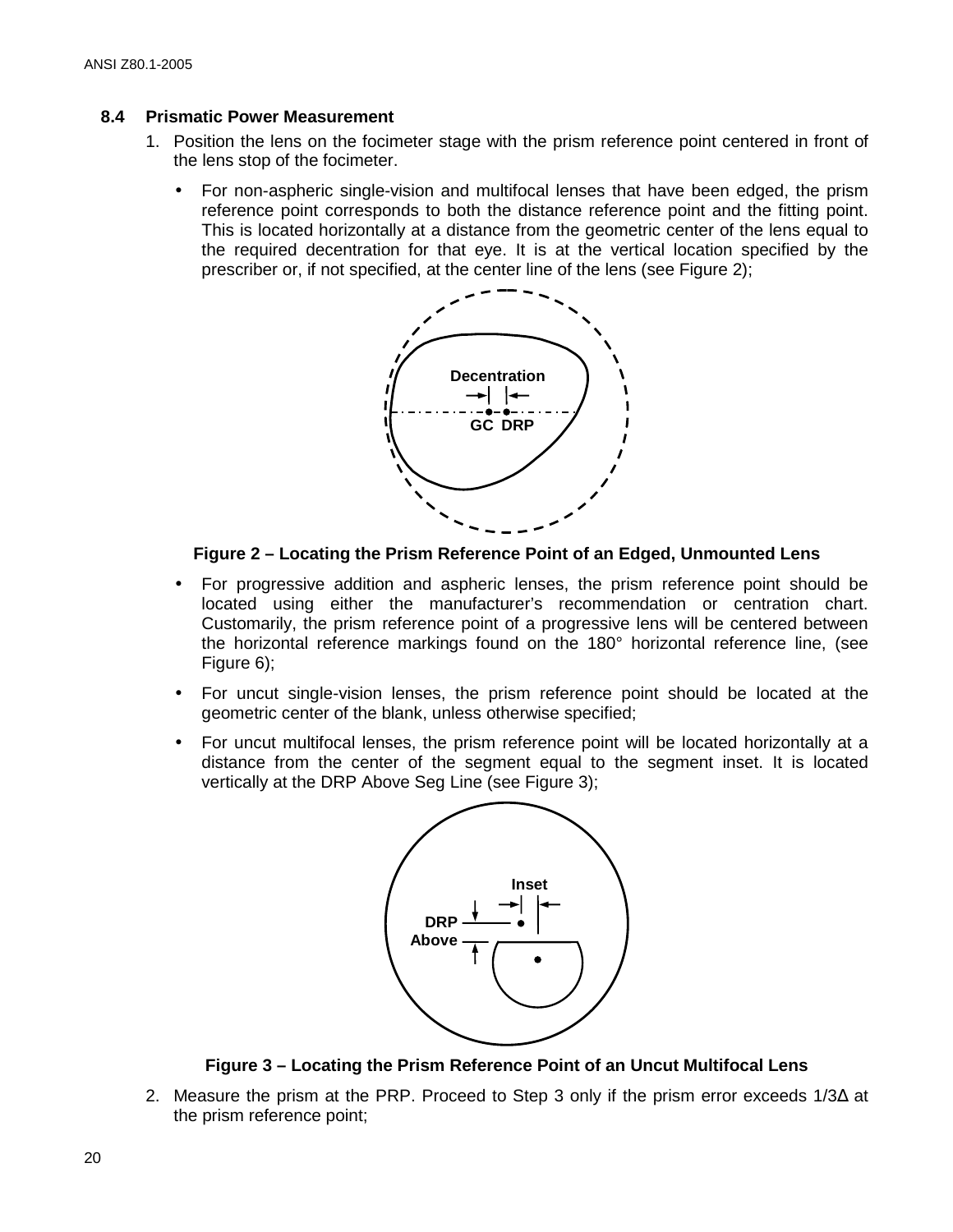3. Locate and mark the position at which the prismatic requirements of the prescription are met. In the absence of prescribed prism this point corresponds with the optical center. This point must be within 1.0 mm of the prism reference point as specified in 5.1.4.

#### **8.5 Prism Imbalance Measurement of Mounted Pairs**

#### **8.5.1 Vertical Imbalance Measurement for Single-Vision and Multifocal Lenses**

- 1. Select the lens with the strongest refractive power through the vertical meridian; if the lenses have similar powers, select the lens with the most prescribed vertical prism (if any);
- 2. Locate and mark the position at which the prismatic requirements of the prescription are met. Ensure that the bottom rims of the spectacle frame are resting evenly upon the stage of the focimeter. In the absence of prescribed prism, this point corresponds with the optical center;
- 3. Slide the frame over, without moving the focimeter stage, and position the next lens so that any target displacement is in the vertical (90°) meridian (i.e., no horizontal displacement. Mark the lens, and note the amount of vertical prism imbalance. Proceed to Step 4 only if the prismatic imbalance exceeds 1/3∆;
- 4. Reposition the lens in the focimeter, locate and then mark the position at which the prismatic requirements of the prescription are met. If the vertical separation between the first and second markings exceeds 1.0 mm, the lenses fail the vertical imbalance requirement. Otherwise, the lenses are acceptable;

NOTES:

1 – When differing prism reference points or fitting heights are specified, compensation should be made.

2 – In certain cylinder/axis combinations it may not be possible to achieve displacement only in the vertical meridian.

#### **8.5.2 Horizontal Imbalance Measurement for Single-Vision and Multifocal Lenses**

- 1. If the position on each lens where the prismatic requirements of the prescription are met is not already marked as in 8.5.1, do so now;
- 2. Measure the horizontal distance between these markings;
- 3. Proceed to Steps 4 and 5 only if this distance is not within 2.5 mm of the specified interpupillary distance;
- 4. Replace the mounted lens pair in the focimeter, centering the prism reference point of the lens with the strongest refractive power through the horizontal meridian in front of the lens stop. If the measured distance from Step 2 (the distance between the positions at which the prismatic requirements of the prescription are met) is wider than the specified interpupillary distance, slide the lens out until 1/3∆ is induced. Mark the lens at this position. Repeat this for the other lens. If the measured distance is narrower than the specified interpupillary distance, slide the lens in from the lens stop instead;
- 5. Two sets of focimeter ink markings should now exist on each lens; the inside (nasal) markings on these lenses from the inside pair, and the outside (temporal) markings from the outside pair. If the specified interpupillary distance is narrower than the inside pair, or if the interpupillary distance is wider than the outside pair, the lenses fail the horizontal imbalance requirement. Otherwise, the lenses are acceptable. This is illustrated in Figure 4.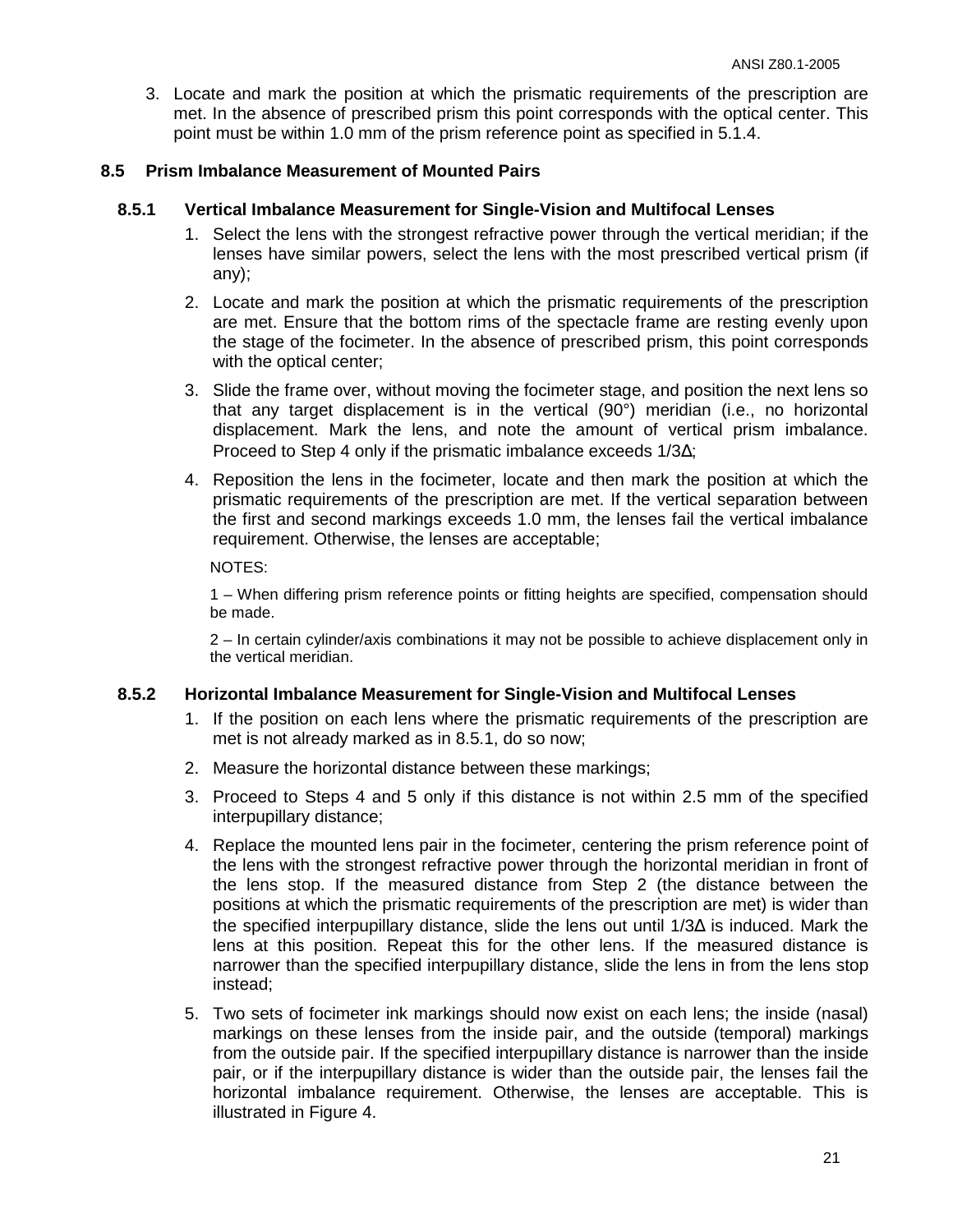## EXAMPLE



**Figure 4 – Horizontal Prism Tolerance Markings** 

The actual distance between optical centers (OC) is narrower than the specified interpupillary distance (PD). Outside markings have been placed where 1/3∆ has been induced. Because the outside markings are wider than the PD, the pair passes the horizontal requirements.

#### **8.5.3 Vertical and Horizontal Imbalance Measurement for Progressive Addition Lenses**

- 1. Position the right lens on the focimeter stage with the prism reference point centered in front of the lens stop of the focimeter. Ensure that the bottom rims of the spectacle frame are resting evenly upon the stage of the focimeter. Note the amount of unprescribed vertical and horizontal prism, if any.
- 2. The prism reference point should be located using either the manufacturer's recommendation or centration chart. Customarily, the prism reference point of a progressive lens will be centered between the horizontal reference markings found on the 180° horizontal reference line (see Figure 6). When using the manufacturer's prism reference point markings, first verify that there are no centration errors.
- 3. Slide the frame over and position the next lens so that the prism reference point is centered in front of the lens stop. Again, note the amount of any unprescribed horizontal or vertical prism;
- 4. Determine the net prismatic effect, or imbalance. For horizontal prism components (i.e., in or out), add together like base directions and subtract opposite base directions. For vertical prism components (i.e., up or down), subtract like base directions and add opposite base directions. Proceed to Step 5 only if the amount of unprescribed horizontal prism imbalance exceeds 2/3∆, or if the vertical prism imbalance exceeds 1/3∆;
- 5. Locate and mark the positions at which the prismatic requirements of the prescription are met on both lenses. In the absence of prescribed prism, these points will correspond with the optical centers. If the horizontal separation between this point and the prism reference point on each lens exceeds 1.0 mm, or if the combined (or net) vertical separation from the prism reference points of both lenses exceeds 1.0 mm, the lenses fail the prism imbalance requirements. Otherwise, the lenses are acceptable. Allow for monocular fitting heights, when applicable (see Figure 5).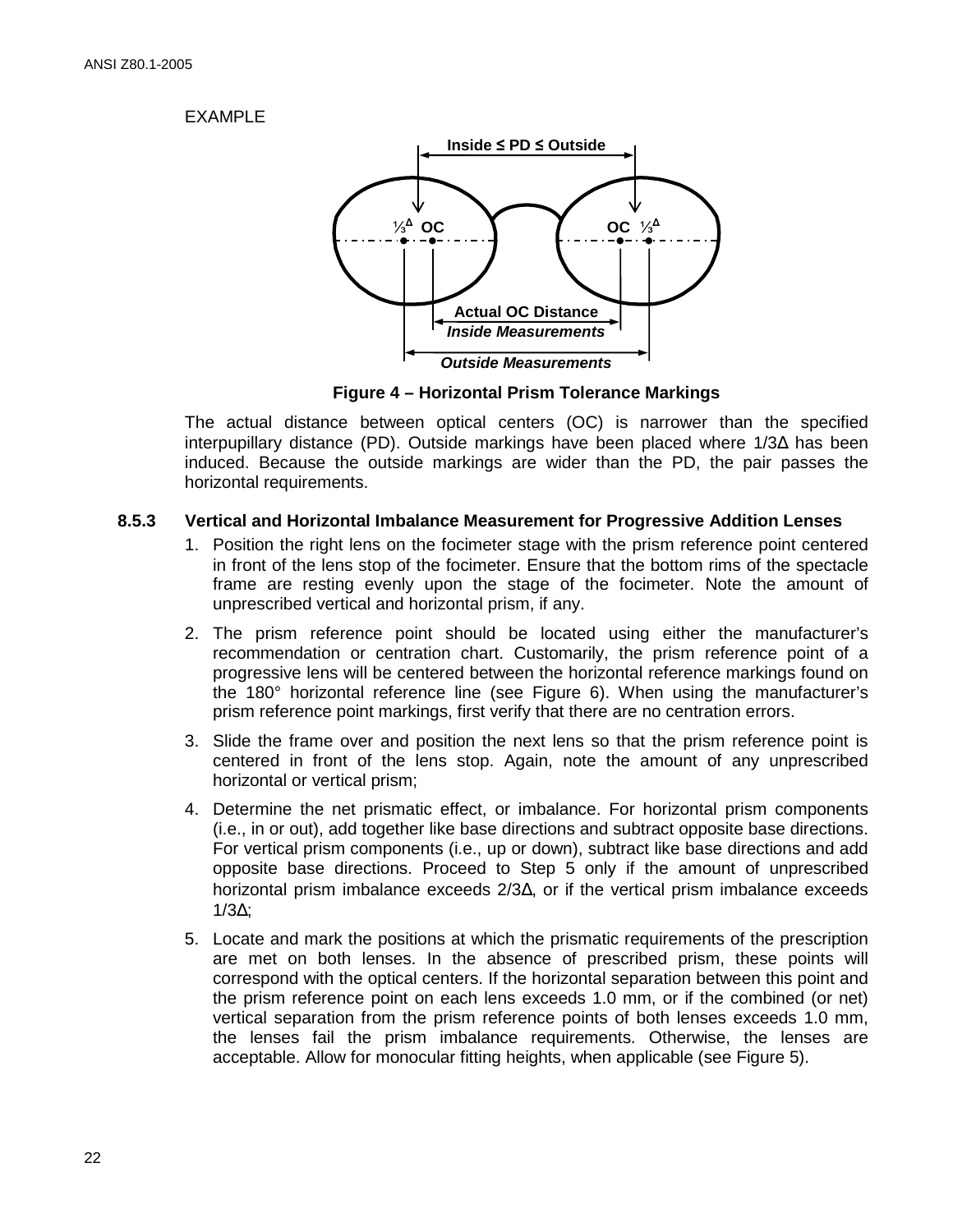



**Figure 5 – Horizontal and Vertical Prism Tolerance Markings** 

The optical center (OC) of the right lens is  $\frac{1}{2}$  mm higher than the prism reference point (PRP). The OC of the left lens is  $\frac{1}{2}$  mm lower. The OC of each lens is 1.0 mm out from the PRP. Because the horizontal error for each lens does not exceed 1.0 mm and the combined (or net) vertical error does not exceed 1.0 mm, the pair passes the horizontal and vertical requirements.

NOTE – For certain progressive addition lenses, some vertical prism may exist at the prism reference points for thinning purposes. Only the net vertical imbalance needs to be evaluated in this case.

## **8.6 Cylinder Axis and Prism Axis Measurement**

Cylinder axis shall be measured at the distance reference point. Prism axis shall be measured at the prism reference point.

The tolerances, if applicable, are in relation to a horizontal axis determined in one of the following ways:

- For multifocal lenses with noncircular segments, by the orientation of segment;
- For mounted multifocals with circular segments and mounted single-vision, by reference to the frame;
- For progressive addition lenses, by reference to the horizontal reference marks;
- For single-vision uncut cylinder or sphero-cylinder prisms, the axis tolerance is for the angle between the cylinder axis and the prism axis; or
- For uncut round seg bifocals, the distance reference point position and the seg position determine the horizontal reference.

#### **8.7 Segment Size, Location, and Tilt Measurement**

Measure the segment size across the widest horizontal part of the segment in a straight line. Segment location and tilt are measured in the plan view of the lens and in accordance with the boxing system of measurement. Suitable methods utilize a shadowgraph, optical comparator fitted with the appropriate reticle or precision millimetric measuring instrument.

#### **8.8 Base Curve Measurement**

The base curve of a lens may be measured using any suitable instrument that provides a resultant accuracy to within 0.25 diopter of the surface being measured. For spherical surfaces, instruments such as a lens clock or sag gauge (spherometer) will suffice. For aspheric and progressive addition lens surfaces, the above methods are not suitable. In such instances, an example of one suitable method is to measure the concave spherical curve, lens thickness, and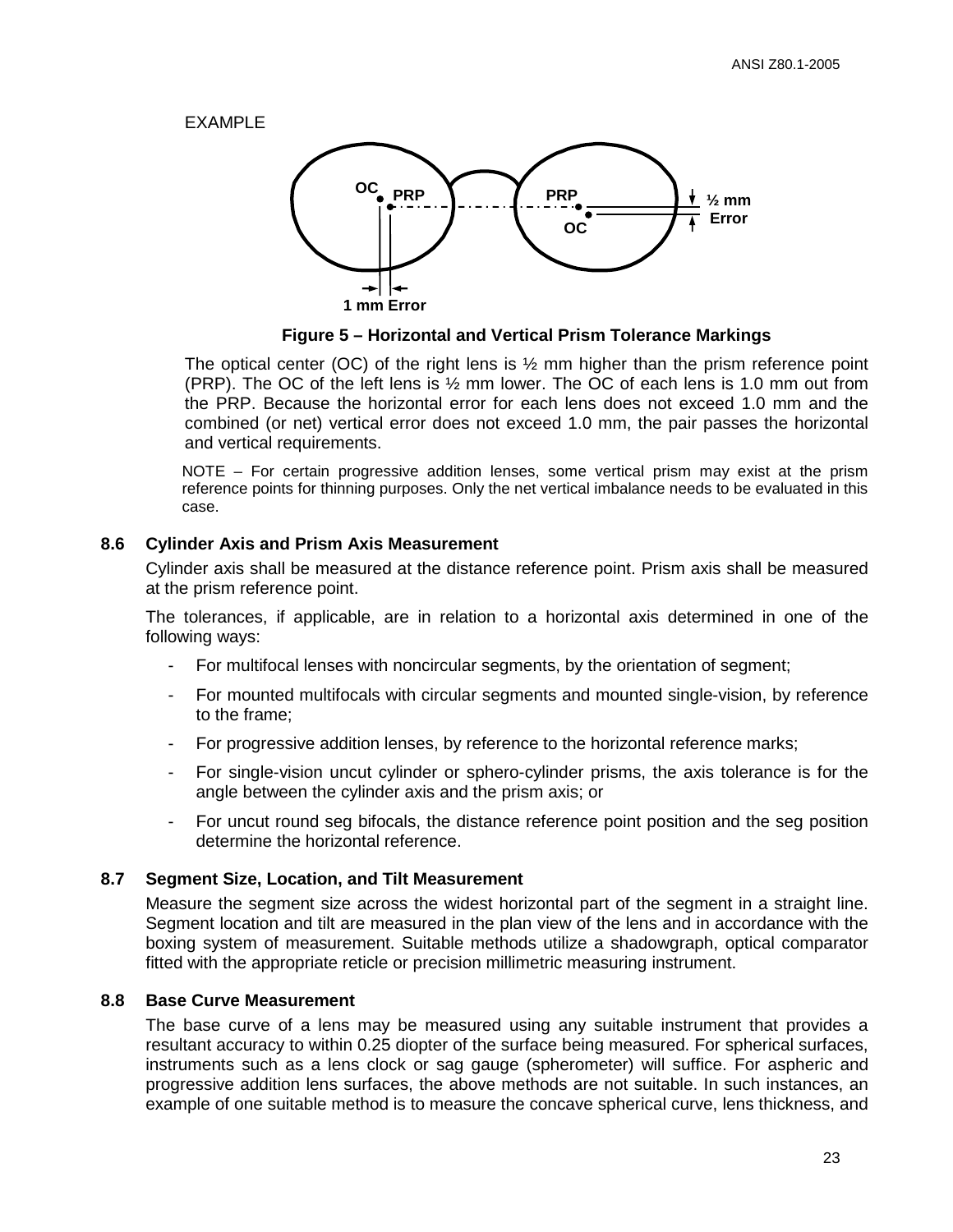back vertex power. With these measurements along with knowledge of the index of refraction of the lens material, the convex surface curve can be calculated.

NOTE – For such calculations the reference wavelength to which the material's index of refraction value is measured and published must also be known.

#### **8.9 Impact Resistance Test**

The following test method is intended to be equal or superior to that described in CFR 801.410.

The impact resistance of lenses subject to individual tests shall be measured with a 15.9 mm (5/8 in) diameter steel ball weighing not less than 16 grams (0.56 oz) dropped from a height of not less than 127 cm (50 in).

Lenses should be placed on the test block and base shown in Figure and Figure A.2 object side up, approximately centered geometrically. The ball should impact within a circle 16 mm (5/8 in) in diameter whose center is approximately at the geometric center of the lens. However, multifocal lenses may be decentered to be certain that the ball does not impact the segment line. During the test, the lens should not be clamped or restricted in any way. However, a collar around the lens on the block may be used, provided it does not touch the lens, and an adequate aperture on the upper side provides free entry of the ball. The lens cap shown in Figure A.3 is a suggested conformation.

To avoid surface damage from the impact of the ball, the lens may be inserted in a polyethylene bag or covered with polyethylene sheet before testing. The thickness of the polyethylene covering the lens should not exceed 0.076 mm (0.003 in), and should conform to the requirements for polyethylene sheeting, Type II, given in ASTM D2103. The protective sheet should be in contact with the lens surface in the test area before the ball is dropped.

NOTE – The use of plastic film cannot be used when impact resistance of lenses is verified by a statistical sampling plan.

#### **8.10 Warpage Test**

The curves of the two principal meridians should be measured with a sagitta gauge, such as an ophthalmic lens clock.

#### **8.11 Physical Quality and Appearance Test**

The lens inspection is carried out at a light/dark boundary and without the aid of magnifying optics. Inspect the lens within a room with ambient lighting of about 200 lux. Use as an inspection lamp either a fluorescent tube with a minimum of 15 W or an open shaded 40 W incandescent clear lamp. Position the lens about 300 mm from the light source and view against a dark background.

NOTES:

1 – This observation is subjective and requires some experience.

2 – The diaphragm is adjusted to shield the eye from the light source and to allow the lens to be illuminated by the light as shown in Figure B.1.

## **8.12 Localized Error Test**

View a high-contrast grid pattern of dark and light lines through the lens, scanning the lens area by area. The lens should be held approximately 305 mm (12 in) from the eye for weak plus or minus lenses. For strong plus lenses, the eye should be placed near the focus. The target should be at least 305 mm (12 in) from the lens.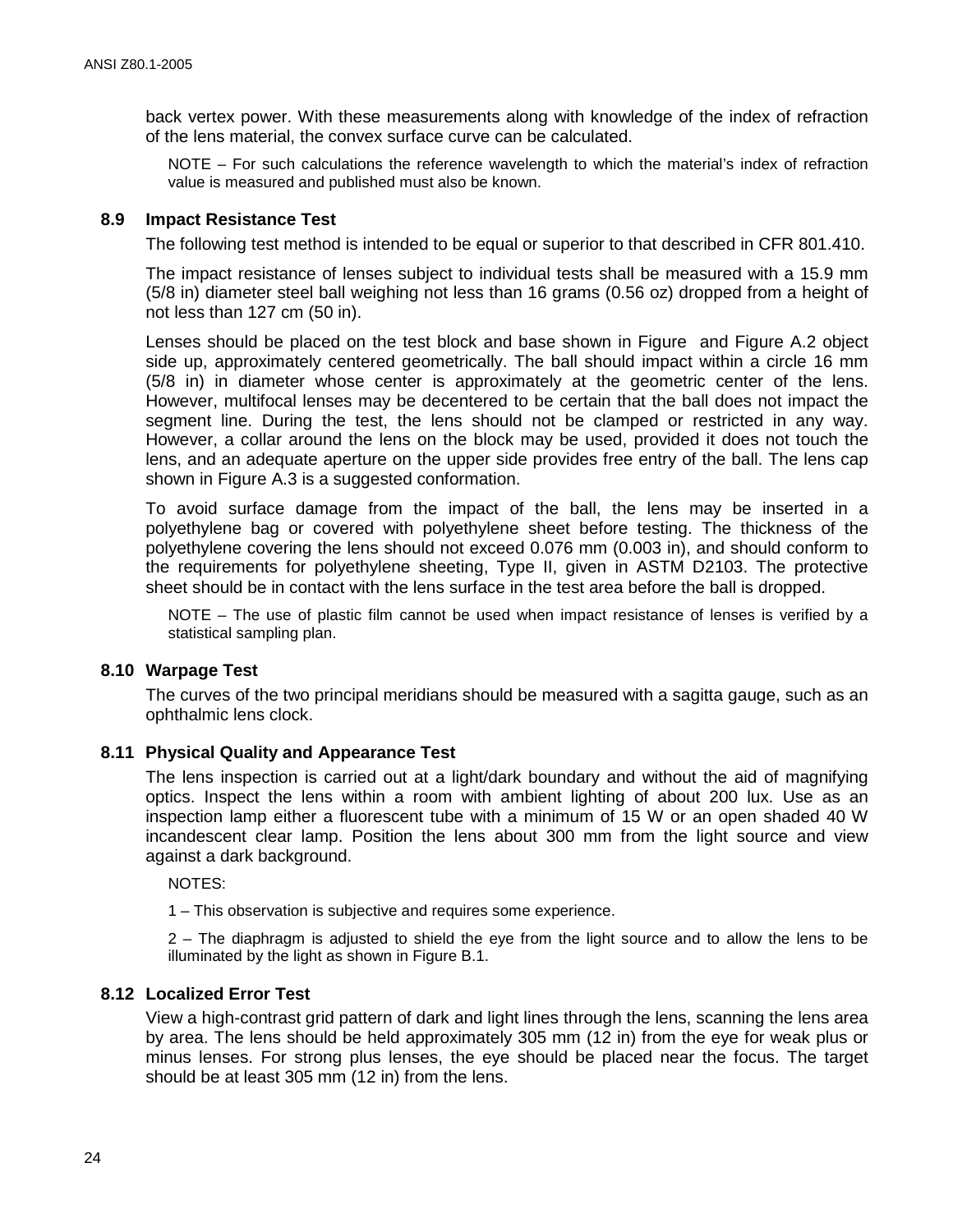Virtually any straight-edged object is suitable for viewing waves through minus lenses. A grid pattern as viewed through the lens should appear smoothly curved and gradually distorted from the center of the field outward.

However, localized ripples or distortions that are visible to the unaided eye are an indication of a possible significant aberration. The area should be marked for evaluation in a focimeter. Localized ripples or distortions that are invisible to the unaided eye may be disregarded.

#### **8.13 Ultraviolet Mean Transmittance Calculation**

The mean transmittance, τ (λ1, λ2), of a lens over a spectral range λ1 to λ2 is expressed mathematically as follows:

$$
\tau(\lambda_1,\lambda_2)=\frac{1}{\lambda_2-\lambda_1}\int_{\lambda_1}^{\lambda_2}\tau(\lambda)d\lambda
$$

where:

 $\tau(\lambda)$  is the spectral transmittance of the lens.

Mean transmittance values are applicable only to the following ultraviolet spectral zones:

UVB (Erythemal zone): λ1 = 290 nm, λ2 = 315 nm;

UVA (Near Ultraviolet Zone): λ1 = 315 nm, λ2 = 380 nm.

The integral may be evaluated by using continuous functions or by dividing the specified spectral range into a finite number of intervals, no greater than 5-nm wide, and replacing the integral by a finite summation as follows:

$$
\tau(\lambda_1, \lambda_2) = \frac{\sum_{\lambda_1}^{\lambda_2} \tau(\lambda) \Delta \lambda}{\sum_{\lambda_1}^{\lambda_2} \Delta \lambda}
$$

where:

 $Δλ < 5$  nm

NOTE – As examples, the formulas listed below give the mean ultraviolet transmittance according to the above finite summation for intervals of 5 nm width.

$$
\tau_{UVB} = \frac{5}{25} \sum_{i=0}^{4} \tau(292.5 + 5i)
$$

$$
\tau_{UVA} = \frac{5}{65} \sum_{i=0}^{12} \tau(317.5 + 5i)
$$

#### **8.14 Alternate Test Methods**

It is not the intention of this standard to restrict measurement techniques, performance tests, and inspection procedures to those described herein.

However, the proponents of alternate test procedures shall establish functional equivalence to these reference tests. Furthermore, in cases where state or federal jurisdictions apply, variations in test or inspection procedures shall be acceptable only when functional evidence has been demonstrated.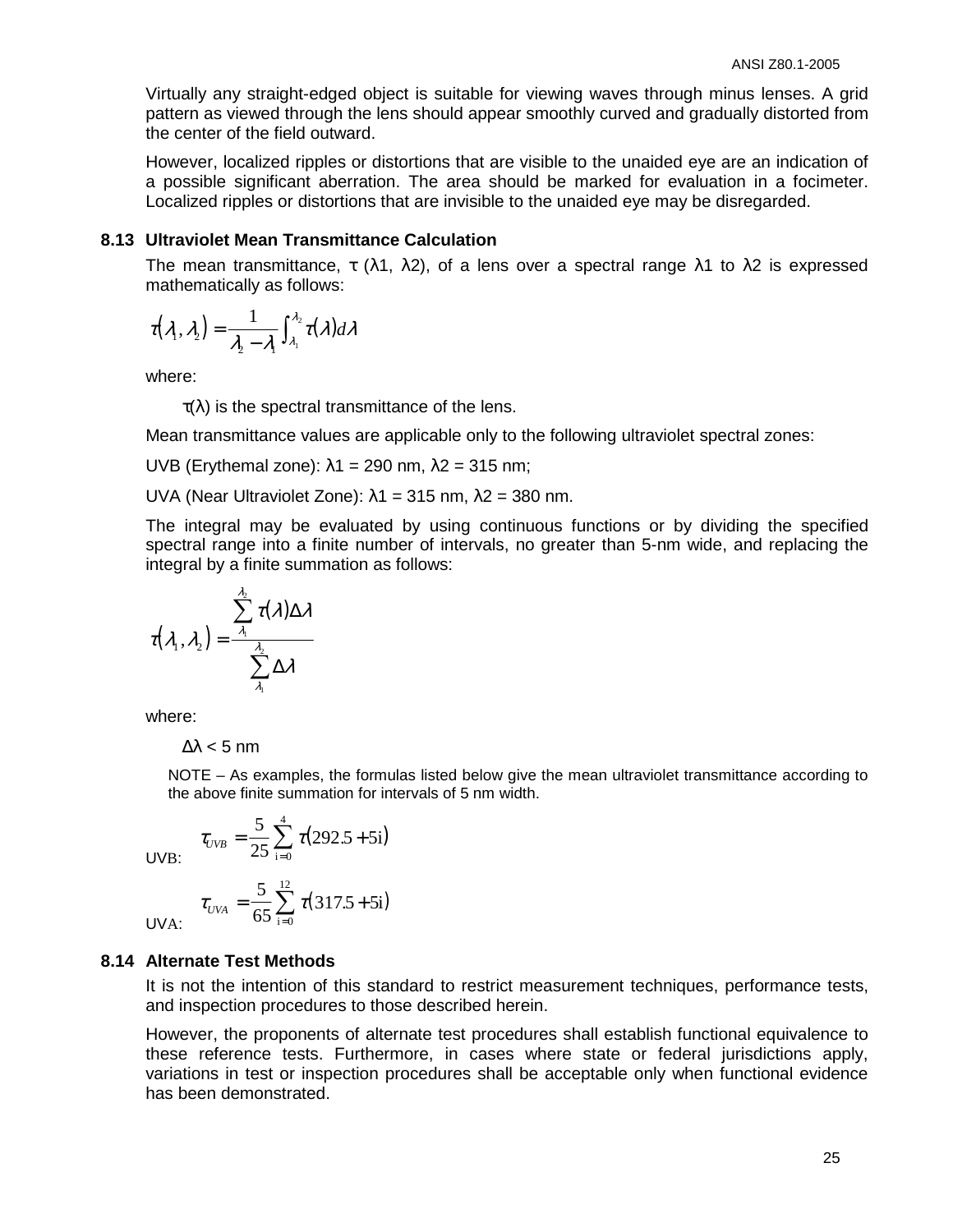## **9 Markings for Progressive Addition Lenses**

## **9.1 Permanent Marking**

The lens shall be permanently marked with at least the following:

• The alignment reference markings comprising two marks located 34.0 mm + 0.5 mm apart, equidistant to a vertical plane through the prism reference point;

## **9.2 Optional Permanent Markings**

The following optional permanent marking is recommended:

- 1. Indication of addition power, in diopters; and/or
- 2. Indication of the manufacturer, or supplier, or tradename, or trademark.

## **9.3 Optional Nonpermanent Markings**

The following optional nonpermanent marking is recommended:

- 1. The alignment reference marking (ARM);
- 2. Indication of the distance reference point (DRP);
- 3. Indication of the near design reference point (NRP);
- 4. Indication of the fitting point (FP); and/or
- 5. Indication of the prism reference point (PRP).



**Figure 6 – Progressive Addition Lens Markings**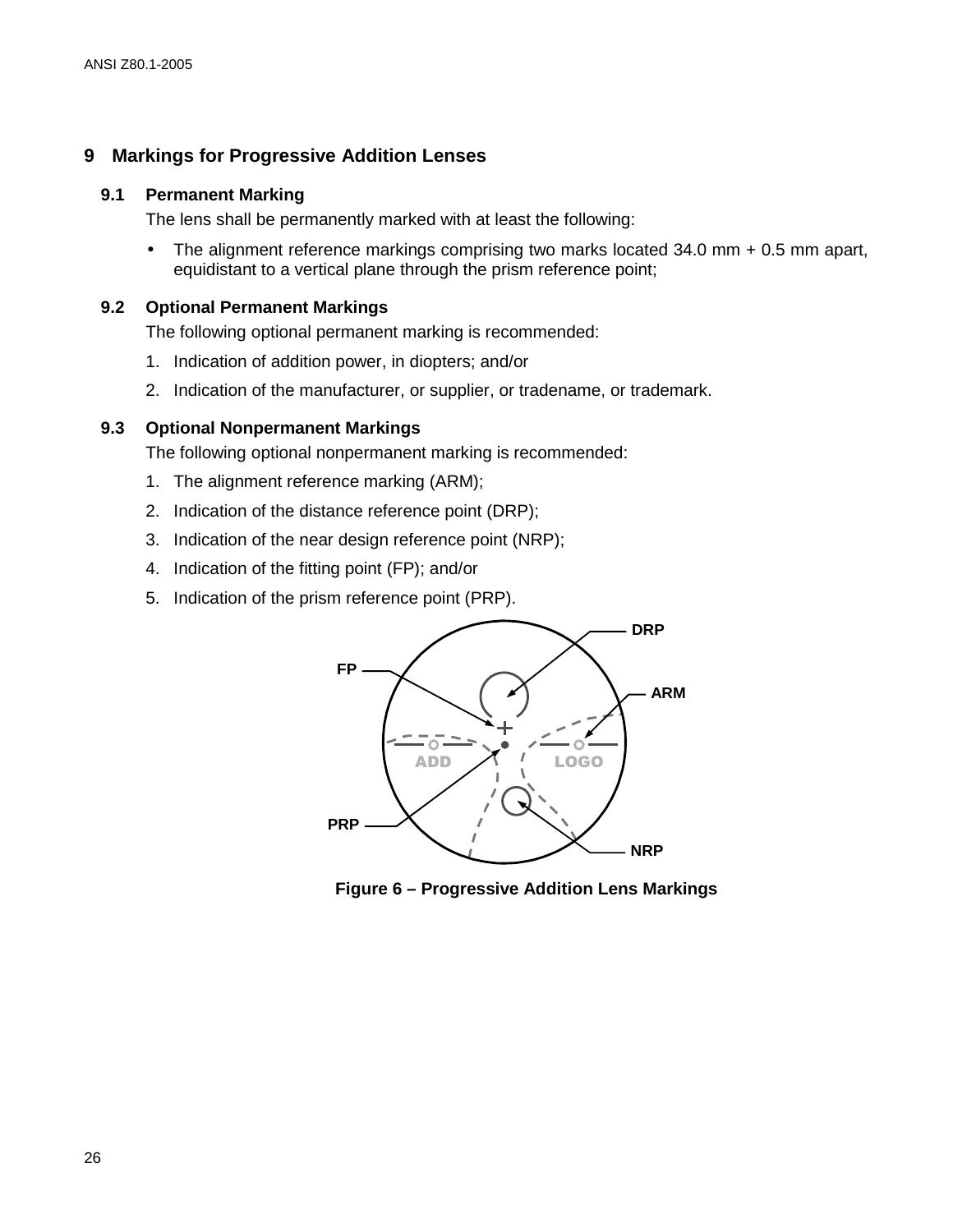## **10 Identification**

The identification of the completed spectacle or component shall be specified on the package of the completed spectacle or in an accompanying document.

## **10.1 Information to be Provided by a Supplier of Spectacle Components or Completed Spectacles**

## **10.1.1 For All Lenses**

- 1. Corrective power (using the helium d-line as the reference wavelength)
- 2. Corrected (compensated) values (if applicable)

NOTE – Corrected values for focal, prismatic and addition power occur when corrections are made, e.g., for the as-worn position.

- 3. Color (if not white) and coating
- 4. Material and material index (using the helium d-line as the reference wavelength), or manufacturer's or supplier's trade name or equivalent. This standard permits the use of other reference wavelengths but requires that a statement always be included giving the index of refraction, Abbe value and lens power using the helium d-line reference wavelength
- 5. Impact test results (in accordance with requirements of Title 21, CFR 801.410)
- 6. Distance P.D.
- 7. Lens style designation or trade name

## **10.1.2 For Multifocal Lenses**

- 1. Addition power (using the helium d-line as the reference wavelength)
- 2. Segment dimension (if applicable)
- 3. Segment height
- 4. Segment prism

#### **10.1.3 For Spectacle Frames**

- 1. Manufacturer's identification
- 2. Manufacturer's model identification
- 3. Color
- 4. Horizontal boxed lens size
- 5. Distance between lenses
- 6. Overall temple length
- 7. Material identification
- 8. Country of origin (in accordance with regulation)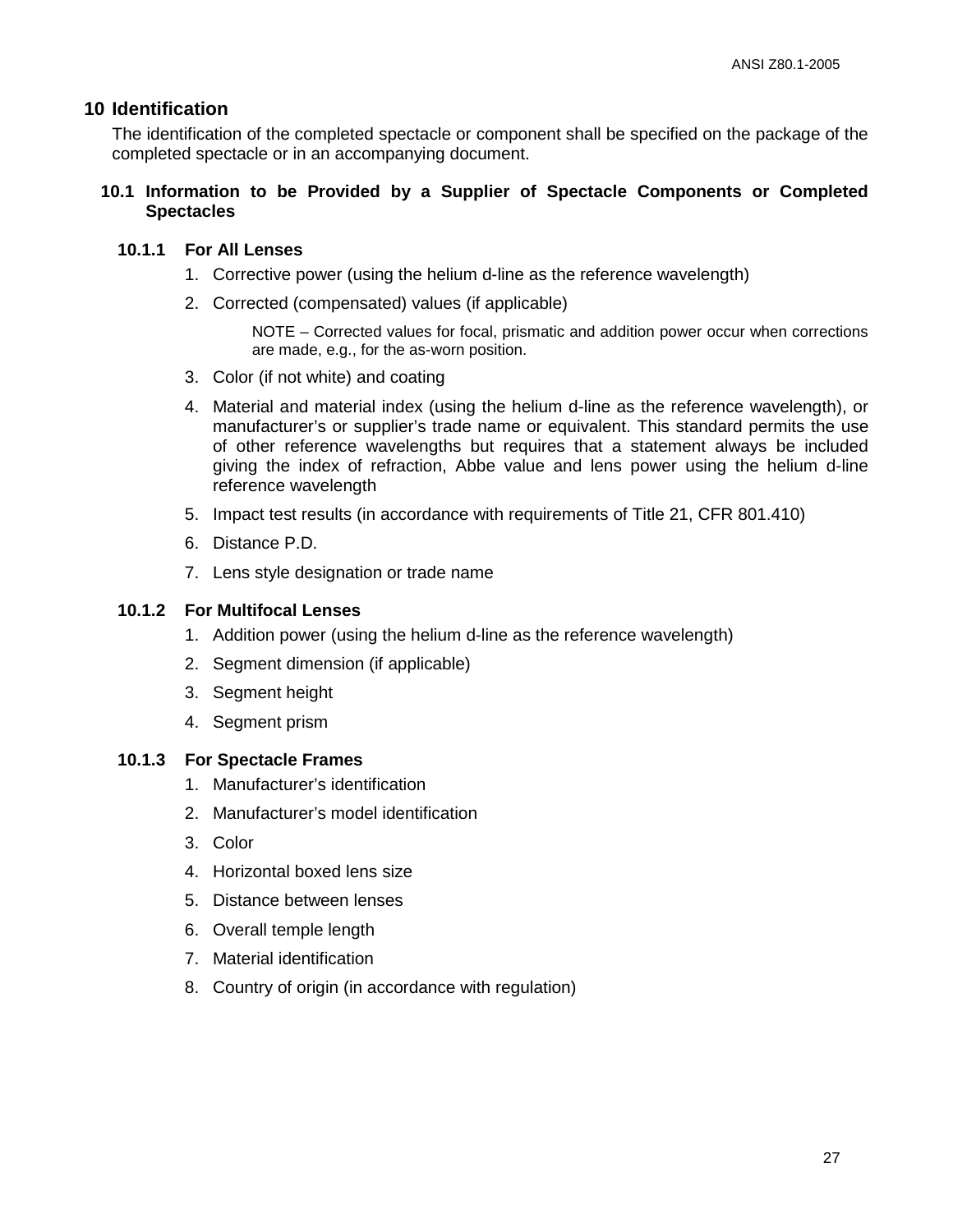## **10.2 Information to be Supplied by the Laboratory on Request**

- 1. Center or edge thickness
- 2. Nominal or actual base curve
- 3. Optical properties (dispersion, transmittance)
- 4. Thickness reduction prism

#### **10.3 Identification of the Standard**

If the manufacturer or supplier claims compliance to this standard, reference shall be made to ANSI Z80.1-2005, either on the package or in available literature.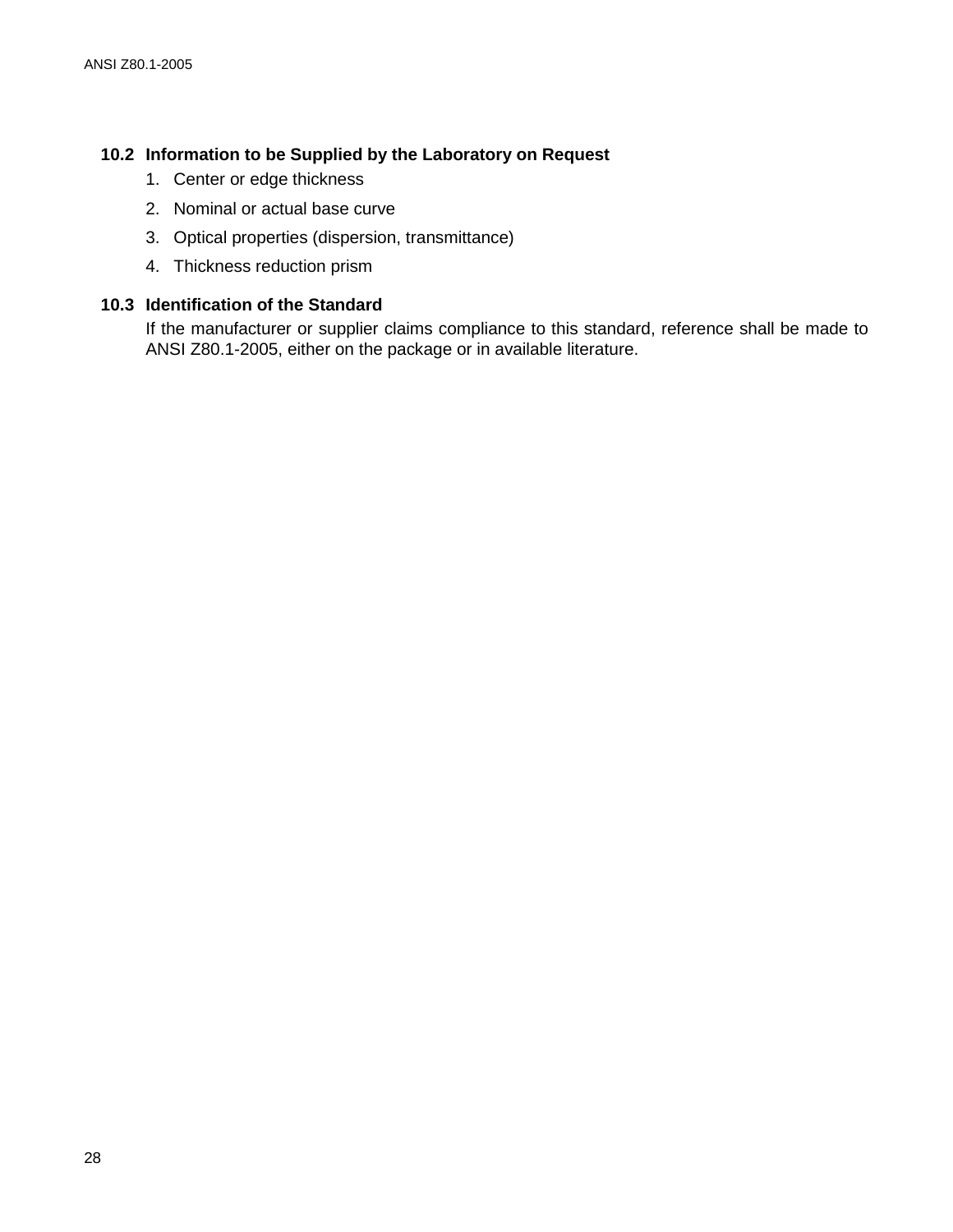#### **Annex A Technical Addendum to Impact Testing**

(Informative)

This annex is included as a recommendation and guideline to complement this standard in the processing of currently available impact-resistant lenses.

#### **A.1 Thickness Guidelines**

Air-tempered glass lenses should be no less than 2.0 mm thick at the prism reference point and have no less than a 1.0-mm edge thickness at the thinnest point of the edged lens.

## **A.2 Strengthening Techniques**

## **A.2.1 Air Tempering (Thermal Toughening)**

## **A.2.1.1 Process Description**

Air tempering (thermal toughening) is a process whereby a glass lens is heated in a furnace to a temperature near but below the softening point of the glass for a period of time dependent upon its size and weight or average thickness. The lens is then quickly removed from the furnace and subjected to rapid chilling (quenching) by use of forced-air blasts on its surfaces. The controlled heating-cooling cycle places the surfaces and edges of the lens in a state of compression and the inner core of the lens in a state of tension.

## **A.2.1.2 Process Monitoring**

Air-tempering (thermal toughening) equipment must be maintained by periodic inspections. Weight scales or calipers, timers, air filters, and furnace temperatures should be monitored at regular intervals and maintained in accordance with the manufacturer's instruction manual.

#### **A.2.2 Chemical Tempering (Ion-Exchange Toughening)**

#### **A.2.2.3 Process Description**

Chemical tempering, like air tempering, strengthens glass lenses by placing their surfaces into a state of compression, while placing the interior of the lens into a state of tension. The process for currently available white crown and most tints involves exchanging sodium ions in the surface of the lens for potassium ions from a molten salt bath. Some photochromic materials require a sodium-for-lithium ion exchange system, as adequate results cannot be obtained using the white crown system. The temperature and purity of the molten salts and time of immersion will determine the quality of the strengthening (depth of penetration of the exchange layer and surface compression value.)

## **A.2.2.4 Process Monitoring**

Chemical tempering equipment must be inspected at periodic intervals and maintained and operated in accordance with the manufacturer's instruction manual. Salt should be added when needed to maintain the proper bath level. Lenses must be completely submerged during processing. Since the activity of the ion exchange salts decreases as more lenses are processed, the salt should be replaced or replenished periodically, according to manufacturer's recommendations.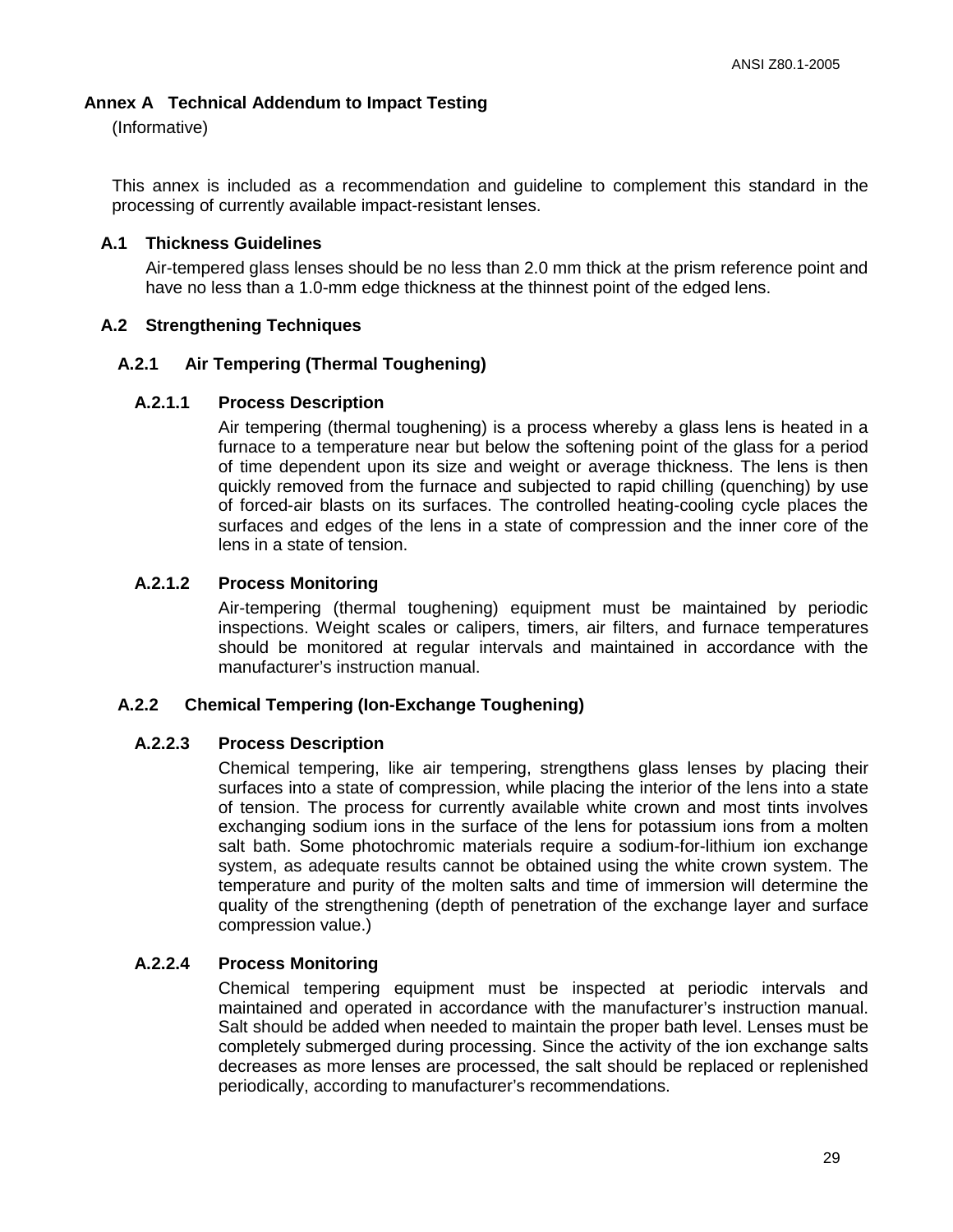

**Figure A.1 – Lens Test Block** 

NOTES:

1 – Measurements are given in inches, with corresponding metric measurements in parentheses.

2 – This test block is to be inserted in the base plate described in Figure A.2 of this standard.

The neoprene gasket must have a hardness of 40  $\pm$  5 Shore A, as determined by ASTM D2240, a minimum tensile strength of 1200 psi (8.274 kPa), as determined by ASTM D412, and a minimum ultimate elongation of 400%, as determined by ASTM D412. The support tube is made of a rigid material such as methyl methacrylate or steel and has an outside diameter of 1-1/4 in (31.8 mm) and an inside diameter of 1 in (25.4 mm).

The gasket must be securely bonded to the support tube. The test block must be made of cold-rolled steel, American Iron and Steel Institute No. C1018, or equivalent.

This test block is applicable to the majority of ophthalmic lenses. However, if a diameter of the edged lens is less than 1-1/4 in (31.8 mm), a substitute support may be used. the outside diameter of which is equal to or less than the smallest diameter of the edged lens. The wall thickness of the neoprene gasket is a nominal 1/8 in (3.2 mm).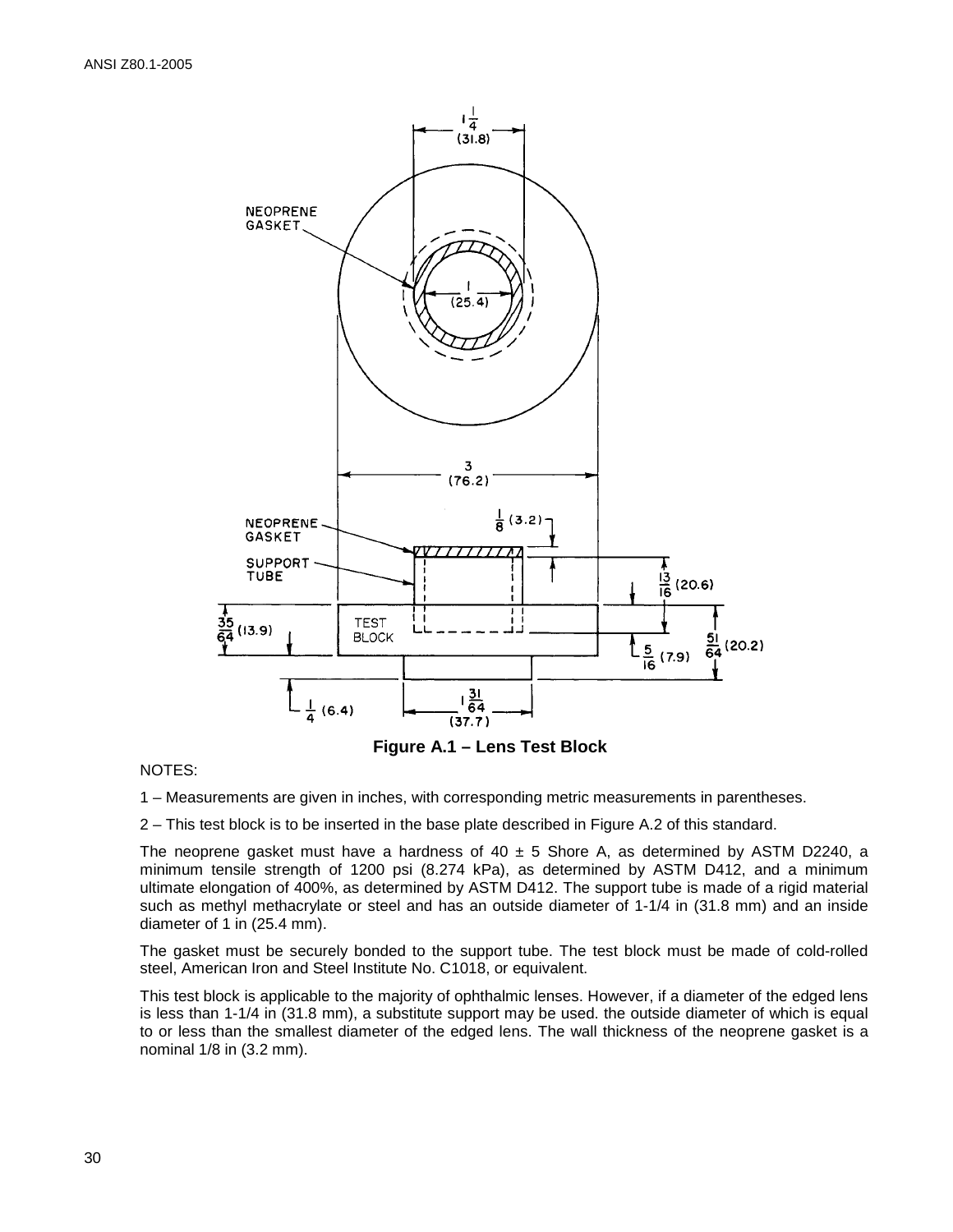

**Figure A.2 – Base Plate** 

#### NOTES:

1 – Measurements are given in inches, with corresponding metric measurements in parentheses.

2 – Only one base plate is required. The material is cold-rolled steel (ground stock), American Iron and Steel Institute No. C1018, or the equivalent. A base of alternate geometric design may be used, providing it is an inflexible iron or steel member, and the total intrinsic weight of the member and rigidly attached fixtures of the device itself, is not less than 27 Ib (12.25 kg).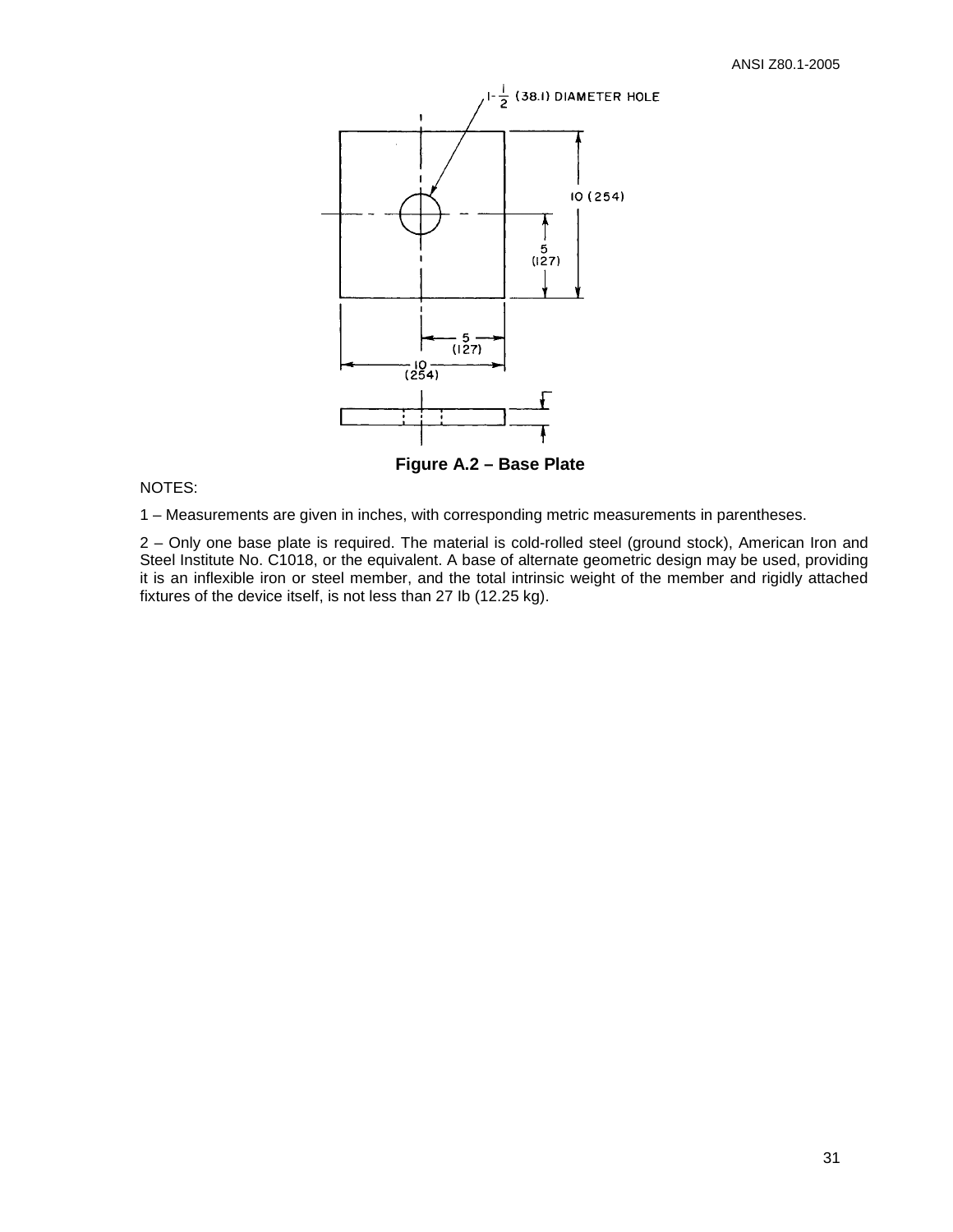

**Figure A.3 – Lens Cap** 

NOTES:

1 – Measurements are given in inches, with corresponding metric measurements in parentheses.

2 – This cap is designed to fit over the test block and rest on the base plate. The clearance between the washer on the lens support tube and the washer on the cap is about 0.276 in (7 mm). This should provide clearance for most lenses. Should a lens contact the cap washer, the cap should be shimmed up so that the washer will clear the lens.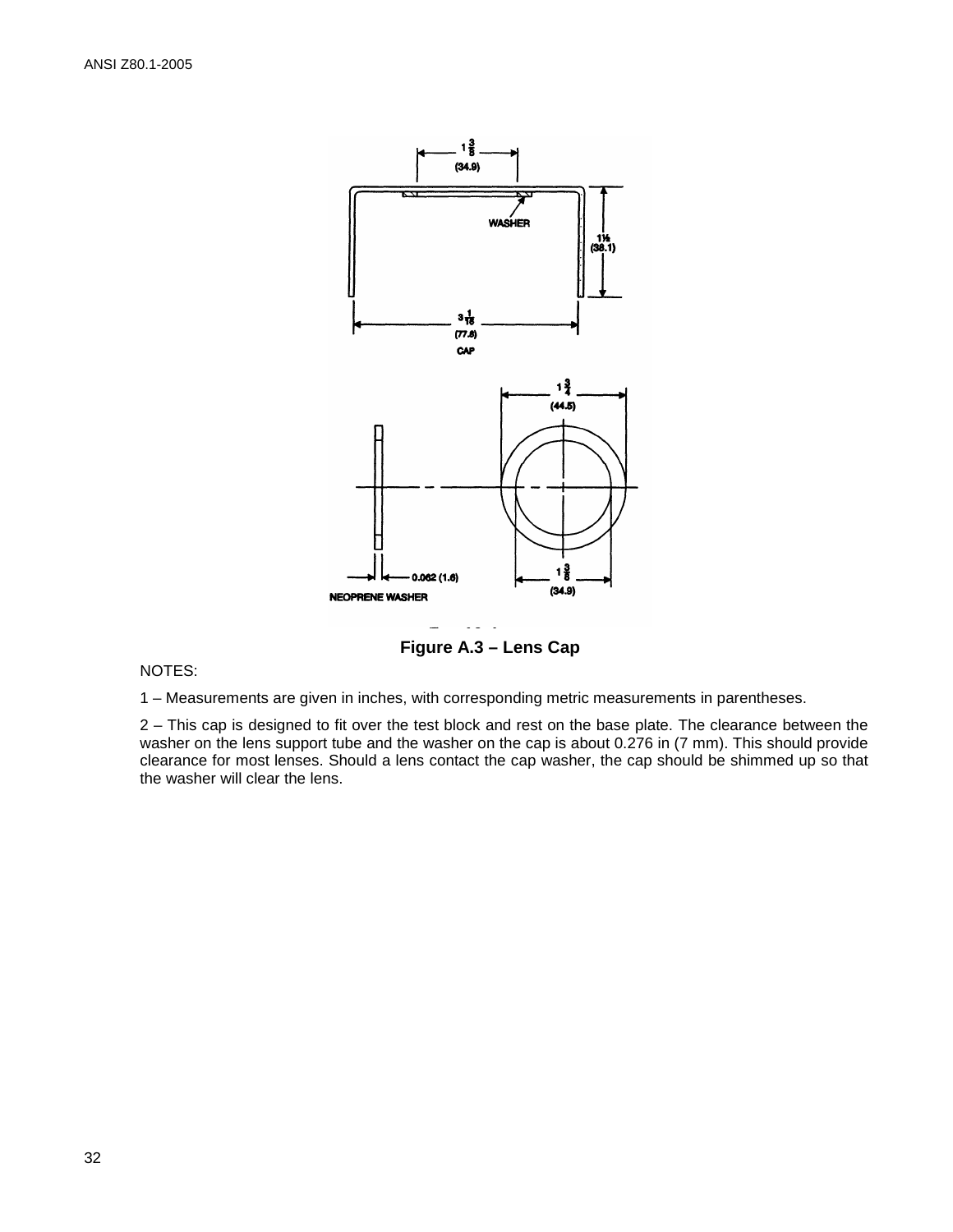## **Annex B Recommended System for Visually Inspecting Lens for Defects**

The recommended system for visually inspecting a lens for localized errors is shown inFigure .



**Figure B.1 – Recommended System for Visually Inspecting Lens for Defects** 

<sup>(</sup>Informative)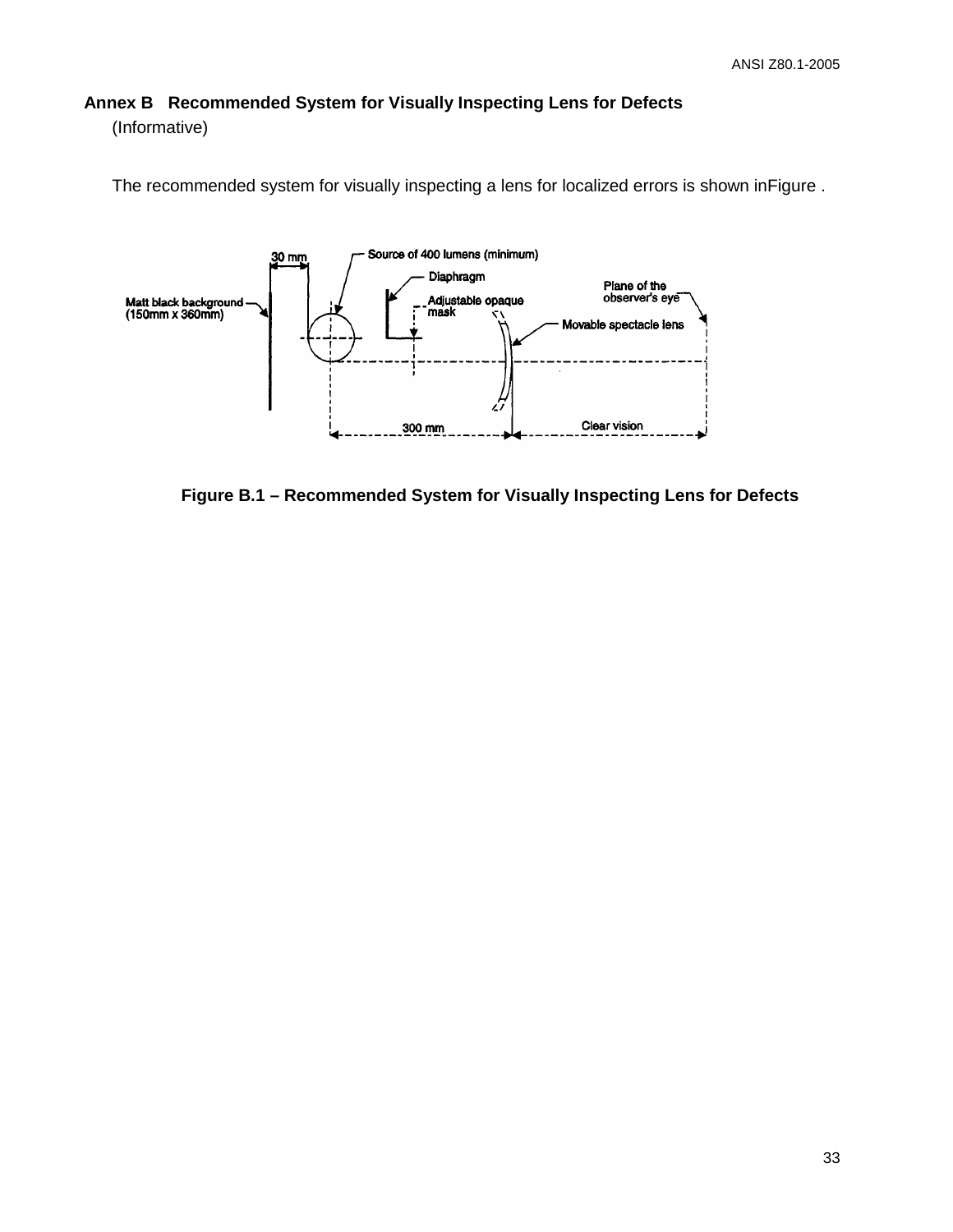#### **Annex C The Boxing System of Measurement**

(Informative)

A unit of frame and lens measurement, called the boxing system, was instituted in 1962. Since that time, most products manufactured in the United States conform to this system. The salient features of the system, as it applies to this standard, are shown in Figure . Basically, all measurements are made from frame or lens centers and the lens bevel apexes and are expressed in millimeters.

 A – The horizontal box dimension or the horizontal distance between two vertical tangents to the lateral extremities of the lens shape;

B – The vertical box dimension or the vertical distance between two horizontal tangents to the vertical extremities of the lens shape;

 DBL – Distance between lenses (measured between two vertical tangents to the nasal extremities of the lens bevels);

 DBC – Distance between centers (the distance between the two geometric centers of the frame eyewires), see GC;

GC – The geometric center of the box, eyewire, or lens shape;

 NPD – Near interpupillary distance or the horizontal distance between segment geometric centers;

 DPD – Distance interpupillary distance or the horizontal distance between major reference points;

DRP – Distance reference point (see 3.21.1);

 $\theta$  – Angle of the cylinder axis, measured in a counterclockwise direction from 0 degrees. Zero degrees, by convention, always is the right extremity of the box when viewing the patient (i.e., the patient's left);

OD – Right eye;

OS – Left eye.

![](_page_41_Figure_15.jpeg)

**Figure C.1 – The Boxing System of Measurement**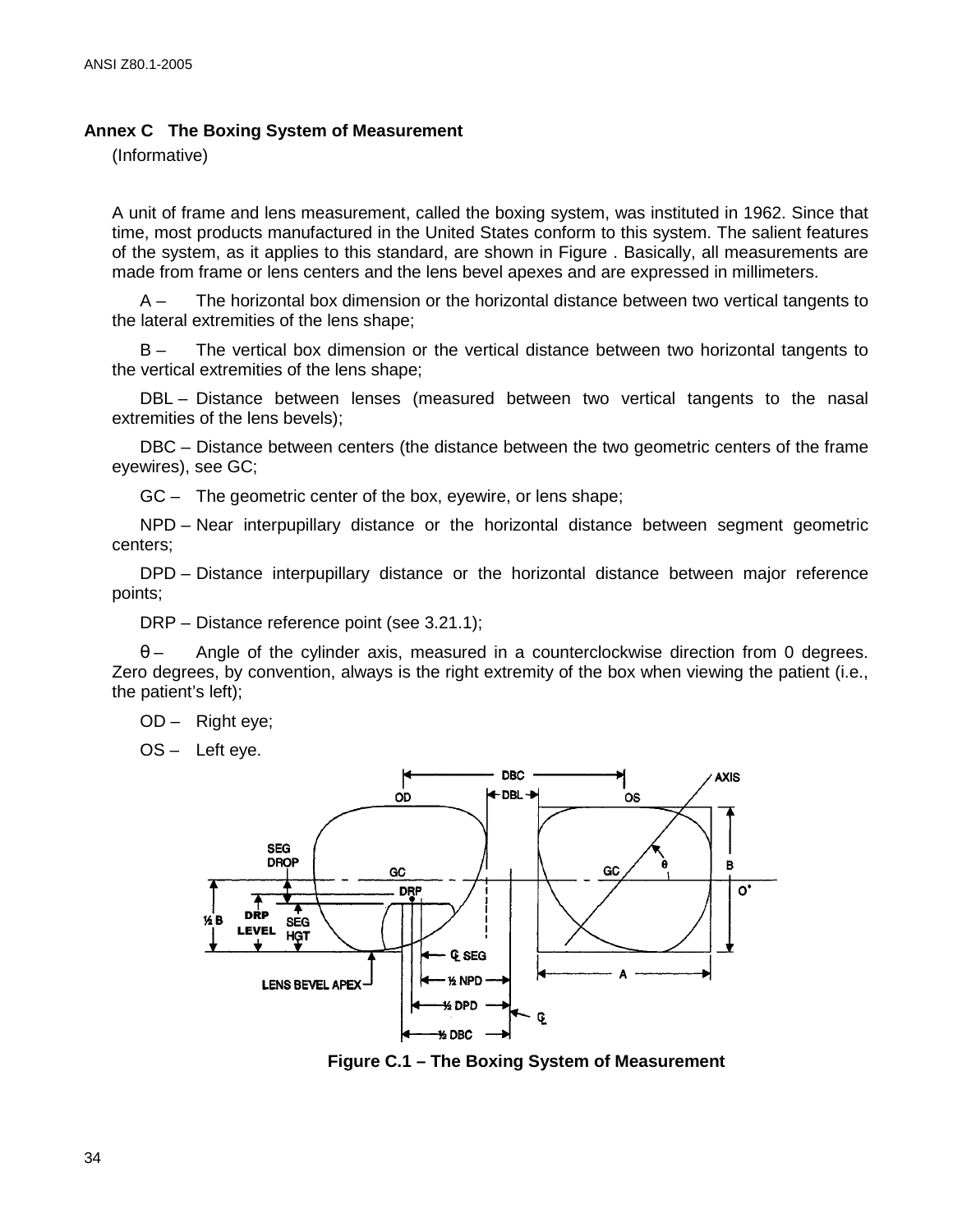## **Annex D Optical and Mechanical Tolerances Summary**

# (Informative)

|                                                                |                           | <b>MEASURE</b>                           | <b>POWER RANGE</b>                                                                                        | <b>TOLERANCE</b>                                                                                           | SECT.   | <b>COMMENTS</b>                                |
|----------------------------------------------------------------|---------------------------|------------------------------------------|-----------------------------------------------------------------------------------------------------------|------------------------------------------------------------------------------------------------------------|---------|------------------------------------------------|
| General Optical Tolerances, Individual Lenses (edged or uncut) |                           | Highest Meridian<br>For SV and MFs       | $\geq 0.00$ D, ≤ ±6.50 D<br>> ±6.50 D                                                                     | $\pm$ 0.13 D<br>$\pm 2\%$                                                                                  | 5.1.1.1 | 2% of meridian power                           |
|                                                                |                           | Highest Meridian<br>For Progressives     | ≥ 0.00 D, $\leq \pm 8.00$ D<br>$> \pm 8.00$ D                                                             | $\pm$ 0.16 D<br>$\pm 2\%$                                                                                  | 5.1.1.2 | 2% of meridian power                           |
|                                                                | Distance Refractive Power | Cylinder Power<br>For SV and MFs         | ≥ 0.00 D, ≤ 2.00 D<br>> 2.00 D, ≤ 4.50 D<br>> 4.50 D                                                      | $\pm$ 0.13 D<br>$\pm$ 0.15 D<br>$\pm 4\%$                                                                  | 5.1.1.1 | 4% of cylinder power                           |
|                                                                |                           | Cylinder Power<br>For Progressives       | ≥ 0.00 D, ≤ 2.00 D<br>> 2.00 D, ≤ 3.50 D<br>> 3.50 D                                                      | $\pm 0.16$ D<br>$\pm$ 0.18 D<br>± 5%                                                                       | 5.1.1.2 | 5% of cylinder power                           |
|                                                                |                           | Cylinder Axis                            | > 0.00 D, ≤ 0.25 D<br>> 0.25 D, ≤ 0.50 D<br>$> 0.50$ D, $\leq 0.75$ D<br>> 0.75 D, ≤ 1.50 D<br>$>$ 1.50 D | $\pm 14^{\circ}$<br>$\pm 7^{\circ}$<br>$\pm 5^{\circ}$<br>$\pm 3^{\circ}$<br>$\pm 2^{\circ}$               | 5.1.2   |                                                |
|                                                                | Add                       | Add Power                                | $\leq$ +4.00 D<br>$> +4.00 D$                                                                             | $\pm$ 0.12 D<br>± 0.18 D                                                                                   | 5.1.3   |                                                |
|                                                                |                           | Prism<br><b>⊲</b> PRP Location           |                                                                                                           | ≤ 0.33 $\Delta$ at PRP<br>$\leq 1.0$ mm from<br>specified PRP                                              | 5.1.4   |                                                |
|                                                                |                           | <b>Base Curve</b>                        |                                                                                                           | $\pm$ 0.75 D                                                                                               | 5.1.5   | When specified                                 |
|                                                                |                           | Vertical Prism                           | ≥ 0.00 D, ≤ ±3.375 D<br>$> \pm 3.375$ D                                                                   | ≤ 0.33 $\Delta$<br>$\leq 1$ mm<br>difference in<br>height of PRPs                                          | 5.2.1.1 |                                                |
| <b>Itifocal</b><br>Mounted SV & Mul                            | $\Delta$ Imbalance        | Horizontal Prism                         | ≥ 0.00 D, ≤ ±2.75 D<br>> ±2.75 D                                                                          | $\leq 0.67\Delta$<br>$PRPs \leq \pm 2.5$<br>mm from<br>specified<br>distance<br>interpupillary<br>distance | 5.2.1.1 |                                                |
|                                                                |                           | Segment Tilt                             |                                                                                                           | $\pm 2^{\circ}$                                                                                            | 6.2.4   | Measured from 180°                             |
|                                                                |                           | Vertical Location<br>Vertical Difference |                                                                                                           | $± 1.0$ mm<br>$\leq 1.0$ mm                                                                                | 6.2.3.1 | Each lens<br>Between lenses                    |
|                                                                | Segment                   | <b>Horizontal Location</b>               |                                                                                                           | $\pm 2.5$ mm                                                                                               | 6.2.3.1 | From specified near<br>interpupillary distance |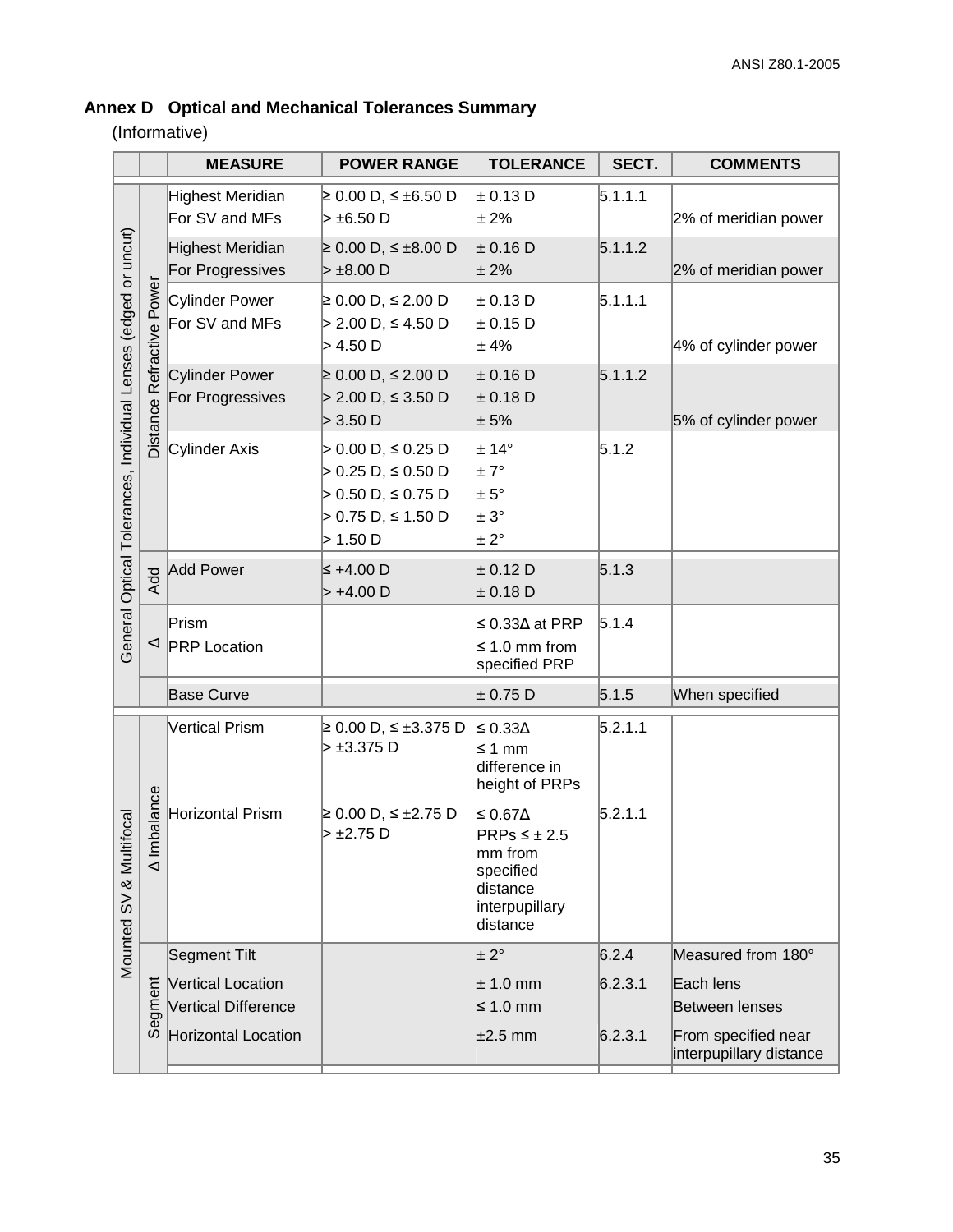|                       |                              | Vertical Prism                      | ≥ 0.00 D, ≤ ±3.375 D                    | ≤ 0.33∆                                                                                       | 5.2.1.2 | Between lenses                                          |
|-----------------------|------------------------------|-------------------------------------|-----------------------------------------|-----------------------------------------------------------------------------------------------|---------|---------------------------------------------------------|
| <b>HAL</b><br>Mounted | Imbalance<br>$\triangleleft$ | (PAL imbalance)                     | $> \pm 3.375$ D                         | $\leq 1$ mm<br>difference in<br>height of PRPs                                                |         |                                                         |
|                       |                              | Horizontal Prism<br>(PAL imbalance) | ≥ 0.00 D, ≤ ±3.375 D<br>$> \pm 3.375$ D | ≰0.67∆<br>$PRPs \leq \pm 1.0$ mm<br>from specified<br>monocular<br>interpupillary<br>distance | 5.2.1.2 |                                                         |
|                       |                              | <b>Vertical Location</b>            |                                         | $\pm$ 1.0 mm                                                                                  | 6.2.3.2 | Each lens                                               |
|                       | point<br>Fitting             | <b>Vertical Difference</b>          |                                         | $≤ 1.0$ mm                                                                                    | 6.2.3.2 | Between lenses                                          |
|                       |                              | <b>Horizontal Location</b>          |                                         | $\pm$ 1.0 mm                                                                                  | 6.2.3.2 | From specified<br>monocular<br>interpupillary distance  |
|                       |                              | Horizontal Axis Tilt                |                                         | $\pm$ 2 degrees                                                                               | 6.2.4   | Using the permanent<br>horizontal reference<br>markings |
|                       |                              | <b>Center Thickness</b>             |                                         | $\pm$ 0.3 mm                                                                                  | 6.1.3   | When specified                                          |
| Misc.                 |                              | Segment Size                        |                                         | $\pm$ 0.5 mm                                                                                  | 6.1.4   |                                                         |
|                       |                              | Warpage                             |                                         | l≤1.0 D                                                                                       | 6.2.2   | Cyl induced on front                                    |